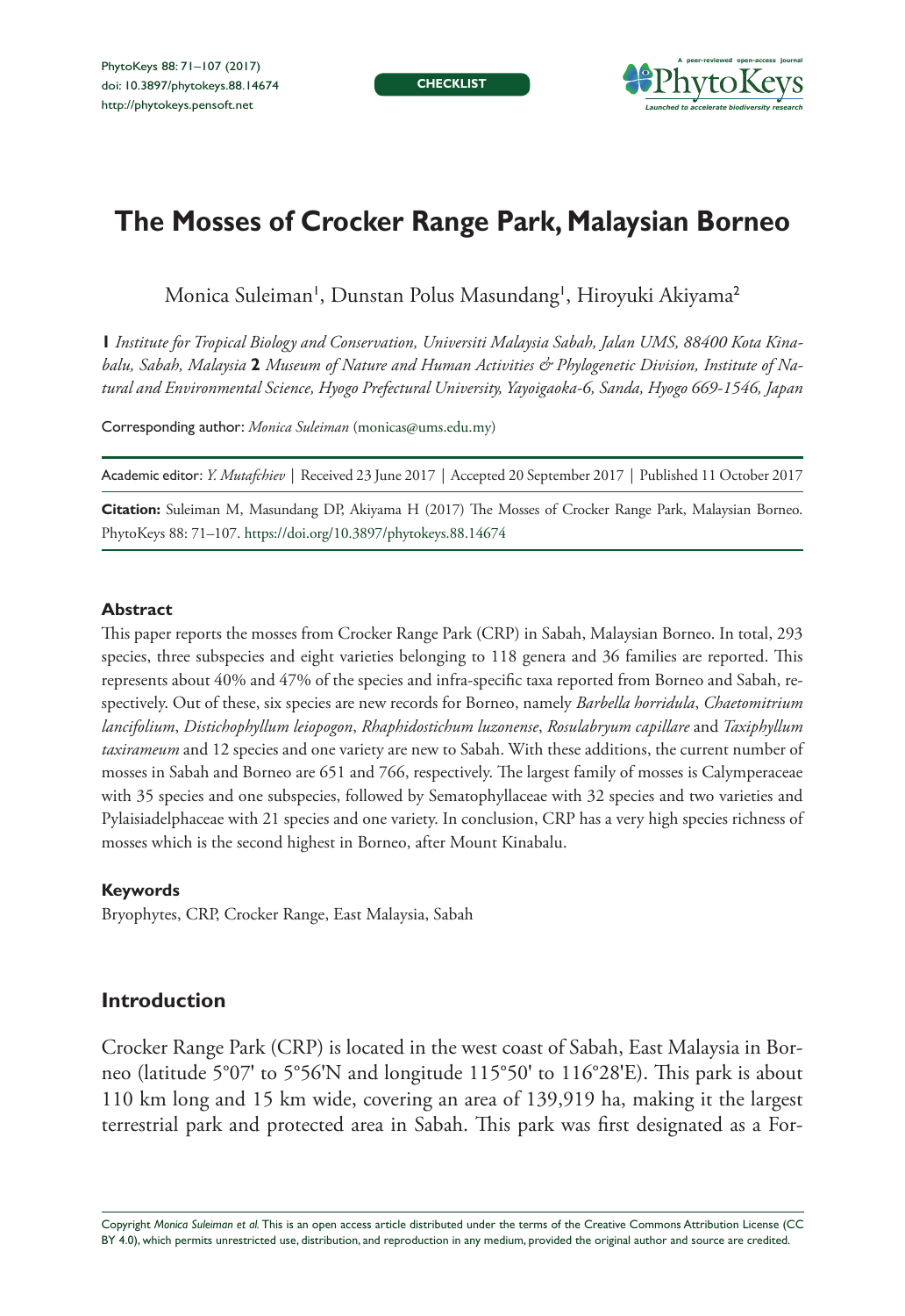est Reserve under the Forest Ordinance in 1969 but was subsequently converted to a State Park in 1984 for the conservation of natural resources and ecosystems, under the jurisdiction of Sabah Parks Trustees (Usui et al. 2006). In June 2014, Crocker Range was designated as a UNESCO Biosphere Reserve consisting of the whole area of CRP and the three forest reserves within the range.

CRP, in the past, had received less attention from bryologists when compared to Kinabalu Park. These two parks are both on the Crocker Range which is the longest range in Sabah, extending from Kudat (northern tip of Borneo) to Sipitang (southern part of Sabah). CRP has become more accessible after the establishment of seven substations within the park between the years 2003 and 2005 and the opening of a new road system from Ulu Kimanis (western part) to Keningau Town (eastern part), cutting through the central part of the park. Another factor which may have contributed to the lesser attention received by CRP is the fact that its highest peak is only 2,076 m a.s.l., just half of that of Mount Kinabalu (4,059 m a.s.l.). Nevertheless, 27% of the total area of CRP is more than 1,000 m a.s.l., with 16 peaks above this height (Usui et al. 2006).

To date, only two studies on mosses from this park have been published. Suleiman and Akiyama (2004) reported 126 species of mosses belonging to 74 genera and 27 families, collected during the CRP Scientific Expedition in 2002 at Ulu Kimanis and adjacent areas within the elevations of 500–1,400 m a.s.l. Recently, Suleiman and Jotan (2015) reported 38 species and three varieties of mosses belonging to 17 genera and 11 families collected during a diversity study of epiphytic mosses along the Minduk Sirung Trail, a new 12 km trail connecting Mount Alab and Mahua substations (north-eastern part). In their study, mosses were collected from only three sampling areas of 20 m  $\times$  20 m.

There are two other unpublished studies on mosses in CRP. The first one was by Kong (2006), who conducted a study on the diversity of mosses in Keningau Research Permanent Plot which is only 50 m  $\times$  50 m. She collected 40 species belonging to 26 genera and 14 families. The second one was by Chin (2008), who has studied the diversity of epiphytic mosses within 0–2 m of tree trunks, in the Mount Alab Permanent Research Plot (50 m  $\times$  50 m). She collected 20 species in 10 genera and seven families in this mossy forest (1,700–1,800 m a.s.l.). The present report attempts to produce a comprehensive checklist of mosses found in CRP based on collections from the year 2002 to 2008 and herbarium specimens deposited in the BORNEENSIS Herbarium of the Institute for Tropical Biology and Conservation, Universiti Malaysia Sabah (BORH) and Herbarium of the Museum of Nature and Human Activities, Hyogo (HYO).

#### **Methods**

All specimens of mosses from the following 12 localities within the park were examined and identified. Areas covered are Inobong Visitor and Research Station, Mount Alab, Mile 32-Longkogungan Village, Longkogungan-Kuyungon Village, Salt Trail, Mahua Substation, Mount Minduk Sirung, CRP Headquaters, Ulu Senagang Substation, Melalap Substation, Ulu Membakut Substation and Ulu Kimanis Substation (Figure 1). These locali-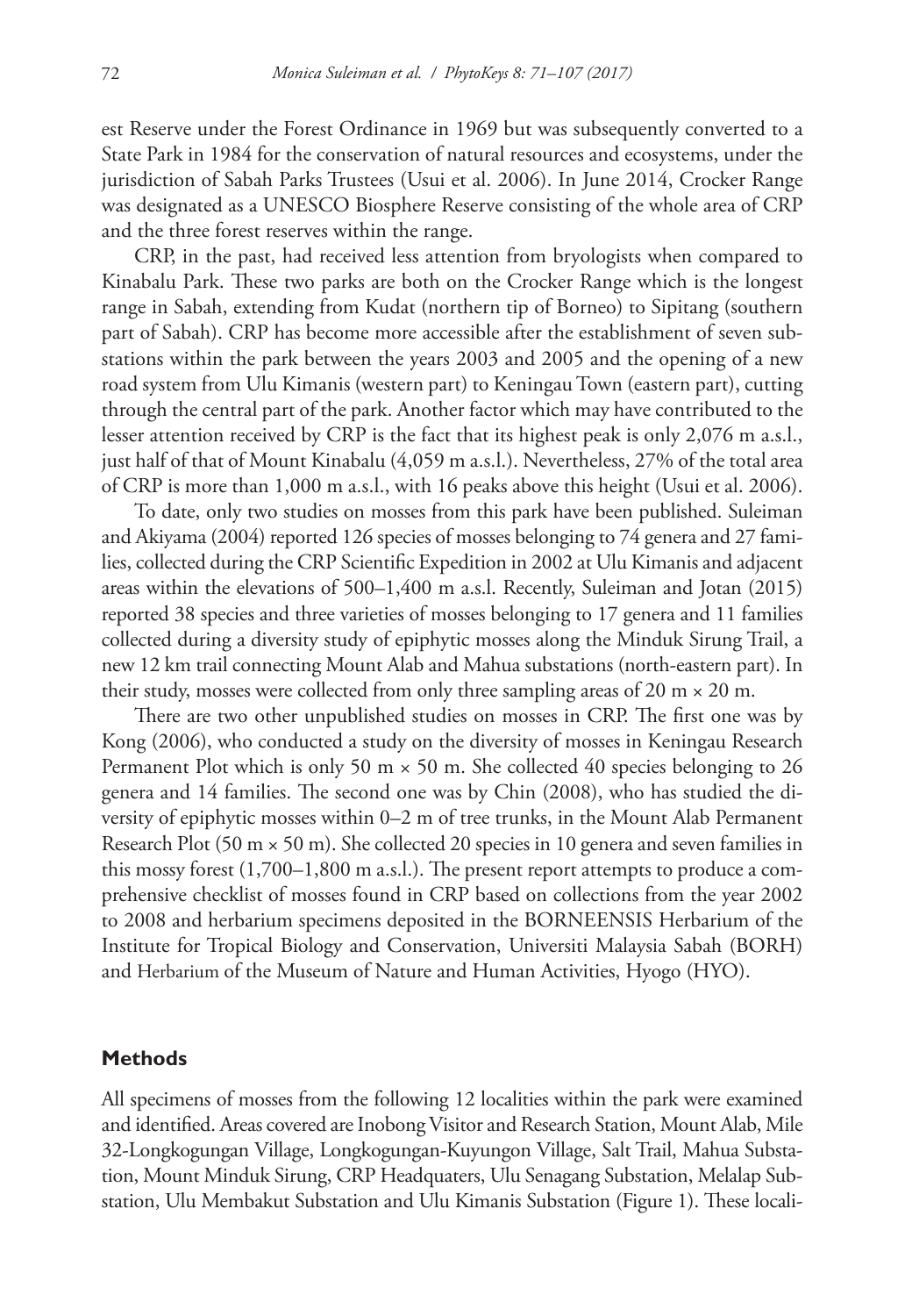

**Figure 1.** Map of Crocker Range Park showing the localities of collections from the year 2002 to 2008. Inset is map of Sabah, Malaysian Borneo.

ties range from lowland to upper montane forests, covering secondary to primary forests, from 50 m to 2,000 m a.s.l. Details of the collection localities are listed in Table 1. Identified specimens were deposited at BORH and a set of duplicates were sent to the Herbarium of Sabah Park (SNP). Some duplicates were also deposited at HYO, Herbarium of University of Malaya (KLU) and Herbarium of Royal Botanic Gardens Victoria (MEL).

### **Results and discussion**

A total of 1,403 specimens of mosses from CRP were examined during this study. Amongst these, 293 species, three subspecies and eight varieties belonging to 118 genera and 36 families were identified (Table 2 and Appendix 1). The five dominant families of mosses in CRP are Calymperaceae with 35 species and one subspecies (11.8%), followed by Sematophyllaceae with 32 species and two varieties (11.2%), Pylaisiadelphaceae with 21 species and one variety (7.2%), Dicranaceae with 21 species (6.9%) and Daltoniaceae with 20 species (6.6 %). All of these families, except for Dicranaceae, are lowland families as ca. 70% of CRP land area is below 1,000m a.s.l.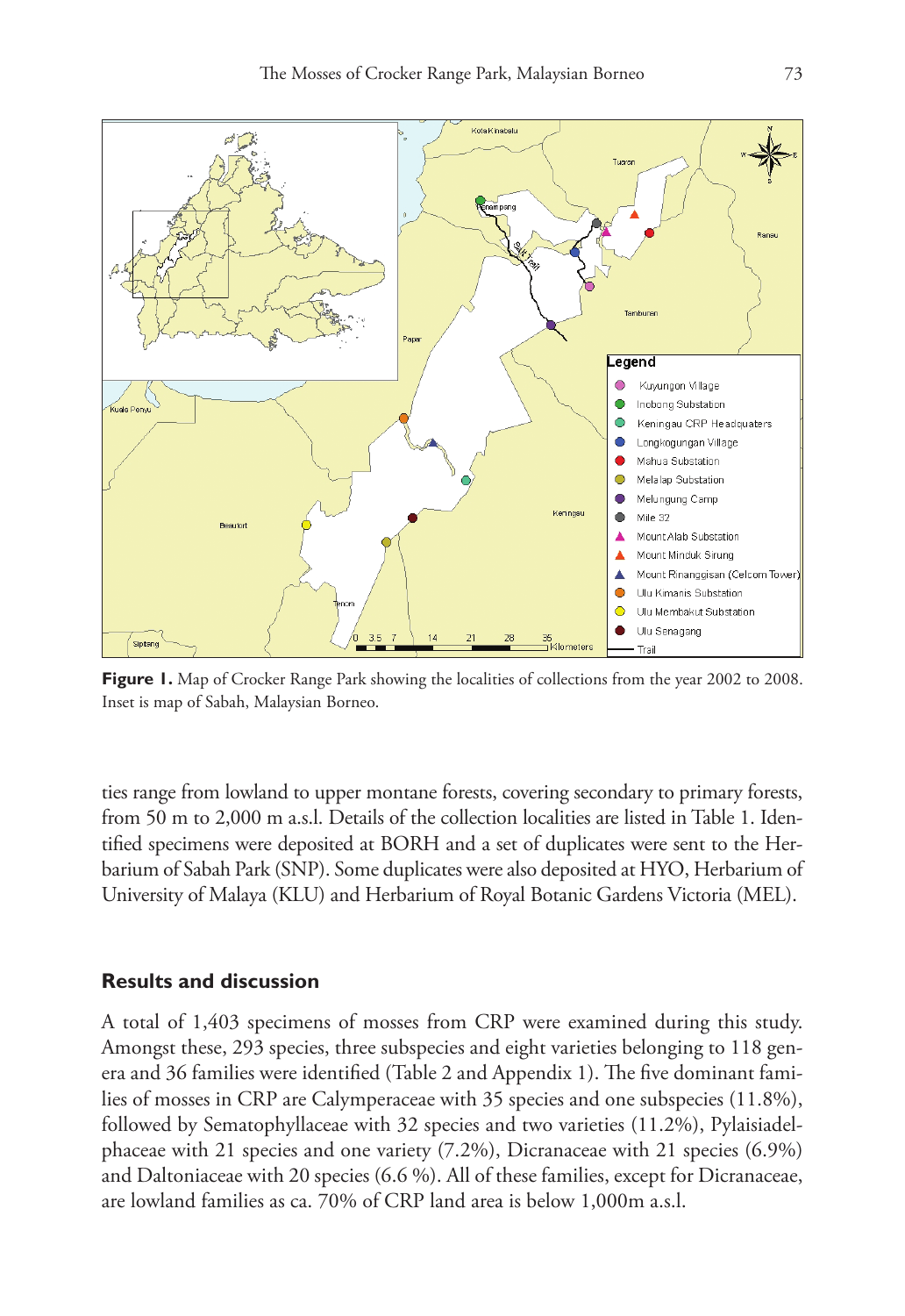Table 1. Locality and collection details of mosses from Crocker Range Park from the year 2002 to 2008. CMK - Chin Mui Ken; DPM - Dunstan Polus Masundang; HA-Cr - Hiroyuki Akiyama-Crocker; KWL - Kong Wai Ling; MS - Monica Suleiman.

| Collection<br>numbers | Locality                                                                                                                       |  |  |
|-----------------------|--------------------------------------------------------------------------------------------------------------------------------|--|--|
| MS 877-1006           | Ulu Kimanis, Mt. Rinangisan and surrounding areas, 5°28.15'N, 116°03.53'E, 27-30<br>Aug. 2002.                                 |  |  |
| HA-Cr 1-467           | Ulu Kimanis, CRP Headquaters and Mt. Alab pass, 27 Aug.-15 Sept. 2002.                                                         |  |  |
| MS 1182-1244          | Mahua Waterfall, 5°49.60'N, 116°23.11'E, 8-23 July 2003.                                                                       |  |  |
| MS 1245-1263          | Salt Trail, Tikolod to Inobong, 5°39.62'N, 116°15.49'E to 5°51.51'N, 116°8.33'E, 23-28<br>Aug. 2003.                           |  |  |
| MS 1386-1391          | Mahua Waterfall, Nature Trail and trail to Minduk Sirung, 5°49.60'N, 116°23.11'E,<br>12-13 Dec. 2003.                          |  |  |
| MS 1406-1407          | Mt. Alab, above Gunung Emas Restaurant, 14 Dec. 2003.                                                                          |  |  |
| MS 1430-1461          | Tenom, Melalap, trail to Tarangtali Hill, along Mesisilad River and Kallang Waterfall,<br>27-29 Jan. 2004.                     |  |  |
| KWL 1-96              | CRP Headquaters, Permanent Research Plot, 5°23.97'N, 116°06.16'E, 12 Oct. 2005.                                                |  |  |
| MS 1488-1489          | Mt. Alab, Permanent Research Plot, 5°49.31'N, 116°20.49'E, 5 July 2006.                                                        |  |  |
| CMK 1-163             | Mt. Alab, Permanent Research Plot, 5°49.31'N, 116°20.49'E, 24-25 May 2007.                                                     |  |  |
| MS & DPM<br>2357-2434 | Mt. Alab, around Mt. Alab Garden, 5°49.31'E, 116°20.49'E, 13 Dec. 2007.                                                        |  |  |
| DPM 2-112             | Mt. Alab, vicinity of Mt. Alab Substation and Permanent Research Plot, 5°49.31'N,<br>116°20.49'E, 19-20 Jan. 2008.             |  |  |
| MS & DPM<br>2533-2712 | Mahua, Mt. Minduk Sirung, 5°49.60'N, 116°23.11'E, 1-3 Apr. 2008.                                                               |  |  |
| DPM 126-180           | Ulu Senagang, trail to waterfall and along park boundary, 5°21.78'N, 116°1.72'E, 28-29<br>Aug. 2008.                           |  |  |
| DPM 181-258           | Inobong Visitor and Research Station, trail to waterfall and Buayan Village, 5°51.51'N,<br>116°8.33'E, 1-2 Sept. 2008.         |  |  |
| MS & DPM<br>3776-3877 | Mt. Alab, vicinity of Mt. Alab Substation, 5°49.31'N, 116°20.49'E, 8-10 Sept. 2008                                             |  |  |
| MS & DPM<br>3878-3936 | CRP Headquaters, Permanent Research Plot & Crocker Trail, 5°23.97'N, 116°06.16'E,<br>11 Sept. 2008.                            |  |  |
| DPM 259-318           | Ulu Membakut, along Membakut River and park boundary adjacent to Inantul Village,<br>5°20.97'N, 115°54.06'E, 18-20 Sept. 2008. |  |  |
| MS & DPM<br>3937-4057 | Longkogungan and Kuyungon Village, 5°49.97'N, 116°19.33'E to 5°42.56'N,<br>116°19.33'E, 22-23 Sept. 2008.                      |  |  |
| MS & DPM<br>4058-4095 | Bolotikon Village to Melungung Camp, 25 Sept. 2008.                                                                            |  |  |
| MS 4123-4130          | Ulu Kimanis, Mt. Rinangisan and Permanent Research Plot, 5°28.15'N, 116°03.53'E,<br>13-14 Nov. 2008.                           |  |  |
| MS 4131-4136          | CRP Headquaters, Permanent Research Plot, 5°23.97'N, 116° 06.16'E, 19 Dec. 2008.                                               |  |  |

The species richness of mosses in the study area is very high; 40% of the total of 766 species and infra-specific taxa reported from Borneo and 47% of the total of 651 species and infra-specific taxa reported from Sabah (Andi and Suleiman 2005, Suleiman et al. 2006, 2009, 2011a, 2011b, 2017, Suleiman and Akiyama 2007, Higuchi et al. 2008, Akiyama 2010, Ho et al. 2010, Ellis et al. 2010, 2015, 2016a, 2016b, Andi et al. 2015, Chua and Suleiman 2015, Mohamed et al. 2010, Suleiman and Rimi 2016).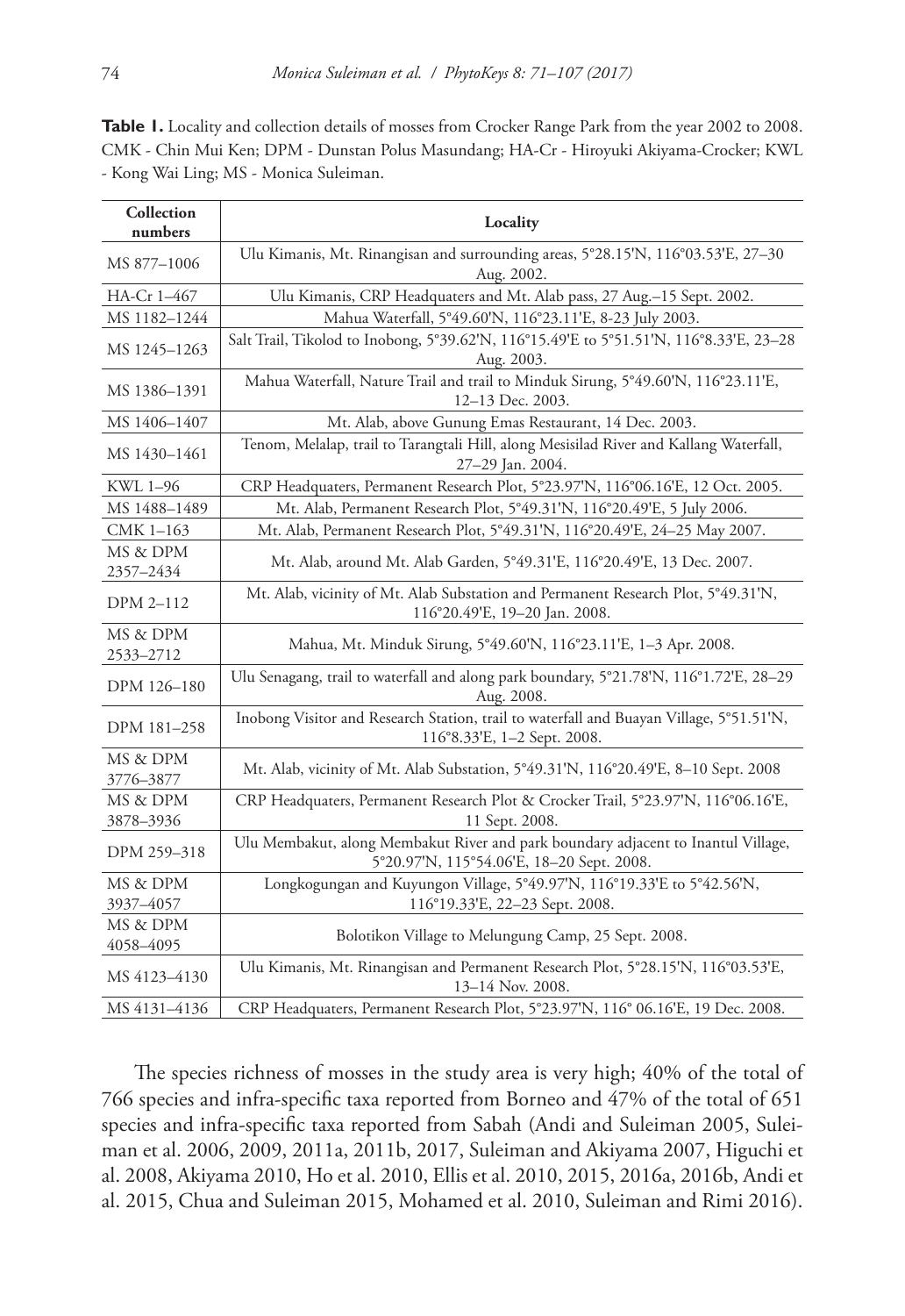| No.              | <b>Families</b>    | Genera                  | Species, subspecies and varieties |  |
|------------------|--------------------|-------------------------|-----------------------------------|--|
| 1.               | Bartramiaceae      | 1                       | 3 spp.                            |  |
| $\overline{2}$ . | Brachytheciaceae   | 3                       | 4 spp.                            |  |
| 3.               | <b>Bryaceae</b>    | $\overline{4}$          | 7 spp.                            |  |
| 4.               | Calymperaceae      | 7                       | 35 spp. and 1 subsp.              |  |
| 5.               | Cryphaeaceae       | 1                       | 1 sp.                             |  |
| 6.               | Daltoniaceae       | 6                       | 20 spp.                           |  |
| 7.               | Dicranaceae        | 8                       | 21 spp.                           |  |
| 8.               | Diphysciaceae      | $\,1$                   | 3 spp.                            |  |
| 9.               | Ditrichaceae       | $\mathbf{1}$            | 1 sp.                             |  |
| 10.              | Entodontaceae      | $\overline{\mathbf{3}}$ | 3 spp.                            |  |
| 11.              | Fissidentaceae     | $\mathbf{1}$            | 13 spp. and 1 var.                |  |
| 12.              | Garovagliaceae     | $\mathbf{1}$            | 4 spp. and 1 var.                 |  |
| 13.              | Hookeriaceae       | $\mathbf{1}$            | 1 sp.                             |  |
| 14.              | Hypnaceae          | 6                       | 12 spp.                           |  |
| 15.              | Hypnodendraceae    | 3                       | 6 spp.                            |  |
| 16.              | Hypopterygiaceae   | 3                       | 4 spp.                            |  |
| 17.              | Leskeaceae         | $\mathfrak{2}$          | $2$ spp.                          |  |
| 18.              | Leucobryaceae      | 6                       | 16 spp. and 2 var.                |  |
| 19.              | Leucomiaceae       | 1                       | $1$ sp.                           |  |
| 20.              | Meteoriaceae       | 7                       | $11$ spp.                         |  |
| 21.              | Mniaceae           | 1                       | 3 spp.                            |  |
| 22.              | Myuriaceae         | $\mathbf{1}$            | 1 sp.                             |  |
| 23.              | Neckeraceae        | 7                       | 14 spp.                           |  |
| 24.              | Orthotrichaceae    | $\overline{2}$          | 7 spp.                            |  |
| 25.              | Pilotrichaceae     | $\overline{4}$          | 5 spp.                            |  |
| 26.              | Polytrichaceae     | $\overline{2}$          | 8 spp. and 2 subsp.               |  |
| 27.              | Pottiaceae         | $\overline{\mathbf{3}}$ | 4 spp.                            |  |
| 28.              | Pterobryaceae      | 7                       | 9 spp.                            |  |
| 29.              | Pylaisiadelphaceae | 6                       | 21 spp. and 1 var.                |  |
| 30.              | Racopilaceae       | 1                       | 3 spp. and 1 var.                 |  |
| 31.              | Regmatodontaceae   | $\mathbf{1}$            | $1$ sp.                           |  |
| 32.              | Rhizogoniaceae     | $\overline{2}$          | 4 spp.                            |  |
| 33.              | Sematophyllaceae   | 10                      | 32 spp. and 2 var.                |  |
| 34.              | Sphagnaceae        | 1                       | 3 spp.                            |  |
| 35.              | Symphyodontaceae   | $\overline{2}$          | 4 spp.                            |  |
| 36.              | Thuidiaceae        | $\overline{c}$          | 6 spp.                            |  |
|                  | Total              | 118                     | 293 spp., 3 subsp. and 8 var.     |  |

**Table 2.** Mosses reported from Crocker Range Park (See Appendix 1 for species checklist).

Out of the 293 species, three subspecies and eight varieties of mosses in CRP, six are new to Borneo and 13 are new to Sabah (Table 3). Amongst the six species new to Borneo, four were found in the lowland areas between 70 m and 680 m a.s.l. Lowland areas in Borneo have not been given enough bryological attention, probably due to the misconception that the lowland rainforest has poor species richness of bryophytes. For instance, *Chaetomitrium lancifolium,* which was collected at 70 m a.s.l. in CRP, represents a second known record after its type collection from the Maluku Islands (see Appendix 1 for details).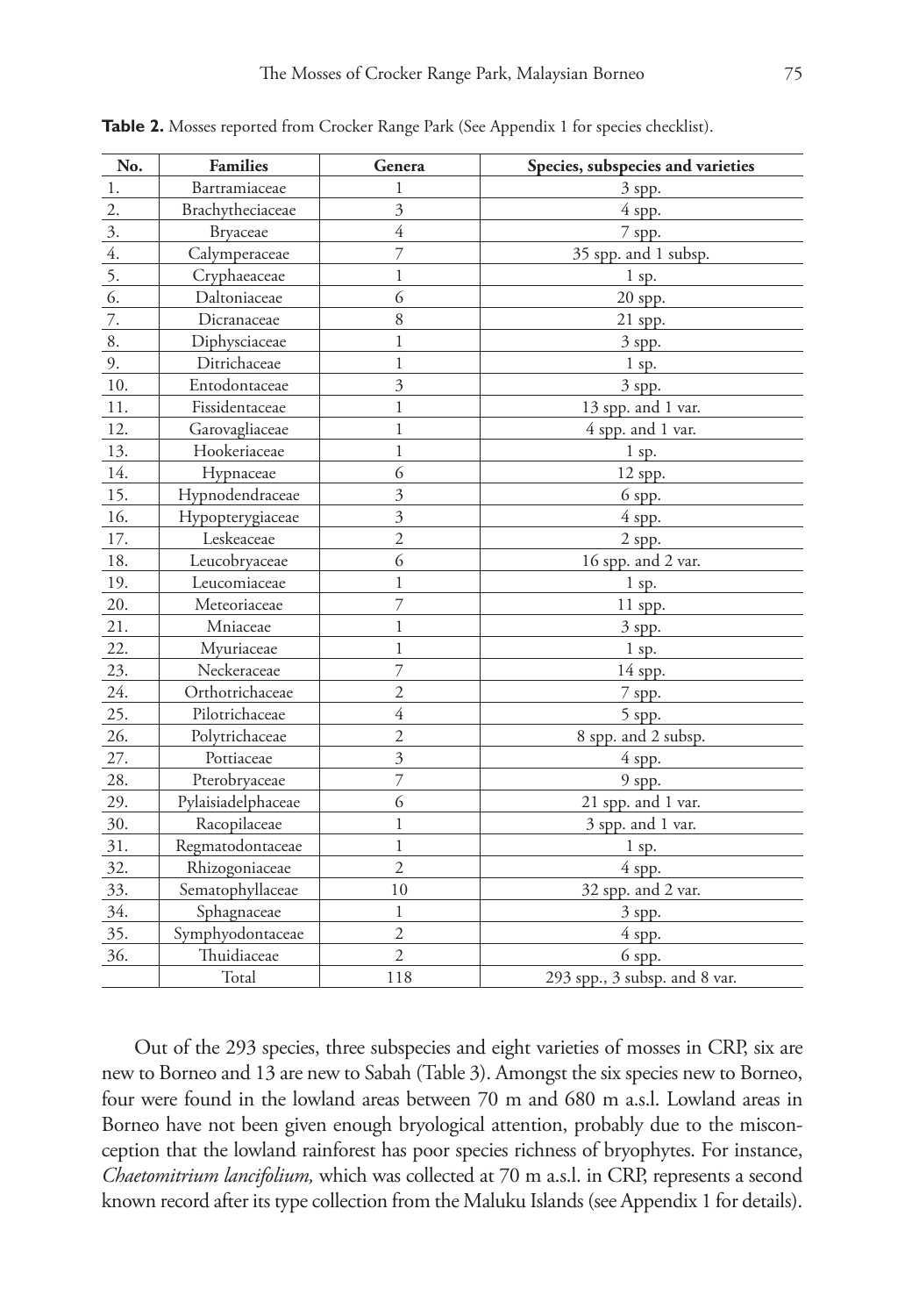| No.              | Moss species and variety             | New records   |        |
|------------------|--------------------------------------|---------------|--------|
|                  |                                      | <b>Borneo</b> | Sabah  |
| 1.               | Acroporium macroturgidum             |               | $^{+}$ |
| 2.               | Acroporium ramicola                  |               | $^{+}$ |
| 3.               | Barbella horridula                   | $+$           | $+$    |
| $\overline{4}$ . | Chaetomitrium lancifolium            | $+$           | $+$    |
| 5.               | Clastobryum scalare                  |               | $+$    |
| 6.               | Distichophyllum leiopogon            | $^{+}$        | $^{+}$ |
| 7.               | Leucobryum javense var. cyathifolium |               | $^{+}$ |
| 8.               | Leucobryum juniperoideum             |               | $^{+}$ |
| 9.               | Papillidiopsis malayana              |               | $^{+}$ |
| 10.              | Rhaphidostichum luzonense            | $+$           | $+$    |
| 11.              | Rosulabryum capillare                | $+$           | $+$    |
| 12.              | Schoenobryum concavifolium           |               | $^{+}$ |
| 13.              | Taxiphyllum taxirameum               | $+$           | $+$    |
|                  | Total                                | 6             | 13     |

**Table 3.** New records of mosses to Borneo and Sabah.

Table 4. Moss species and infra-specific taxa reported from mountainous areas in Borneo.

| Geographical area  | <b>Elevation Range</b><br>(m a.s.l.) | Number of moss species and<br>infra-specific taxa | % of moss species and<br>infra-specific taxa |
|--------------------|--------------------------------------|---------------------------------------------------|----------------------------------------------|
| Kinabalu Park      | 600-4,095                            | 386                                               |                                              |
| Crocker Range Park | 50-2,076                             | 304                                               | 40                                           |
| Mount Trus Madi    | 600-2,642                            | 194                                               | 26                                           |
| Mount Lumaku       | 700-1,966                            | 130                                               |                                              |

Several of the mosses found in CRP are of temperate entities and rarely reported in Borneo, namely *Claopodium prionophyllum*, *Elmeriobryum philippinense*, *Entodon plicatus*, *Erythrodontium squarrosum*, *Leucomium strumosum*, *Mesonodon flavescens*, *Oxyrrhynchium vagans*, *Pseudoleskeopsis zippelii*, *Regmatodon declinatus* and *Schoenobryum concavifolium*. Five of these species, namely *Claopodium prionophyllum*, *Entodon plicatus*, *Erythrodontium squarrosum, Mesonodon flavescens* and *Oxyrrhynchium vagans*, have only been collected once in Borneo (Dixon 1916, Iwatsuki and Noguchi 1975, Akiyama et al. 2001). *Elmeriobryum philippinense* was collected during the study and reported as new to Borneo by Ellis et al. (2016a). In addition, three species endemic to Borneo were also found in this park: *Benitotania elimbata*, *Ectropothecium ptychofolium* and *Acroporium ramicola* (Appendix 1).

Crocker Range Park ranks the second highest (cf. Table 4) in terms of number of mosses reported from mountainous areas in Borneo (Frahm et al. 1990, Suleiman and Edwards 2002, Suleiman and Akiyama 2004, Higuchi et al. 2008, Akiyama et al. 2001, Andi et al. 2015, Suleiman et al. 2011b). CRP recorded about 40% of the mosses reported from Borneo although the highest point in CRP is only 2,076 m a.s.l. This indicates that CRP has high species richness of mosses, second to that of Mount Kinabalu. Meanwhile, the number of mosses on Mount Trus Madi and Mount Lumaku were much lower, with 26% and 17%, respectively. Although Mount Trus Madi is much higher in terms of elevation, the number of mosses reported from the mountain was far lower than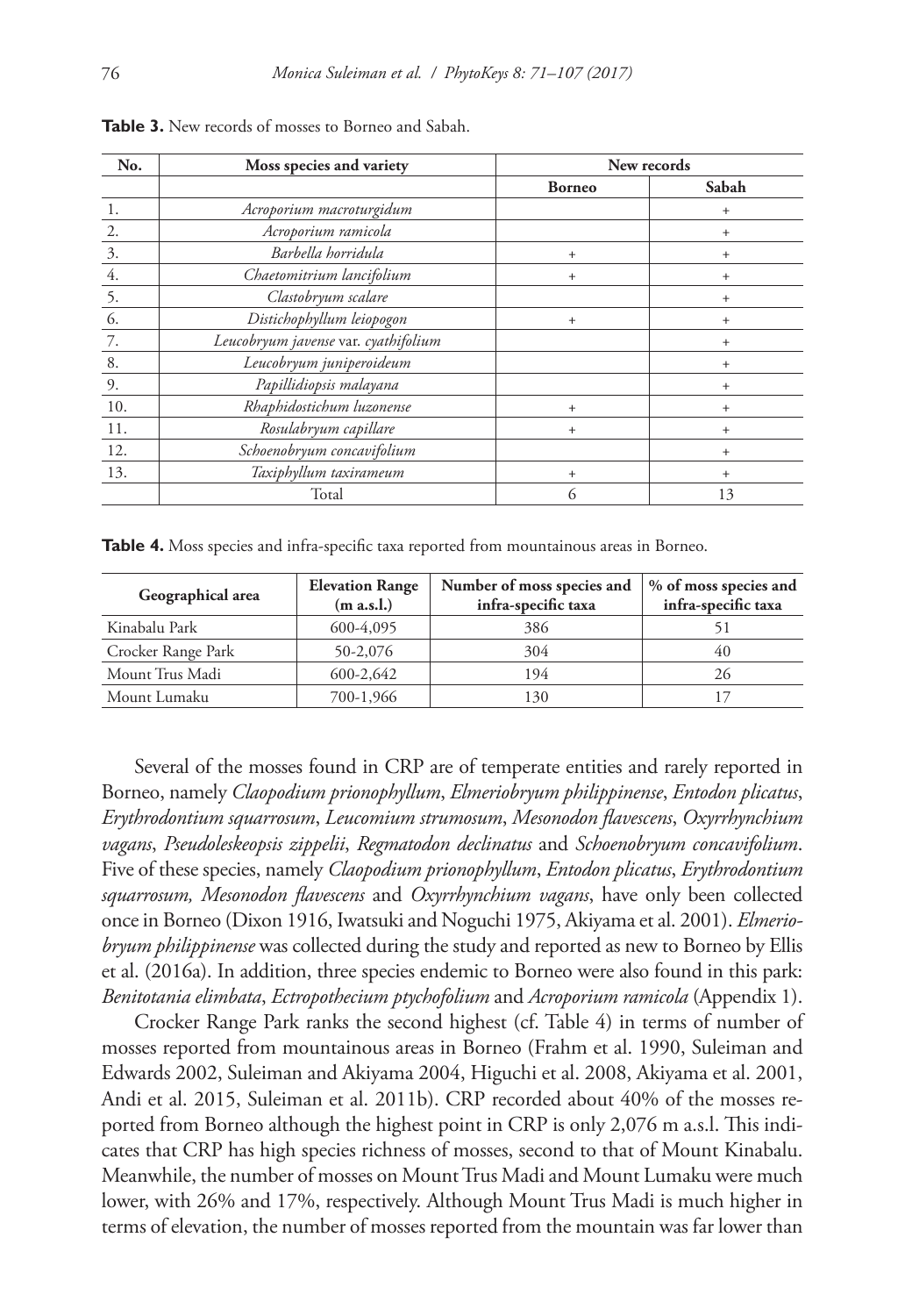from CRP. Mount Lumaku, on the other hand, has a similar height to the highest peak of CRP but its species richness is only about half that of CRP. Two of the contributing factors are that CRP receives a high annual rainfall and it has a relatively larger area of pristine primary lowland forests than Mount Trus Madi and Mount Lumaku. Nonetheless, a diversity study should be carried out to determine the true diversity of these areas.

#### **Conclusion**

CRP is a huge protected area and large parts of this park have not been surveyed during the present study. Thus, additional explorations in less accessible areas will definitely increase the number of mosses in this park and provide a better understanding of the distribution of species within the park. The large area of lowland forests in CRP is an asset to this protected area as it harbours important species of mosses and other plants. Large areas of lowland forest in other parts of Borneo have been cleared for agriculture and development, adding to the importance of conservation of this UNESCO Biosphere Reserve. This study identifies CRP as one of the hotspots of moss diversity in Borneo.

#### **Acknowledgements**

We would like to thank Sabah Parks for granting research permits to MS (2001–2008) and assistance given during field surveys. We are indebted to the late Dr. Benito C. Tan, Dr. Yong Kien Thai, Dr. Ho Boon Chuan and Dr. Niel Klazenga for helping to identify and verify some of the specimens. MS would like to thank Universiti Malaysia Sabah for funding her to visit Japan to study some specimens of mosses deposited in HYO.

#### **References**

- Akiyama H (2010) Taxonomic revision of the genus *Trismegistia* (Pylaisiadelphaceae, Musci). Humans and Nature 21: 1–77.
- Akiyama H (2012) Contributions to the moss flora of Borneo, 2. *Schoenobryum concavifolium*  (Cryphaeaceae, Musci), new to Borneo. Tropical Bryology 34: 12–14.
- Akiyama H, Yamaguchi T, Suleiman M (2001) The bryophytes flora of Kinabalu Park (Sabah, Malaysia), based on the collections by Japan-Malaysia collaborative expeditions in 1997. Nature and Human Activities 6: 83–99.
- Andi MAM, Suleiman M (2005) Preliminary list of mosses from Meliau Range, Ulu Tungud Forest Reserve, Sabah. Sepilok Bulletin 3: 57–64.
- Andi MAM, Anuar M, Suleiman M (2015) Mosses of Sinua at eastern part of Trusmadi Forest Reserve, Sabah, Malaysia. Sepilok Bulletin 21, 22: 27–48.
- Bartram EB (1939) Mosses of the Philippines. Philippine Journal of Science 68: 1–425.
- Chin MK (2008) Diversity of epiphytic mosses in Mount Alab Permanent Research Plot, Crocker Range Park. MSc Thesis, Universiti Malaysia Sabah, Kota Kinabalu.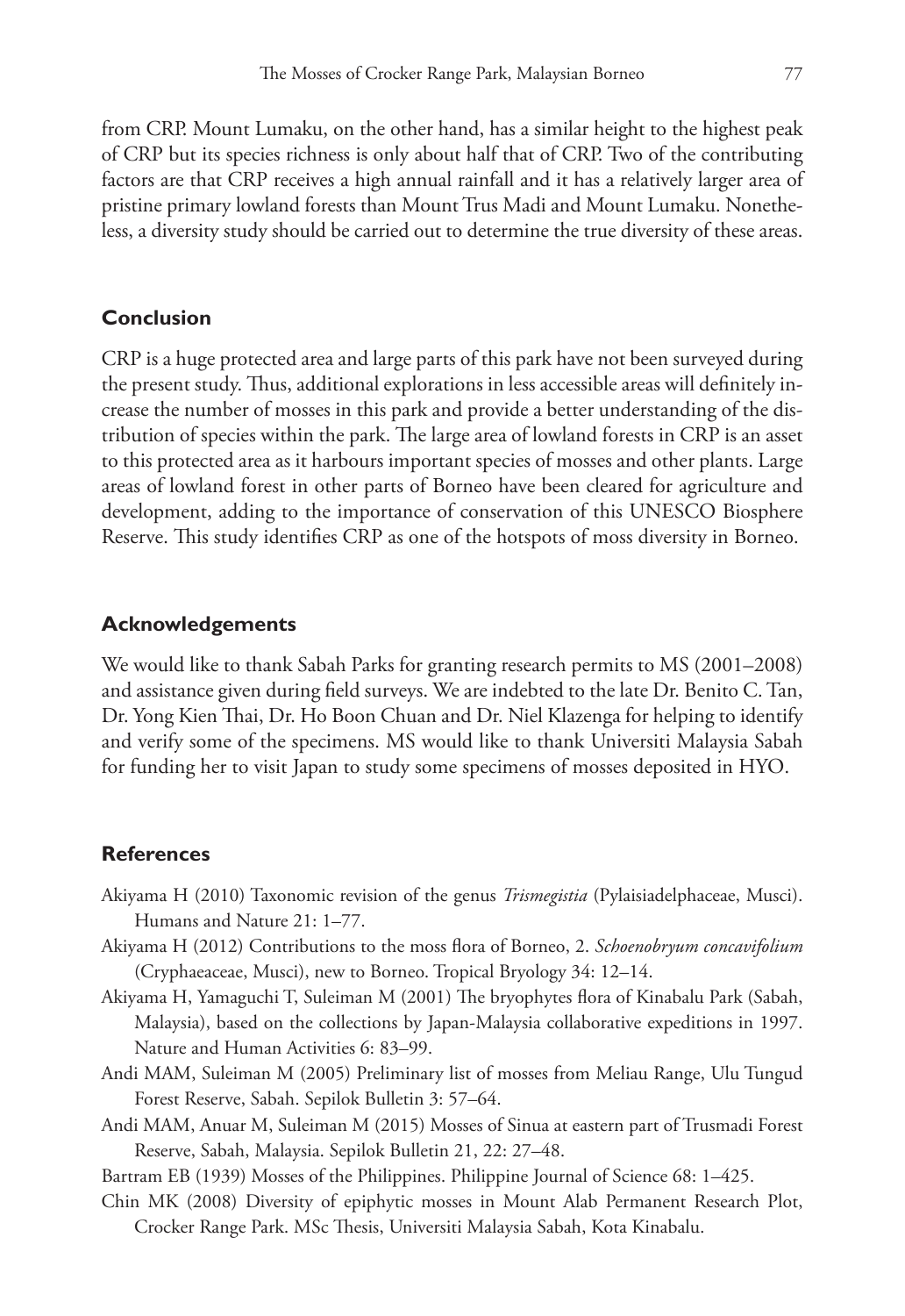- Chua M–S, Suleiman M (2015) Additions to the moss flora of Imbak Canyon Conservation Area, Malaysian Borneo. Bryophyte Diversity and Evolution 37(2): 23–30. [http://dx.doi.](http://dx.doi.org/10.11646/bde.37.2.1) [org/10.11646/bde.37.2.1](http://dx.doi.org/10.11646/bde.37.2.1)
- Dixon HN (1916) On a collection of Bornean mosses. Journal of the Linnean Society of London, Botany 43: 291–323. <https://doi.org/10.1111/j.1095-8339.1916.tb00608.x>
- Dixon HN (1935) A contribution to the moss flora of Borneo. Journal of the Linnean Society of London, Botany 50: 57–143. <https://doi.org/10.1111/j.1095-8339.1935.tb01502.x>
- Eddy A (1996) A handbook of Malesian mosses: Splachnobryaceae to Leptostomaceae. Volume 3. Natural History Museum Publications, London.
- Ellis LT, Asthana AK, Sahu V, Bednarek-Ochyra BH, Ochyra R, Cano MJ, Costa DP, Cykowska B, Philippov DA, Dulin MV, Erzberger P, Lebouvier M, Mohamed H, Ochyra R, Orgaz JD, Phephu N, van Rooy J, Stebel A, Suárez GM, Schiavone MM, Townsend CC, Váná J, Vončina G, Yayintas ÖT, Yong K-T, Zander RH (2010) New national and regional bryophyte records, 25. Journal of Bryology 32: 311–321.<http://dx.doi.org/10.1179/jbr.2010.32.4.311>
- Ellis LT, Aleffi M, Bakalin VA, Bednarek-Ochyra H, Bergamini A, Beveridge P, Choi SS, Fedosov VE, Gabriel R, Gallego MT, Grdović S, Gupta R, Nath V, Asthana AK, Jennings L, Kürschner H, Lebouvier M, Nair MC, Manjula KM, Rajesh KP, Nobis M, Nowak A, Park SJ, Sun B-Y, Plášek V, Číhal L, Poponessi S, Mariotti MG, Sabovljević A, Sabovljević MS, Sawicki J, Schnyder N, Schumacker R, Sim-Sim M, Singh DK, Singh D, Majumdar S, Singh Deo S, Stefănut S, Suleiman M, Chua M-S, Váňa J, Venanzoni R, Bricchi E, Wigginton MJ (2015) New national and regional bryophytes records, 42. Journal of Bryology 37(1): 68–85. <http://dx.doi.org/10.1179/1743282014Y.0000000132>
- Ellis LT, Asthana AK, Srivastava P, Omar I, Rawat KK, Sahu V, Cano MJ, Costa DP, Dias EM, Dias dos Santos N, Silva JB, Fedosov VE, Kozhin MN, Ignatova EA, Germano SR, Golovina EO, Gremmen NJM, Ion R, Ştefănuţ S, von Konrat M, Jimenez MS, Suárez GM, Kiebacher T, Lebouvier M, Long DG, Maity D, Ochyra R, Parnikoza I, Plášek V, Fialová L, Skoupá Z, Poponessi S, Aleffi M, Sabovljević MS, Sabovljević AD, Saha P, Aziz MN, Sawicki J, Suleiman M, Sun B-Y, Váňa J, Wójcik T, Yoon Y-J, Żarnowiec J, Larraín J (2016a) New national and regional bryophytes records, 46. Journal of Bryology 38(1): 47–63.<http://dx.doi.org/10.1080/03736687.2015.1123344>
- Ellis LT, Agcagil E, Kırmacı M, Aleffi M, Bakalin VA, Bednarek-Ochyra H, Cykowska-Marzencka B, Stryjak-Bogacka M, Bojaca GFP, Fantacelle LB, Araújo CAT, Maciel-Silva AS, Bruno Silva J, Calleja JA, Cano MJ, Castillo Diaz J, Gabriel R, Dias dos Santos N, Enroth J, Erzberger P, Garilleti R, Hájek M, Hedenäs L, Heras P, Infante M, Kiebacher T, Koczur A, Krawczyk R, Kučera J, Lebouvier M, Lüth M, Mazimpaka V, Vigalondo B, Lara F, Nagy J, Németh C, Kovács A, Nobis M, Węgrzyn M, Wietrzyk P, Norhazrina N, Vanderpoorten A, Nowak A, Gigante D, Venanzoni R, Plášek V, Rangel Germano S, Schäfer-Verwimp A, Sérgio C, Claro D, Garcia CA, Shirzadian S, Akhoondi Darzikolaei S, Stebel A, Suleiman M, Yong K-T, Virchenko VM, Vončina G, Yoon Y-J, Choi H-G, Kim JH (2016b) New national and regional bryophytes records, 49. Journal of Bryology 38(4): 327–347.<http://dx.doi.org/10.1080/03736687.2016.1225777>
- Frahm J-P, Frey W, Kürschner H, Menzel M (1990) Mosses and Liverworts of Mount Kinabalu. Sabah Parks Trustees, Kota Kinabalu.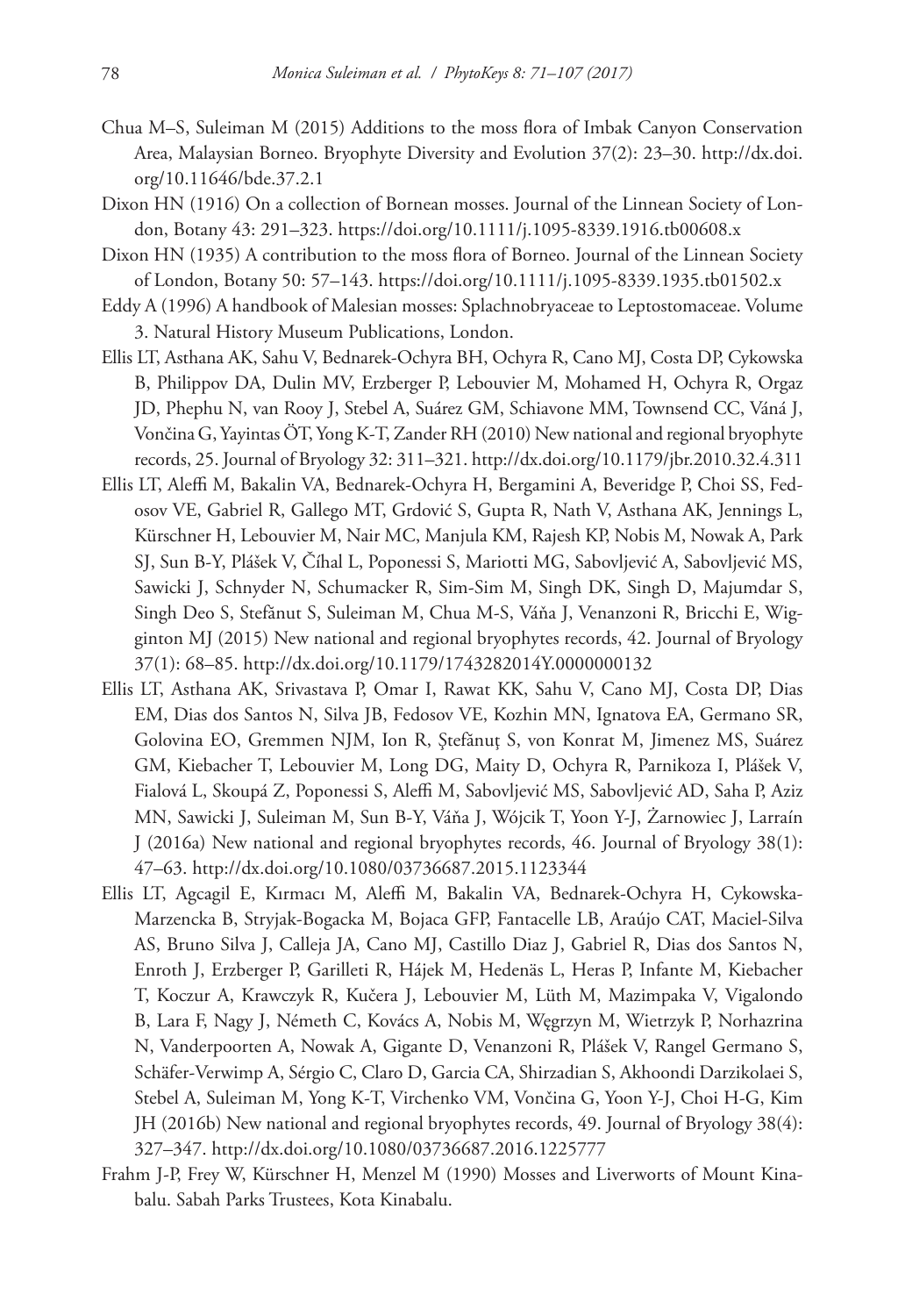- Higuchi M, Arikawa T, Suleiman M (2008) Mosses of Mt. Kinabalu, Borneo, Malaysia. Memoirs of the National Museum of Nature and Science 45: 93–104.
- Ho BC, Tan BC, Nathi Y (2010) New and noteworthy records of *Distichophyllum* (Daltoniaceae, Bryopsida) and allied genera in Asia and Australasia. Tropical Bryology 31: 106–122.
- Iwatsuki Z, Noguchi A (1975) Mosses of North Borneo II. Journal of the Hattori Botanical Laboratory 39: 315–333.
- Kong WL (2006) Inventory of mosses at Second Permanent Plot, Crocker Range
- Park, Keningau Sabah. BSc Thesis, Universiti Malaysia Sabah, Kota Kinabalu.
- Mohamed H, Yong K-T, Damanhuri A (2010) Mosses of north-western Maliau Basin with notes on the phytogeographical affinities. In: Komoo I, Mazlan O, Ikram MS, Latiff A (Eds) Maliau Basin: physical environment and biological diversity of the northern rim. Academy of Sciences Malaysia, Kuala Lumpur and Sabah Foundation, Kota Kinabalu, 135–156.
- Noguchi A (1976) A taxonomic revision of the family Meteoriaceae of Asia. Journal of the Hattori Botanical Laboratory 41: 231–357.
- Noguchi A, Iwatsuki Z, Yamaguchi Y (1994) Illustrated moss flora of Japan. Part 5. Nichinan: Journal of the Hattori Botanical Laboratory, 1013–1253.
- Usui S, Sato H, Lee-Agama A, Chua R (2006) Crocker Range Management Plan. Sabah Parks, Kota Kinabalu.
- Suleiman M, Edward SR (2002) Mosses of Mt. Trus Madi, Sabah, Malaysia. Tropical Bryology 21: 57–64.
- Suleiman M, Akiyama H (2004) A preminary checklist of the mosses of Crocker Range Park. In: Maryati M, Zulhazman H, Tachi T, Nais J (Eds) Crocker Range Scientific Expedition 2002. Universiti Malaysia Sabah, Kota Kinabalu, 1–15.
- Suleiman M, Akiyama H (2007) Checklist of mosses from Southern Part of Maliau Basin Conservation Area, Sabah, East Malaysia. Journal of Tropical Biology and Conservation 3: 67–75.
- Suleiman M, Akiyama H (2014) Malesian *Chaetomitrium* (Symphyodontaceae, Musci): Type illustrations, taxonomical notes and key to the species. Human and Nature 25: 1–62. [http://www.hitohaku.jp/publication/r-bulletin/No25\\_01-1.pdf](http://www.hitohaku.jp/publication/r-bulletin/No25_01-1.pdf)
- Suleiman M, Jotan P (2015) Diversity of epiphytic mosses along an altitudinal gradient at Minduk Sirung Trail in Crocker Range Park, Sabah, Malaysia. Sepilok Bulletin 21, 22: 49–58.
- Suleiman M, Rimi R (2016) The mosses of Gaya Island with two new records for Borneo. Sabah Parks Nature Journal 10: 1–8.
- Suleiman M, Akiyama H, Tan BC (2006) A revised catalogue of mosses reported from Borneo. Journal of the Hattori Botanical Laboratory 99: 107–183. [https://www.researchgate.net/](https://www.researchgate.net/publication/232732051_A_revised_catalogue_of_Mosses_reported_from_Borneo) [publication/232732051\\_A\\_revised\\_catalogue\\_of\\_Mosses\\_reported\\_from\\_Borneo](https://www.researchgate.net/publication/232732051_A_revised_catalogue_of_Mosses_reported_from_Borneo)
- Suleiman M, Masundang DP, Tan BC (2009) A Checklist of mosses from Golden Hope Oil Palm Plantation and surrounding areas, Tawau, Sabah, East Malaysia. Journal of Tropical Biology and Conservation 5: 45–52. [http://www.ums.edu.my/ibtpv2/images/publication/](http://www.ums.edu.my/ibtpv2/images/publication/JTBC/JTBC-VOL-5/5-monica%2024%20dec.pdf) [JTBC/JTBC-VOL-5/5-monica%2024%20dec.pdf](http://www.ums.edu.my/ibtpv2/images/publication/JTBC/JTBC-VOL-5/5-monica%2024%20dec.pdf)
- Suleiman M, Chua M-S, Fadzilah A-K (2011a) Mosses from the southern part of Imbak Canyon Conservation area. In: Latiff A, Sinun W (Eds) Imbak canyon Conservation Area, Sa-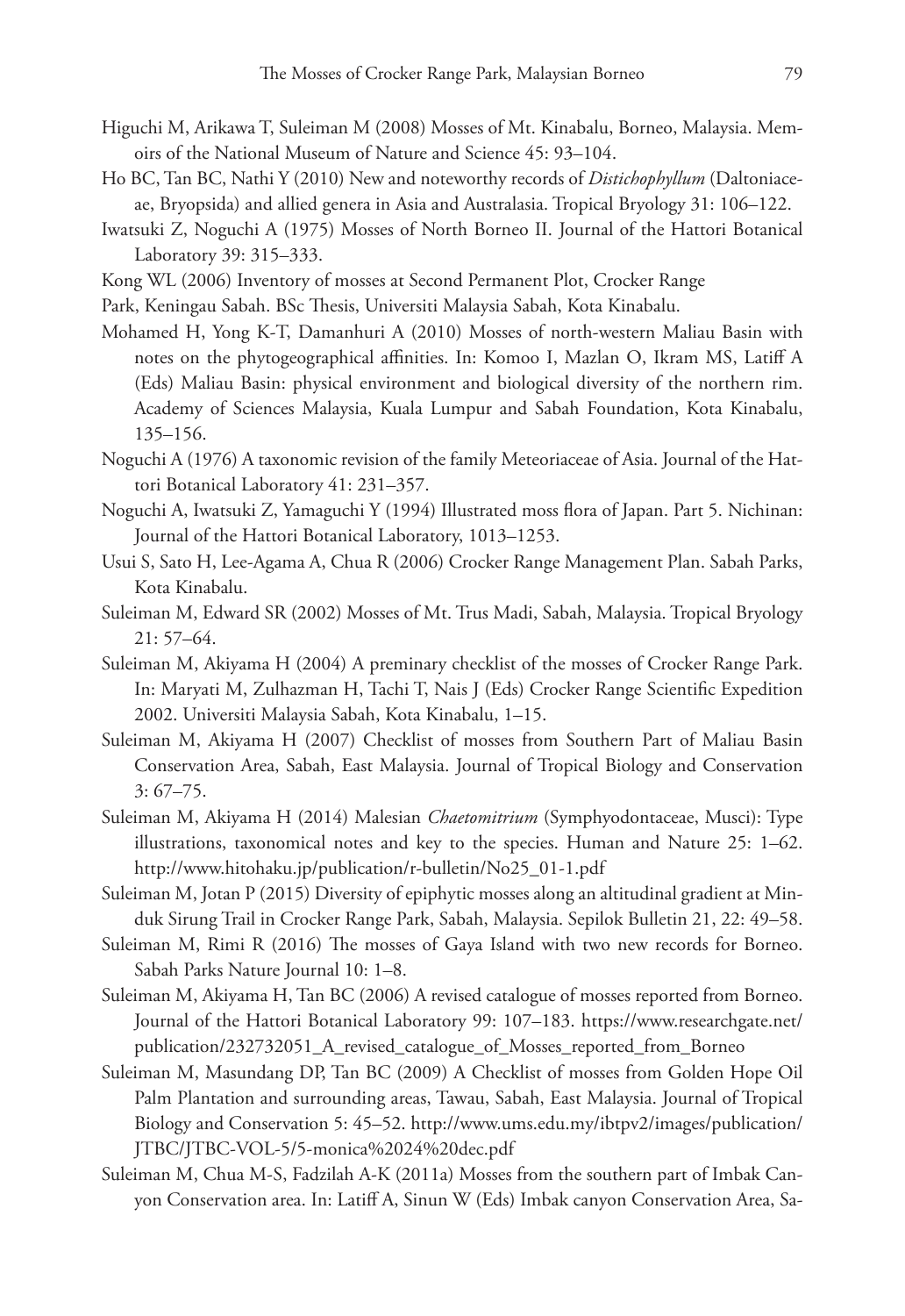bah — Geology, Biodiversity and Socio-economic Environment. Akademi Sains Malaysia, Kuala Lumpur and Sabah Foundation, Kota Kinabalu, 269–281.

- Suleiman M, Fadzilah A-K, Masundang DP (2011b) The mosses of Mount Lumaku, Sipitang, Sabah, Malaysia. Tropical Bryology 33: 23–30.
- Suleiman M, Masundang DP, Akiyama A (2017) *Thamnobryum negrosense* (E.B. Bartram) Z. Iwats. & B. C. Tan (Neckeraceae, Musci), a new record for Borneo. Bryological Research 11(8): 229–231.
- Tan BC, Iwatsuki Z (1991) A new annotated Philippine moss checklist. Harvard Papers in Botany 3: 1–64.
- Tixier P (1977) Clastobryoïdées et taxa apparentés. Revue Bryologique et Lichénologique 43: 397–464.
- Yamaguchi T (1993) A revision of the genus *Leucobryum* (Musci) in Asia. Journal of the Hattori Botanical Laboratory 73: 1–123.

### **Appendix 1**

Checklist of mosses from Crocker Range Park.

The families, genera and species were arranged in alphabetical order. Species reported for the first time for Sabah and Borneo are marked with '\*' and '\*\*', respectively. CMK - Chin Mui Ken; DPM - Dunstan Polus Masundang; HA-Cr - Hiroyuki Akiyama-Crocker; KWL - Kong Wai Ling; MS - Monica Suleiman.

#### **Bartramiaceae**

*Philonotis bartramioides* (Griff.) D.G. Griffin & W.R. Buck On boulders by river banks and road sides, 500–1580 m, DPM 128; MS & DPM 3939.

*Philonotis hastata* (Duby) Wijk & Margad. On boulders, 385 m, MS 1447, 1448, 1458.

*Philonotis secunda* (Dozy & Molk.) Bosch & Sande Lac. On soil by road sides and along trails in partially shaded and open areas, 680–1800 m, HA-Cr 140; MS 927; MS & DPM 3814, 3873

#### **Brachytheciaceae**

*Oxyrrhynchium vagans* (A. Jaeger) Ignatov & Huttunen On a rock by a river, 1020 m, MS 1199.

*Rhynchostegiella vriesei* (Dozy & Molk.) Broth. On a tree trunk, 940–1120 m, HA-Cr 263.

*Rhynchostegium celebicum* (Sande Lac.) A. Jaeger On rotten logs and rocks, 400–1030 m, DPM 184; MS 1210.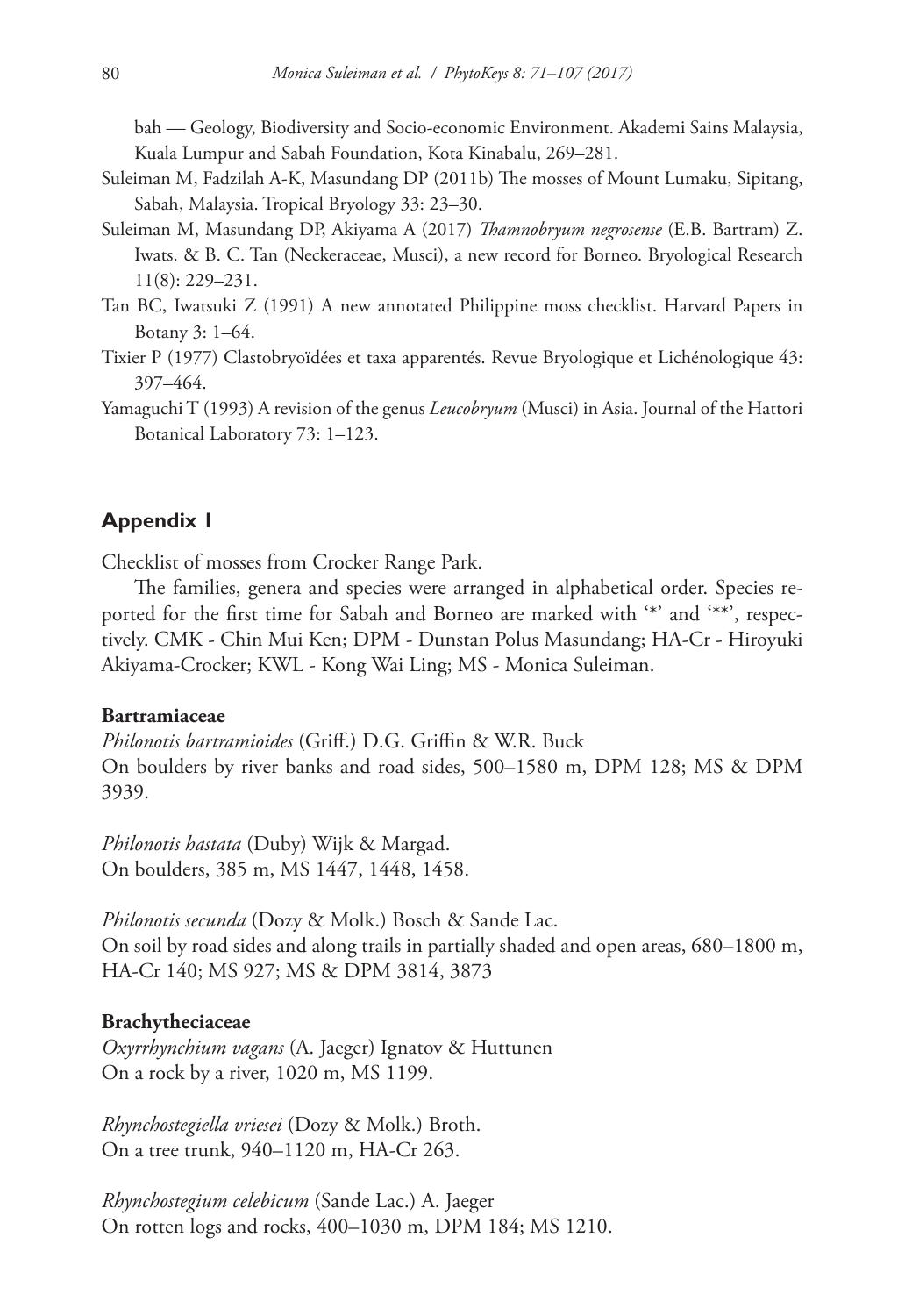*Rhynchostegium javanicum* (Bél.) Besch. On a wet rock beside waterfall, 980–1100 m, HA-Cr 292.

#### **Bryaceae**

*Brachymenium nepalense* Hook. On fallen logs, and tree and shrub trunks, 1150–1400 m, HA-Cr 191, 359; MS 946; MS & DPM 4033.

*Bryum apiculatum* Schwägr. On soil and boulders, 650–1800 m, MS & DPM 3875, 3991; HA-Cr 210.

*Bryum clavatum* (Schimp.) Müll. Hal. On concrete in open area by road-side, 900 m, MS & DPM 3912.

*Bryum coronatum* Schwägr. On crevice by a road-side in open area, 1370 m, MS 925.

*Rhodobryum aubertii* (Schwägr.) Thér. On rock by a river, 1030 m, MS 1215, 1219.

*Rosulabryum rubens* (Mitt.) J.R. Spence On soil in an open area, 50 m, DPM 295.

#### \*\**Rosulabryum capillare* (Hedw.) J.R. Spence

On rotten log by a stream, 1600 m, MS & DPM 2695.

Plants yellowish-red, forming lax tufts, 1.5 cm tall, matted with rhizoids at base. Leaves large, flaccid, spatulate,  $2.0-2.7$  mm  $\times$  0.5–0.7 mm; apex broad, rounded with an abruptly long piliform apiculus, arista 0.4–0.6 mm long, coloured; costa reddish, very strong at base, attenuate towards apex; margins revolute, plane 1/3 above, denticulate in apical region, strongly bordered throughout by 1–4 rows of elongated cells, strongly thick-walled, reddish, Mid lamina cells rhomboidal,  $49-54 \mu m \times 17-25 \mu m$ , thin-walled, rectangular towards leaf base. Sporophyte not seen.

This species is almost cosmopolitan in distribution but is not common in Malesia where it has been recorded previously only from New Guinea, the Philippines and Malaya. It is easily identified by the spatulate leaves with broadly and rounded apex and an abruptly long piliform apiculus as illustrated by Eddy (1996).

#### **Calymperaceae**

*Arthrocormus schimperi* (Dozy & Molk.) Dozy & Molk. On humus, rotten logs, tree trunks and tree bases, 80–1145 m, DPM 200, 278, 311; KWL 51; MS 1445; MS & DPM 4064.

#### *Calymperes afzelii* Sw.

On boulder by river, open area, 550 m, MS & DPM 3996.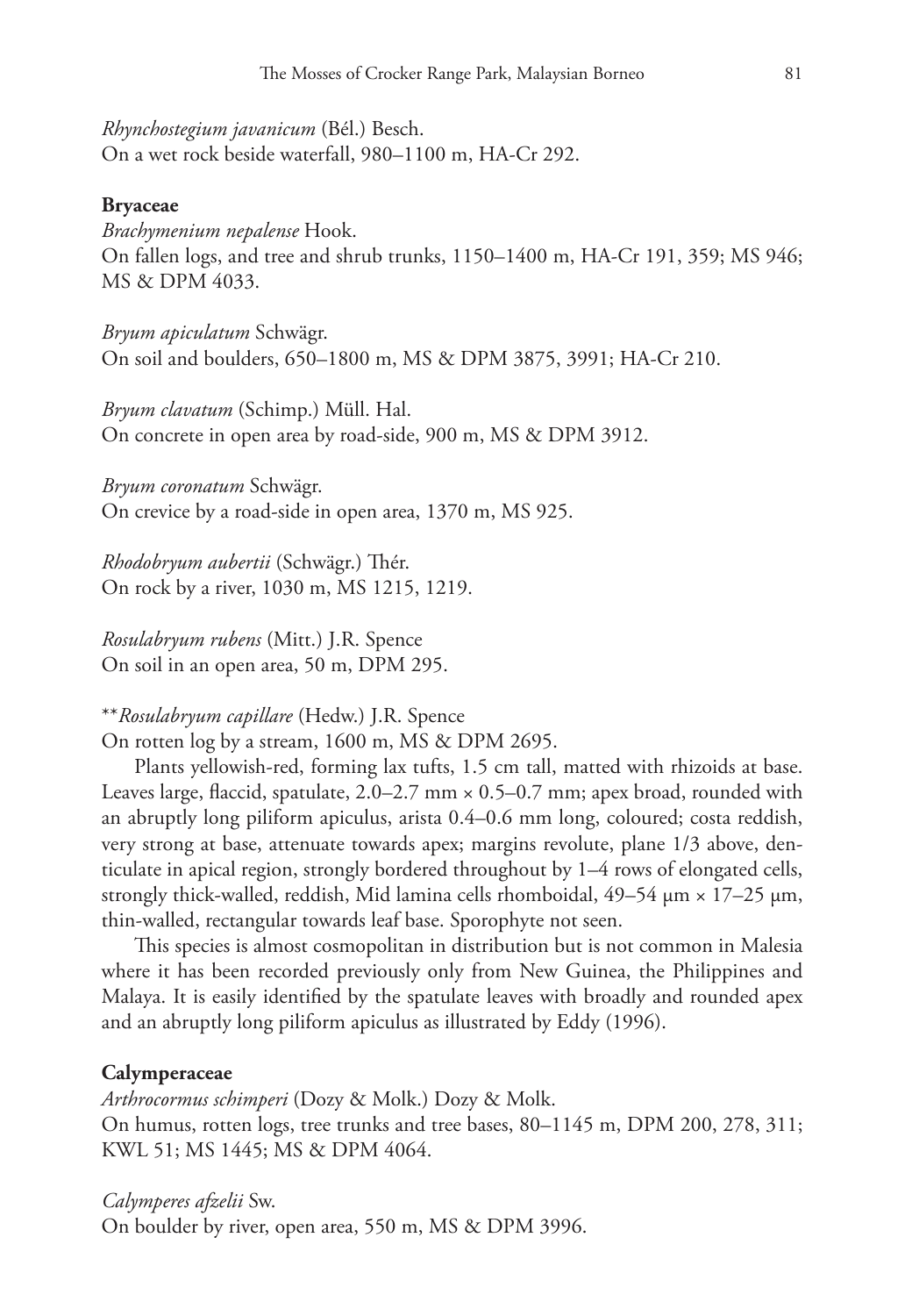*Calymperes boulayi* Besch. On tree trunk in open area, 100 m, DPM 317.

*Calymperes fasciculatum* Dozy & Molk. On a tree trunk, 1280 m, MS & DPM 3956.

*Calymperes lonchophyllum* subsp. *beccarii* (Hampe) M. Menzel On rocks, roots and tree bases by streams, 70–100 m, DPM 259, 292, 308.

*Calymperes porrectum* Mitt. On boulder and tree bases by streams, 100–680 m, DPM 135, 268; HA-Cr 154.

*Calymperes robinsonii* B.C. Tan & W.D. Reese On boulders and stone-wall by rivers, 410 m, MS 1457.

*Calymperes serratum* A. Braun ex Müll. Hal. On shrub trunks, 680–1600 m, HA-Cr 141; MS & DPM 2675.

*Calymperes strictifolium* (Mitt.) G. Roth On tree trunks and tree bases, 680 m, HA-Cr 139.

*Calymperes taitense* (Sull.) Mitt. On tree root, 500 m, DPM 139.

*Exostratum blumii* (Nees ex Hampe) L.T. Ellis On boulders, roots, tree trunks and tree bases, 400–1400 m, DPM 194, 198, 202; HA-Cr 61, 257, 351, 395.; KWL 126a, 22b, 23, 25a, 26, 34, 43, 52a, 53a, 56, 60, 62, 84, 90, 93, 100b, 101, 114.

*Exostratum sullivantii* (Dozy & Molk.) L.T. Ellis On a tree trunk, 1310 m, MS 981.

*Leucophanes angustifolium* Renauld & Cardot On stone-walls, boulders, roots, tree trunks and bases, 100–1025 m, DPM 131, 155, 160, 162, 271; MS 1209; MS & DPM 3926, 3982.

*Leucophanes candidum* (Schwägr.) Lindb. On rotten logs and tree trunks by river banks, 100 m, DPM 272, 313, 318.

### *Leucophanes octoblepharioides* Brid.

On boulders, rotten logs, tree trunk, roots and tree stump, 80–1230 m, DPM 163, 165, 179, 180, 207, 267, 310; KWL 22a, 23, 25c, 93; 126b; HA-Cr 138, 389; MS 1435; MS & DPM 2533.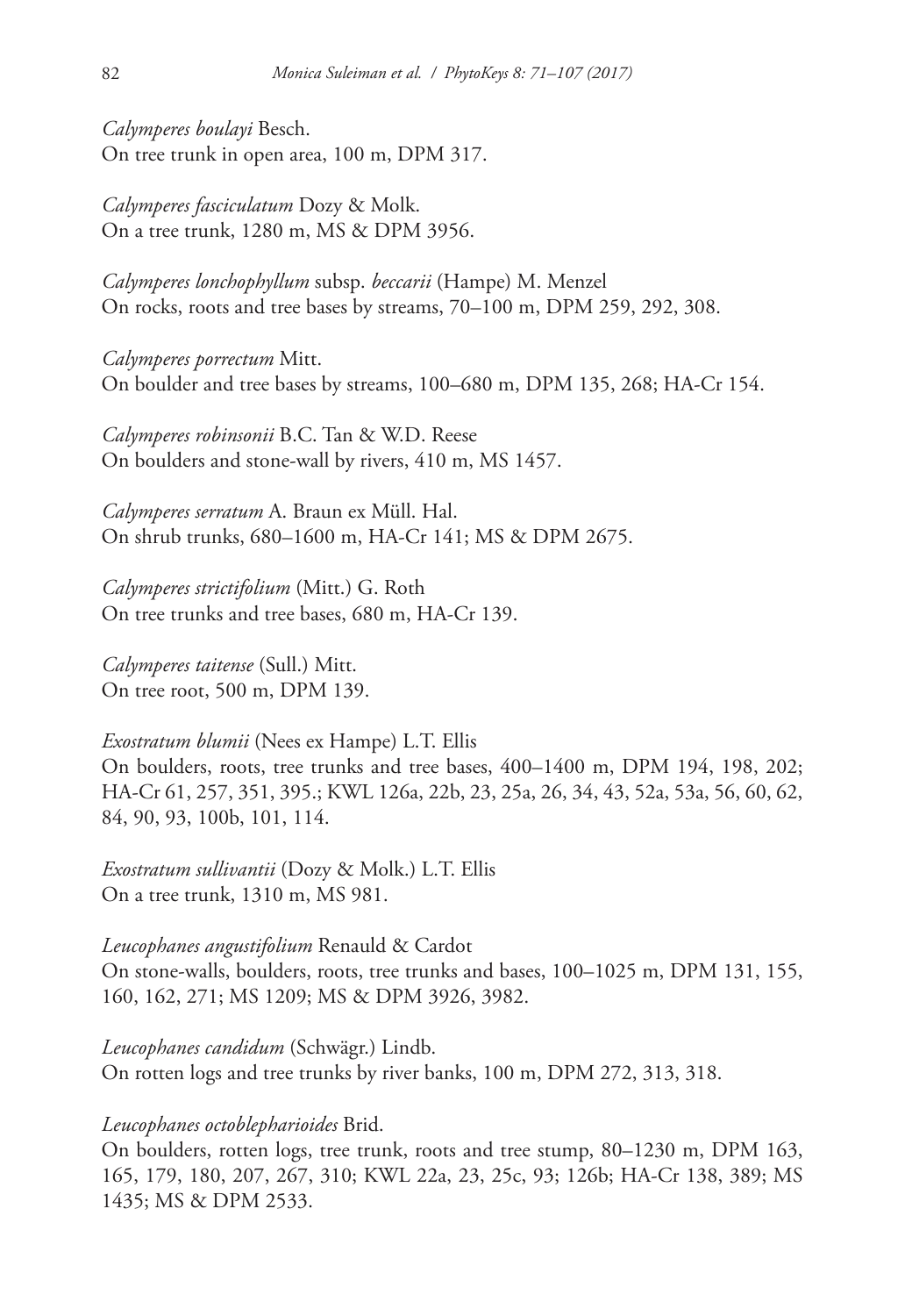*Mitthyridium fasciculatum* (Hook. & Grev.) H. Rob. subsp. *fasciculatum* On rotten logs, treelet trunks and river bank, 100–1220 m, DPM 274; HA-Cr 181; MS 997.

*Mitthyridium fasciculatum* subsp. *cordotii* (M. Fleisch.) B.C. Tan & L.T. Ellis On rotten and fallen logs, and tree trunks, 550–1145 m, DPM 147; HA-Cr 427; MS & DPM 3883.

*Mitthyridium repens* (Harv.) H. Rob. On decaying logs, tree trunks and tree bases, 400–800 m, DPM 205, 221; HA-Cr 121.

*Mitthyridium subluteum* (Müll. Hal.) H.K. Nowak On climber, 1220 m, MS 996.

*Mitthyridium undulatum* (Dozy & Molk.) H. Rob. On tree trunk beside streams, 950–1050 m, KWL 20a; MS 1212; MS & DPM 3932.

*Octoblepharum albidum* Hedw.

Growing on rotten logs, tree trunks and tree bases, 50–900 m, DPM 204, 222, 249, 281, 304; HA-Cr 317; MS 1431, 1434; MS & DPM 4013, 4014.

*Syrrhopodon albo-vaginatus* Schwägr.

On tree trunks and bases, and rotten logs, 50–1145 m, DPM 181, 156, 305; HA-Cr 422; KWL 95.

*Syrrhopodon aristifolius* Mitt. On tree trunks and rotten logs, 650–1145 m, DPM 244, 257; KWL 91.

*Syrrhopodon ciliatus* (Hook.) Schwägr. On rotten logs by river, 80–100 m, DPM 273, 309, 315, 316.

### *Syrrhopodon confertus* Sande Lac.

On tree ferns, palm trees, tree trunks, tree bases and roots 610–1145 m, HA-Cr 423; KWL 2, 25b, 122; MS & DPM 3878.

*Syrrhopodon croceus* Mitt. On rotten logs, 50–900 m, DPM 299; HA-Cr 202.

*Syrrhopodon gardneri* (Hook.) Schwägr.

On rotten logs, decaying logs, tree trunks and tree bases, 1100–1800 m, DPM 79; HA-Cr 326; MS 885; MS & DPM 3816, 3881.

*Syrrhopodon involutus* Schwägr. On rotten logs, 705 m, MS 1432.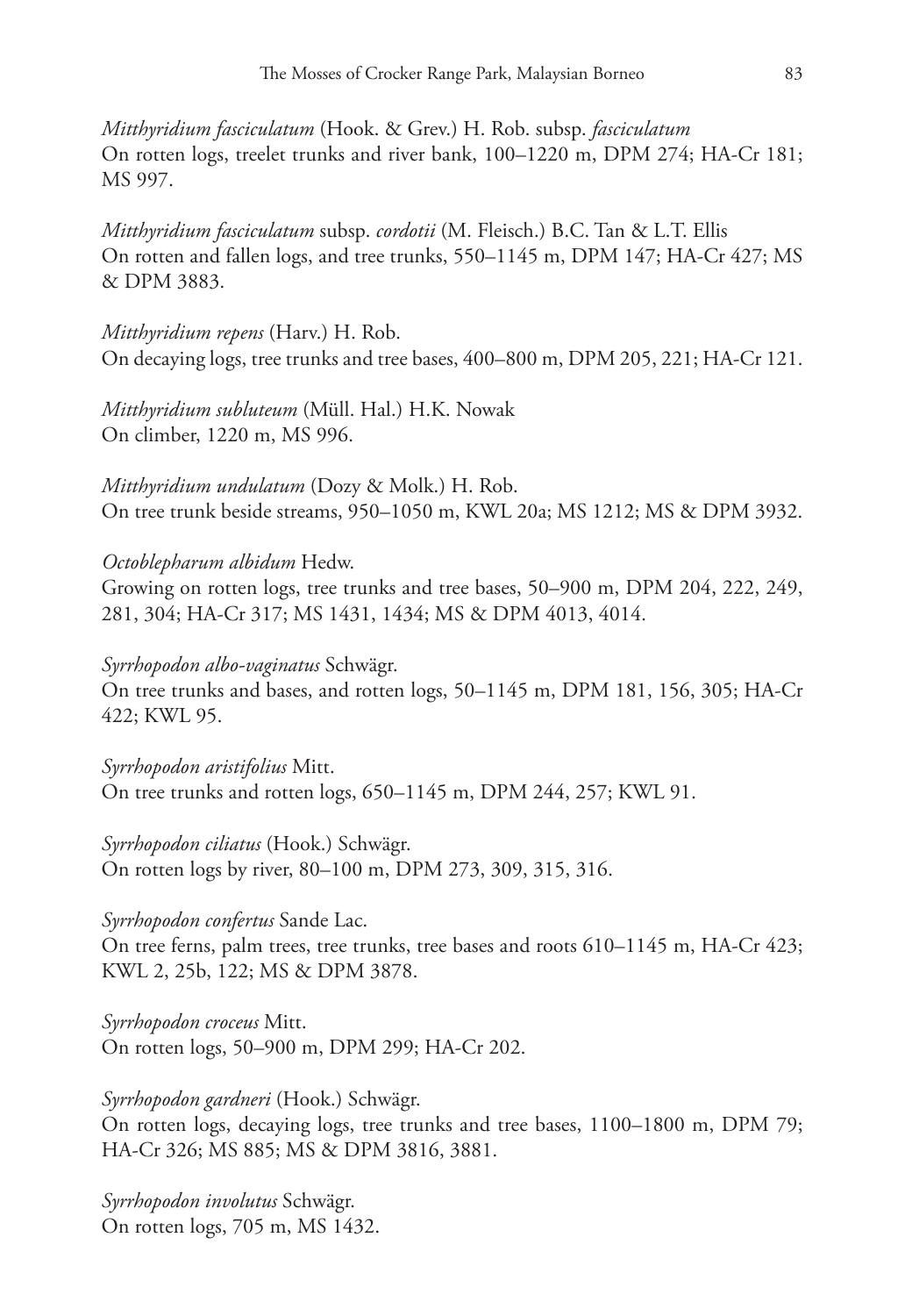*Syrrhopodon japonicus* (Besch.) Broth.

On soil, climbers, tree trunks, bases and buttress, tree stumps and rotten logs, 1100–1800 m, HA-Cr 83, 91, 198, 321; MS 899, 924; MS & DPM 2547, 2615, 3830, 3950, 4030.

*Syrrhopodon laevis* (Dixon) Mohamed & W.D. Reese

Growing on rotten logs and tree trunks, 1700–1800 m, CMK 58, 52; DPM 25; MS & DPM 2616, 3791, 3817.

# *Syrrhopodon loreus* (Sande Lac.) W.D. Reese

On roots, buttress, tree trunks and bases, 100–750 m, DPM 201, 266, 270; MS 4129; MS & DPM 4071.

*Syrrhopodon muelleri* (Dozy & Molk.) Sande Lac. On tree trunks and bases, 1100–1300 m, HA-Cr 96; KWL 104; MS & DPM 2538, 3908.

# *Syrrhopodon prolifer* Schwägr.

On soil, tree trunk and tree bases, 600–1800 m, DPM 229; CMK 84, 158; HA-Cr 363; MS & DPM 2706.

*Syrrhopodon spiculosus* Hook. & Grev. On rotten logs, 600–1200 m, DPM 225; HA-Cr 87.

# *Syrrhopodon tjibodensis* M. Fleisch.

On decaying logs, climbers and tree trunks, 1350–1800 m, MS 908, 919, 948; MS & DPM 3781, 4046.

# *Syrrhopodon tristichus* Nees ex Schwägr.

On humus, tree stumps, rotten logs, shrub trunks and branches, tree branches and roots, 1370–1810 m, DPM 5, 67; HA-Cr 15, 199; MS 886, 923; MS & DPM 2541, 2624, 3855, 3942, 4043.

# **Cryphaeaceae**

\**Schoenobryum concavifolium* (Griff.) Gangulee On concrete in an open area, 800 m, MS & DPM 4054. This species has been reported as new to Borneo based on a collection from Kalimantan (Akiyama, 2012).

# **Daltoniaceae**

*Achrophyllum javense* (Dixon ex J. Froehl.) Z. Iwats., B.C. Tan & Touw On a wet boulder at streambed, 1600 m, MS & DPM 2693.

*Benitotania elimbata* H. Akiyama, T. Yamag. & Suleiman On tree trunks, 1800 m, MS & DPM 3825.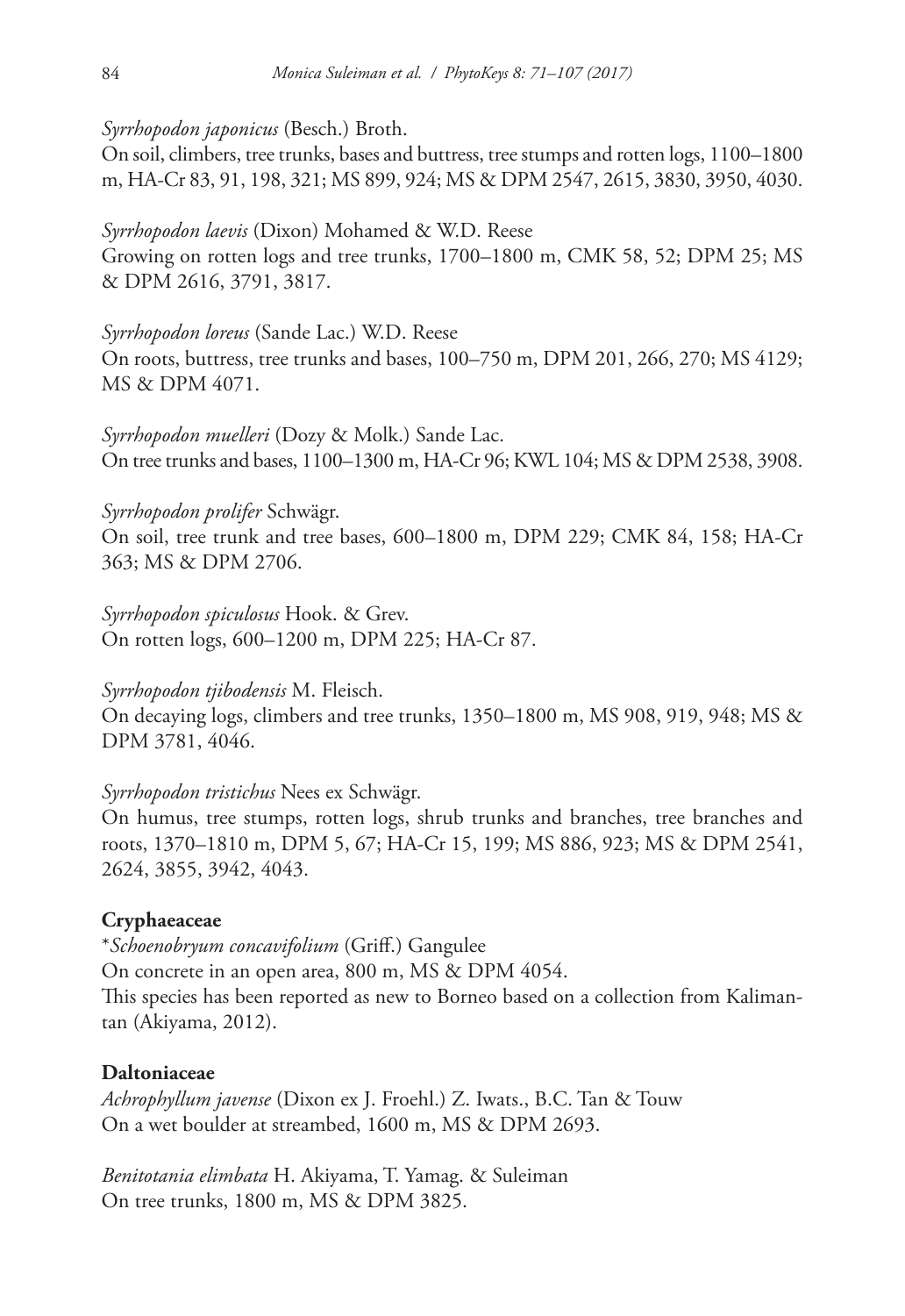*Calyptrochaeta parviretis* (M. Fleisch.) Z. Iwats., B.C. Tan & Touw On tree trunks, rotten logs, boulders and shrub branches, 680–1425 m, HA-Cr 150, 399, 408, 410; MS 961; MS & DPM 3898.

*Calyptrochaeta* cf. *ramosa* (M. Fleisch.) B.C. Tan & H. Rob. On the base of tree trunk, 1300 m, HA-Cr 63, det. B.C. Ho. It has all the characteristics of the species but the leaf border has 3–4 rows of elongated cells instead of 2–3 rows.

*Calyptrochaeta remotifolia* (Müll. Hal.) Z. Iwats., B.C. Tan & Touw On fallen logs and boulders, 770–1800 m, HA-Cr 280; MS & DPM 3864, 4084.

*Daltonia armata* E.B. Bartram On rotten logs, bamboo stump and tree trunks, 750–1350 m, HA-Cr 111; MS & DPM 3897, 3907, 4031, 4095.

*Daltonia contorta* Müll. Hal. On shrub trunks and branches, 1150–1400 m, HA-Cr 14, 192, 358.

*Distichophyllum acuminatum* Bosch & Sande Lac On shrubs, 1240–1360 m, HA-Cr 30a, 277, 346.

*Distichophyllum catinifolium* J. Froehl. On tree trunk and bases beside a stream, 1160 m, HA-Cr 396.

*Distichophyllum cirratum* Renauld & Cardot On rocks, rotten logs and soil, 1100–1700 m, HA-Cr 29, 31, 32, 354, 355, 356, 375; MS & DPM 3854, 3892.

*Distichophyllum cuspidatum* (Dozy & Molk.) Dozy & Molk.

On tree trunk and branches, shrub trunks and decaying logs, 1150–1800 m, CMK 163; DPM 58, 96a, 98, 108; HA-Cr 30b, 33, 74, 196, 336; MS 976; MS & DPM 2597, 2625, 3826.

### \*\**Distichophyllum leiopogon* Dixon

Growing on soil in partially shaded area, 1700 m, MS & DPM 3853, det. B.C. Ho. Leaves crisped when dry, spathulate,  $3.0 \text{ mm} \times 1.2 - 1.3 \text{ mm}$ , apex rounded to obtuse, with a small mucro, costa reaching 3/4 of leaf length, margin entire, border with 1–3 of cell. Lamina cells rectangular to hexagonal,  $40-50 \mu m \times 15-32 \mu m$ , thin walled. Calyptra smooth, fringed at base. Seta 7 mm, papillose throughout.

This species was previously recorded in the Philippines and New Guinea (Ho et al. 2010). Its cells near the leaf margin are only slightly smaller than the paracostal regions, distinguishing it from other species with spathulate or obovate leaf shapes.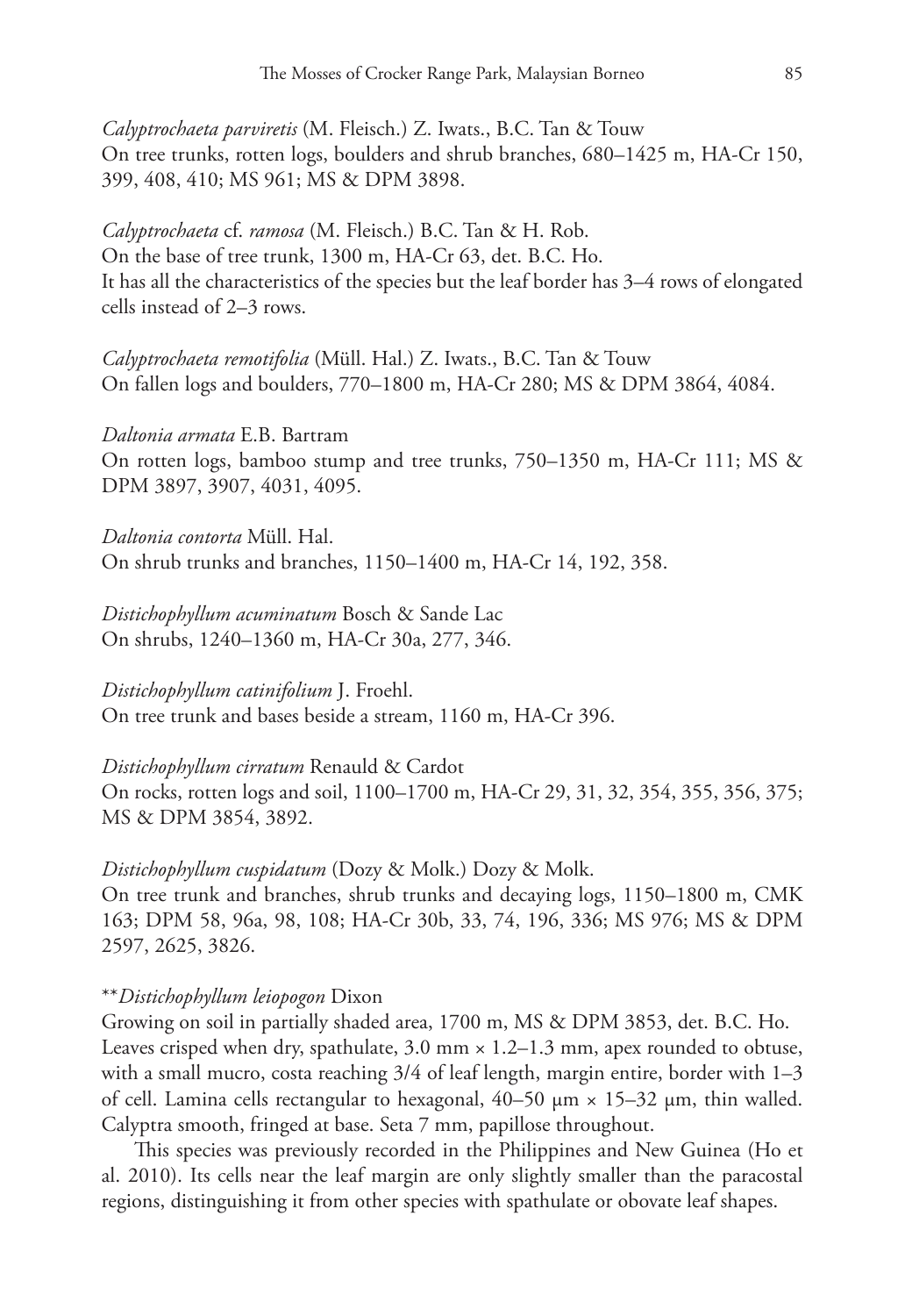*Distichophyllum malayense* Damanhuri & Mohamed On fallen decaying tree trunks and rotten logs, 750–1800 m, HA-Cr 381, 357; MS & DPM 3858, 4040, 4073, 4075, 4077, 4080.

*Distichophyllum mittenii* Bosch & Sande Lac. On rotten logs and tree roots, 750–1880 m, HA-Cr 7, 285, 353; MS 986; MS & DPM 2652, 2681, 2696, 3844, 4037, 4072, 4076, 4087.

*Distichophyllum nigricaule* Mitt. ex Bosch & Sande Lac. On moist to wet rocks by streams 560 m, HA-Cr 304, 313.

*Distichophyllum osterwaldii* M. Fleisch. On moist to wet rocks and boulders, and rotten logs, 750–1800 m, HA-Cr 100, 286, 377, 385; MS & DPM 3862, 4079.

*Distichophyllum subcuspidatum* Nog. & Z. Iwats. On trunk of a shrub, 1512 m, MS 921.

*Distichophyllum spathulatum* (Dozy & Molk.) Dozy & Molk. On a rotten log, 1127 m, MS 1392.

*Distichophyllum* cf. *tortile* Dozy & Molk. ex Bosch & Sande Lac. On a rotten log, 750 m, MS & DPM 4081. This specimen has all the characteristics of the species except for its leaf border which consists only of 1–2 rows of cells. Commonly, the species has 2–3 rows of cells.

*Ephemeropsis tjibodensis* K.I. Goebel On palm, tree and shrub leaves by rivers, 750–1700 m, HA-Cr 20; MS & DPM 2666, 3843, 3887, 3976, 4074.

### **Dicranaceae**

*Braunfelsia dicranoides* (Dozy & Molk.) Broth On tree trunk, tree base and humus, 1100–1200 m alt, HA-Cr 84, 182, 222.

*Braunfelsia edentula* (Mitt.) Wijk & Margad. On humus and shrub trunks, 1730–1800 m, MS & DPM 2606, 3803.

*Braunfelsia plicata* (Sande Lac.) Broth. On fallen log, 1200–1730 m, MS & DPM 3836, 4025.

*Campylopus ericoides* (Griff.) A. Jaeger On boulders and soil, 500–1000 m, DPM 212, 213, 216; MS & DPM 3993, 4053.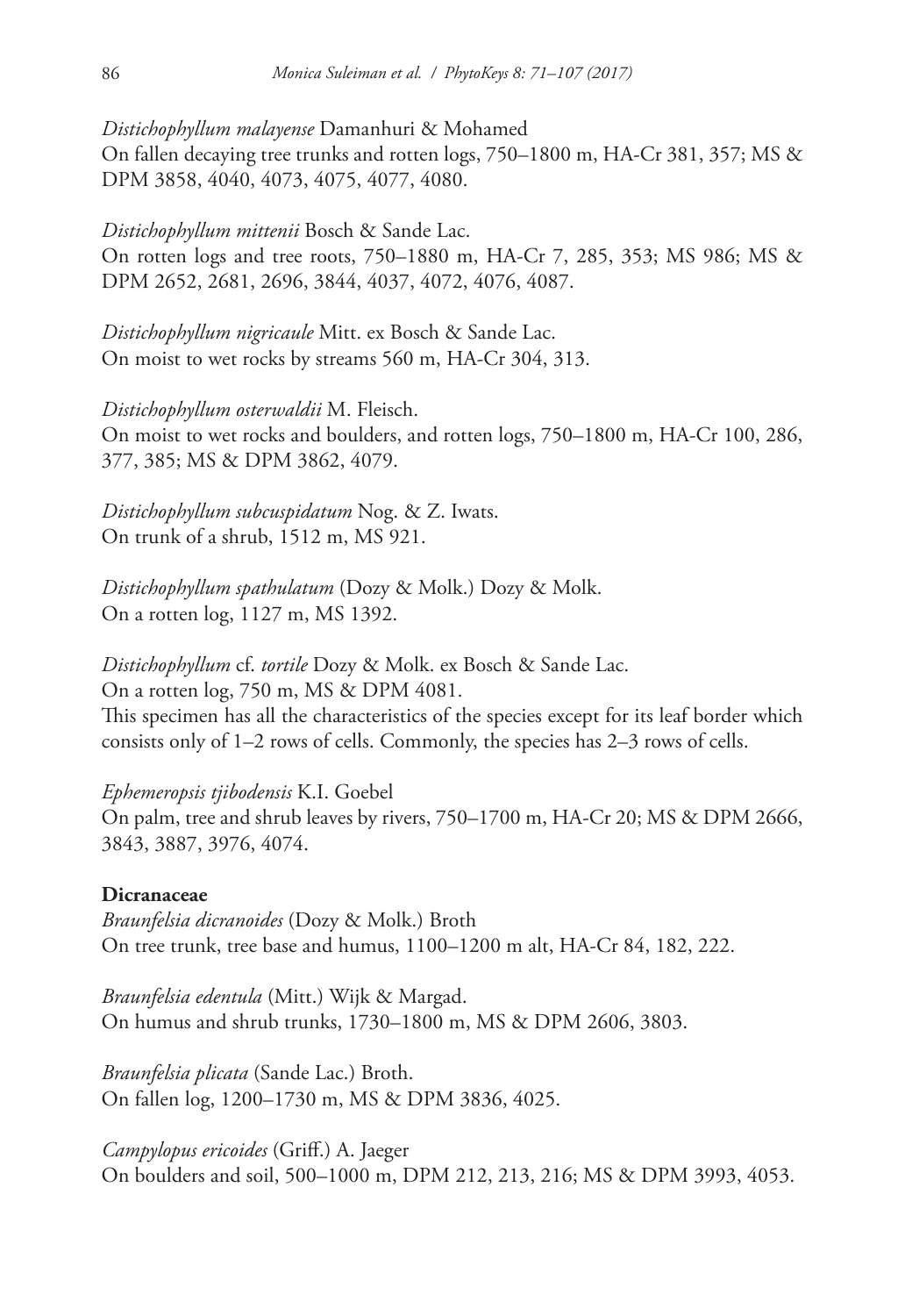*Campylopus exasperatus* (Nees & Blume) Brid. var. *exasperatus* On soil, 1800 m, DPM 110.

*Campylopus fragilis* subsp. *zollingerianus* (Müll. Hal.) J.-P. Frahm On soil in an open area, 1150 m, HA-Cr 178.

### *Campylopus laxitextus* Sande Lac.

On rotten branches and logs, and humus on tree bases, 1080–1800 m, MS & DPM 3815, 3900, 4049; HA-Cr 51, 187, 360.

*Campylopus serratus* Sande Lac. On soil and rotten logs, 500–700 m, DPM 217; MS & DPM 4062.

*Campylopus umbellatus* (Schwägr. & Gaudich. ex Arn.) Paris On soil, crevice, gravel, concrete and humus, 900–1800 m, HA-Cr 22, 56, 208; MS 926, 952; MS & DPM 3801, 3813, 3938.

*Cryptodicranum armittii* (Müll. Hal.) E.B. Bartram On tree trunk, 1700–1800 m, MS & DPM 2603, 3828.

*Dicranella setifera* (Mitt.) A. Jaeger On wet soil in open areas, 680–1800 m, HA-Cr 113, 426; MS & DPM 3874.

*Dicranoloma assimile* (Hampe) Paris

On tree buttress, trunks and roots, rotten logs and soil, 1160–1760 m, MS 889, 1257; MS & DPM 2554, 2566; 2635, 2636, 2638, 3948, 3951, 4028.

*Dicranoloma billardierei* (Brid.) Paris On humus and rotten logs, 1720–1800 m, MS & DPM 2610, 2640, 3821, 3792.

*Dicranoloma blumii* (Nees) Paris On trunks of shrubs and trees, 1100–1800 m, CMK 42, 151; HA-Cr 92; MS & DPM 2565, 2569, 3787.

#### *Dicranoloma braunii* (Müll. Hal.) Paris

On shrub and tree trunks, tree bases, roots and rotten stumps, 1080–1800 m, CMK 33, 123; KWL 59; MS & DPM 2536, 2560, 2605, 2621, 2622, 2671, 3905, 3937.

*Dicranoloma brevisetum* (Dozy & Molk.) Paris

On tree and shrub trunks, rotten logs and climbers, 1150–1870 m, CMK 33; CMK 131; DPM 3, 6, 81; HA-Cr 215, 320, 369; MS & DPM 2564, 2580, 2585, 2593, 2598, 2649, 2687, 3789, 3798, 3856, 4039.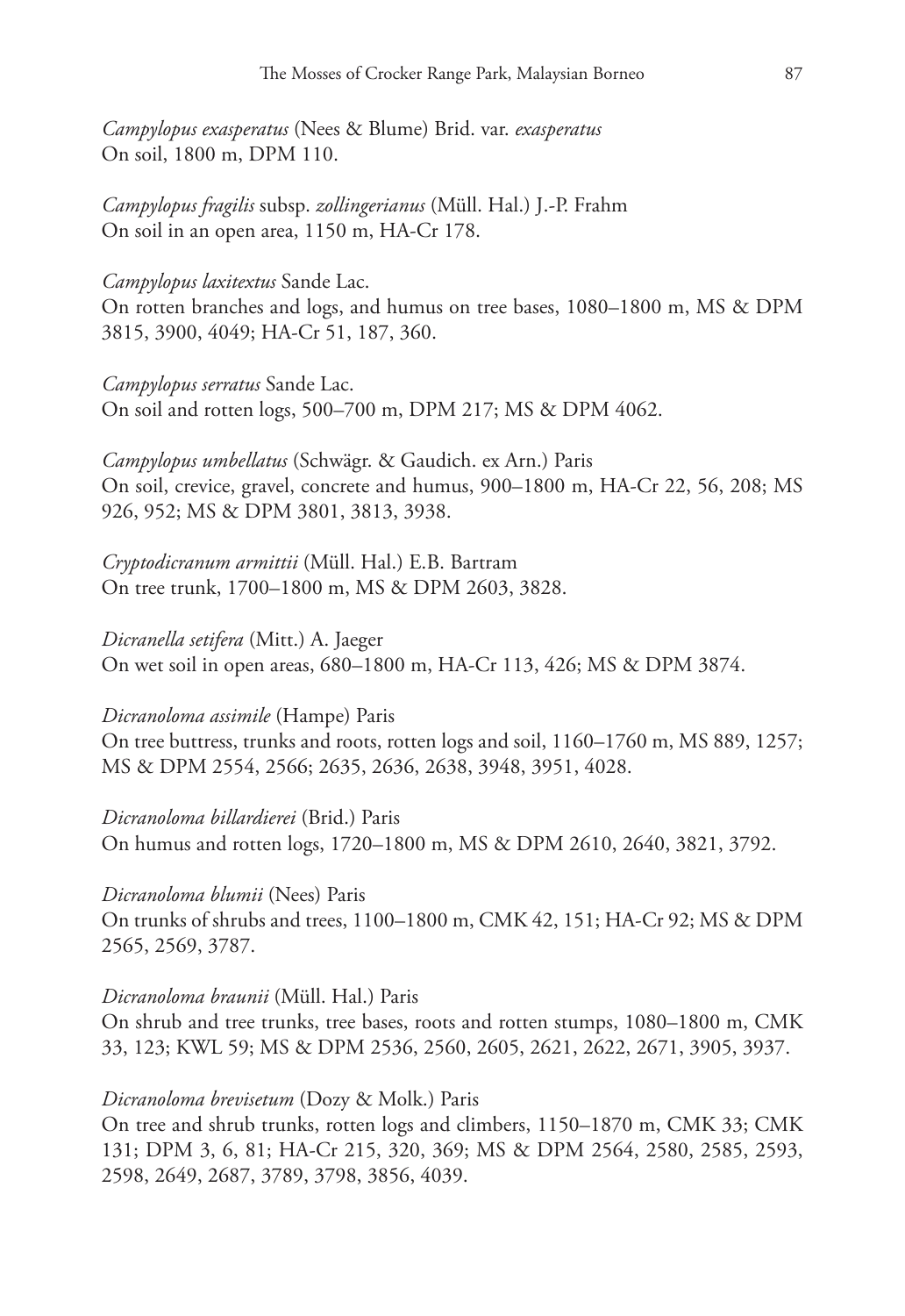*Dicranoloma reflexum* (Müll. Hal.) Renauld On fallen log, 1100 m, MS 1387.

*Holomitrium cylindraceum* (P. Beauv.) Wijk & Margad. On fallen log, 1090 m, MS 1388.

*Leucoloma molle* (Müll. Hal.) Mitt. On boulders, tree and shrub trunks, 680–1600 m, HA-Cr 48, 155, 240; KWL 110; MS 1239, 1240, 2673, 3888, 4023.

*Leptotrichella brasiliensis* (Duby) Ochyra. On rock by road side, 1340 m, MS 956.

*Leptotrichella miqueliana* (Mont.) Lindb. ex Broth. On soil of trail banks, 680–950 m, HA-Cr 425; MS & DPM 3929.

# **Diphysciaceae**

*Diphyscium foliosum* (Hedw.) D. Mohr On wet rock, 1400 m, HA-Cr 349.

*Diphyscium longifolium* Griff. On rocks, 1200–1340 m, MS 974, 985, 1393.

*Diphyscium mucronifolium* Mitt. On rocks and wet boulders, 560–1700 m, HA-Cr 42, 160, 161, 171, 308, 347; MS 938, 939; MS & DPM 3848, 3891.

### **Ditrichaceae**

*Garckea phascoides* Müll. Hal. On road banks in sunny and open areas, 680–800 m, HA-Cr 116.

#### **Entodontaceae**

*Entodon plicatus* Müll. Hal. On soils, boulders, rocks, tree branches and rotten logs, 600–1130 m, MS 1194, 1221, 1243; MS & DPM 3994, 4006.

*Erythrodontium squarrosum* (Hampe) Paris On a shrub trunk by a road side, 900 m, MS & DPM 3911.

*Mesonodon flavescens* (Hook.) W.R. Buck On concrete, boulders and tree trunks in open areas, 600–800 m, MS & DPM 4003, 4005, 4055, 4057.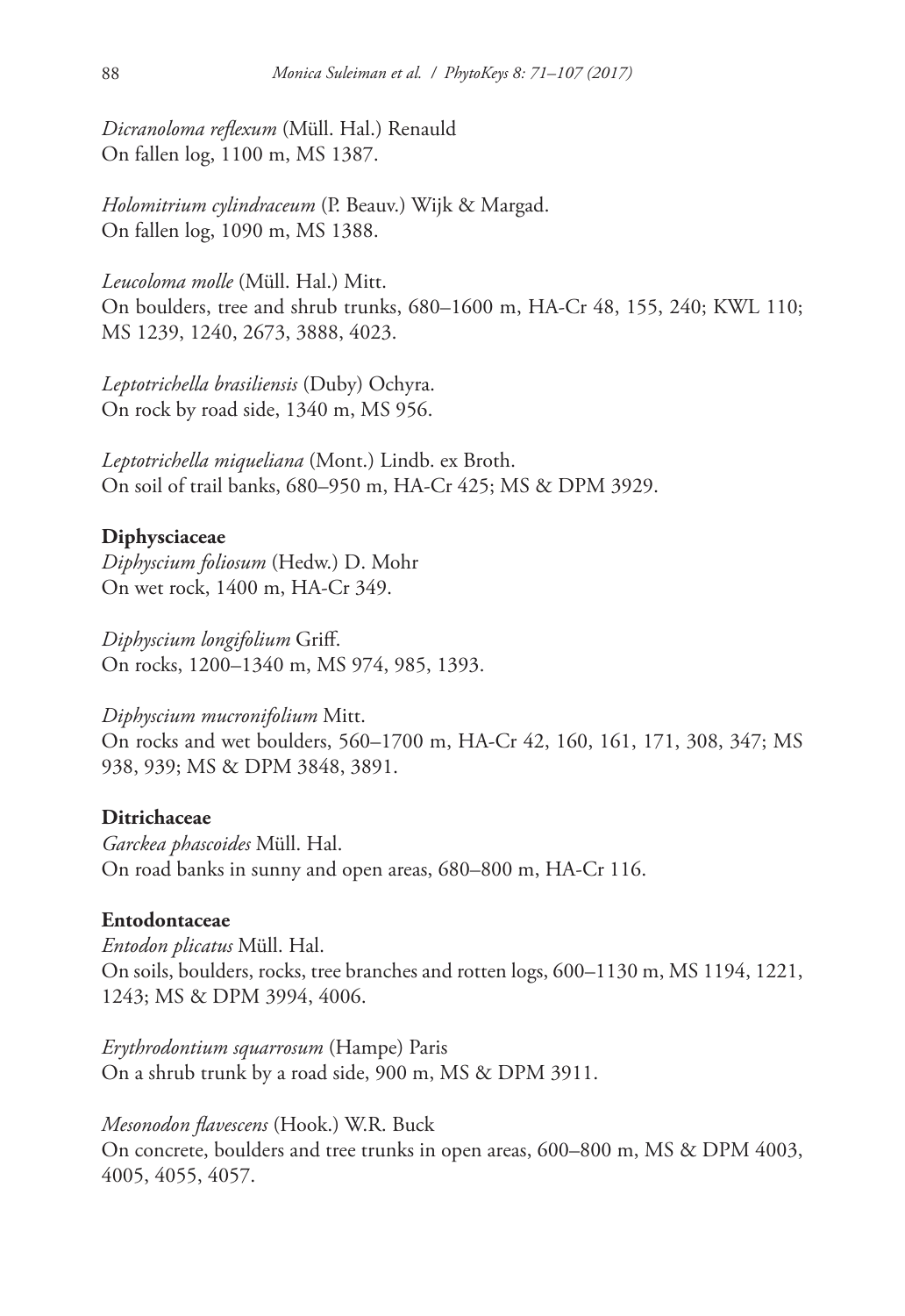#### **Fissidentaceae**

*Fissidens ceylonensis* Dozy & Molk. On rocks, wet boulders and soil, 900–1700 m, HA-Cr 411; MS 975a; MS & DPM 3847, 3849, 3916.

*Fissidens crassinervis* Sande Lac. On rocks, 1370 m, MS 884.

*Fissidens crenulatus* var. *elmeri* (Broth.) Z. Iwats. & Tad. Suzuki On termite mount and rocks, 1080–1145 m, KWL 111, 124; MS & DPM 3902.

#### *Fissidens crispulus* Brid. var. *crispulus*

Growing on rocks, roots, boulders, stone-walls, soils and rotten logs, 100–1120 m, DPM 117, 149, 182, 264, 282, 269; MS 1441; HA-Cr 125, 256, HA-Cr 429; MS 1450, 1460, 3978, 4059, 4069.

*Fissidens crispulus* var. *robinsonii* (Broth.) Z. Iwats. & Z.H. Li On rock, soil and stone-wall by streams and road side, 100–680 m, DPM 133, 286, 287; HA-Cr 126.

#### *Fissidens geppii* M. Fleisch.

On wet boulders and rocks by waterfall, and on soil in disturbed area, 900–1120 m, HA-Cr 247, 250; MS & DPM 3921, 3925.

#### *Fissidens hollianus* Dozy & Molk.

On tree branches, rotten logs, boulders and tree bases, 400–1600 m, DPM 132, 203; MS & DPM 2698, 2700, 3917.

#### *Fissidens hyalinus* Wilson & Hook.

Growing on wet rocky cliff and rocks by waterfall, 900–1100 m, HA-Cr 293; MS & DPM 3924.

#### *Fissidens javanicus* Dozy & Molk.

On soil, roots, rocks and boulders at streambed and by rivers, 560–1020 m, HA-Cr 143, 316; MS 1197; MS & DPM 3998, 3999, 4068.

*Fissidens kinabaluensis* Z. Iwats.

On soil and termite mount 1100 m, MS & DPM 3886.

#### *Fissidens nobilis* Griff.

On soil and rocks along trail and river banks, 410–1250 m, DPM 134; HA-Cr 156; MS 1397; MS & DPM 3927, 3966, 4060.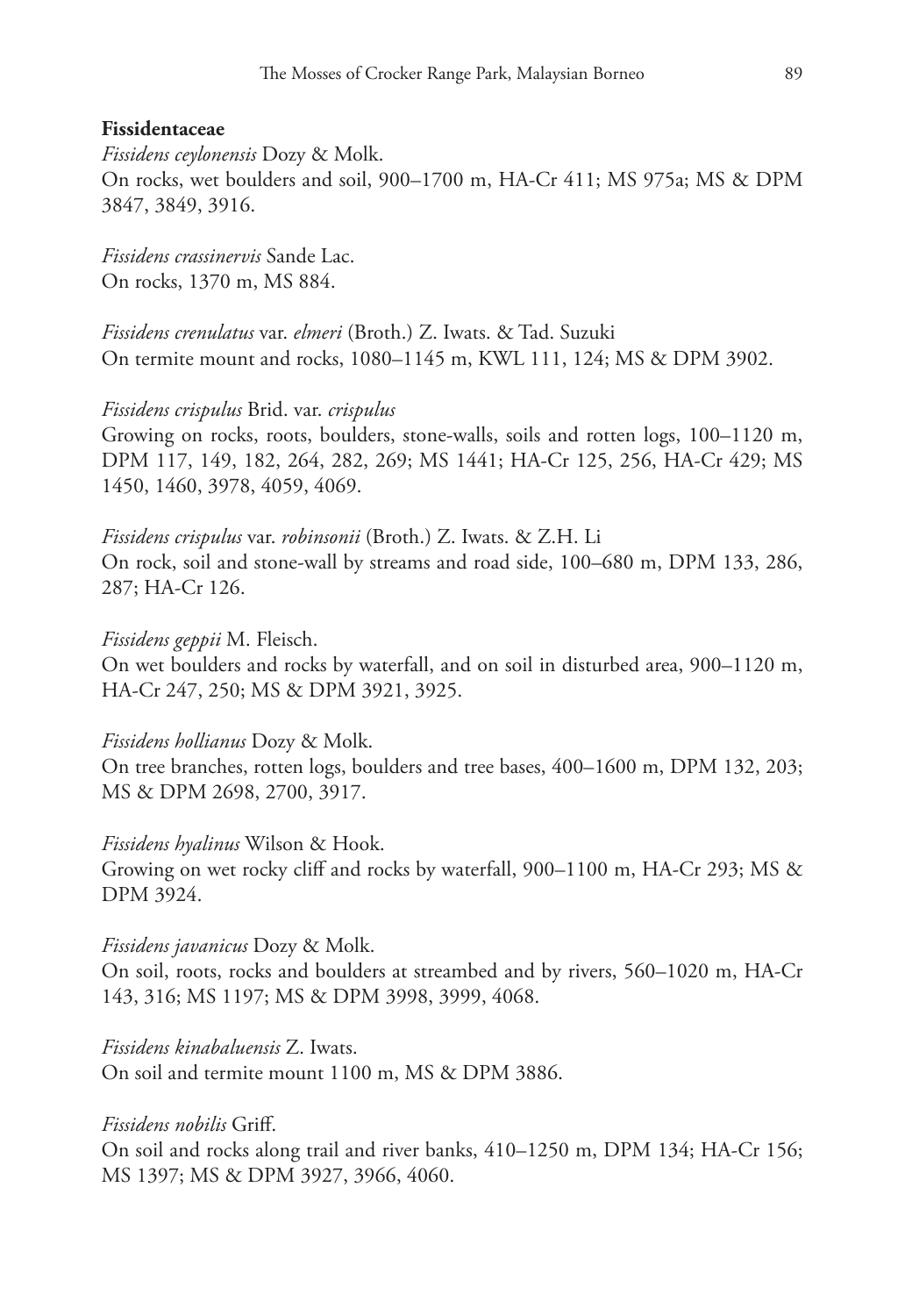*Fissidens pallidus* Hook. f. & Wilson On soil and rock, 700–1300 m, DPM 253; HA-Cr 86; MS 989, 1002, 1252; MS & DPM 3952, 4020.

*Fissidens polypodioides* Hedw. Growing on soil, 1550–1600 m, MS & DPM 2703, 2707.

*Fissidens taxifolius* Hedw. On stream bank, 680 m, HA-Cr 153.

#### **Garovagliaceae**

*Garovaglia angustifolia* Mitt. var. *angustifolia* On tree trunks and branches and rotten branches, 770–1770 m, KWL 98; MS 1489; MS & DPM 3975, 4083.

*Garovaglia angustifolia* var. *bogorensis* (M. Fleisch.) During On tree branches, and fallen and rotten logs, 650–1145 m, DPM 255; KWL 11, 67; MS 1205; MS & DPM 3977, 4008.

*Garovaglia brachythecioides* Nog. & Z. Iwats. On fallen logs and tree branches, 650–1100 m, MS 3896; MS & DPM 4009.

*Garovaglia elegans* (Dozy & Molk.) Hampe ex Bosch & Sande Lac. On shrub branches, tree trunks and fallen branches, 1320–1700 m, HA-Cr 391; MS 942, 958; MS & DPM 2591, 3850.

*Garovaglia plicata* (Brid.) Bosch & Sande Lac. subsp. *plicata* On climber, shrub and tree trunks, and fallen branches, 1090–1750 m, MS 1389; MS & DPM 2631, 3824, 3852.

#### **Hookeriaceae**

*Hookeria acutifolia* Hook. & Grev. On moist to wet boulders beside streams, 1160–1230 m, HA-Cr 383, HA-Cr 398.

#### **Hypnaceae**

*Ectropothecium eleganti-pinnatum* (Müll. Hal.) A. Jaeger On a rock, 400 m, DPM 197.

*Ectropothecium ichnotocladum* (Müll. Hal.) A. Jaeger On shrub leaves, 1440–1600 m, HA-Cr 25; MS & DPM 2676, 2688.

*Ectropothecium moritzii* A. Jaeger On a decaying log, 1800 m, DPM 60.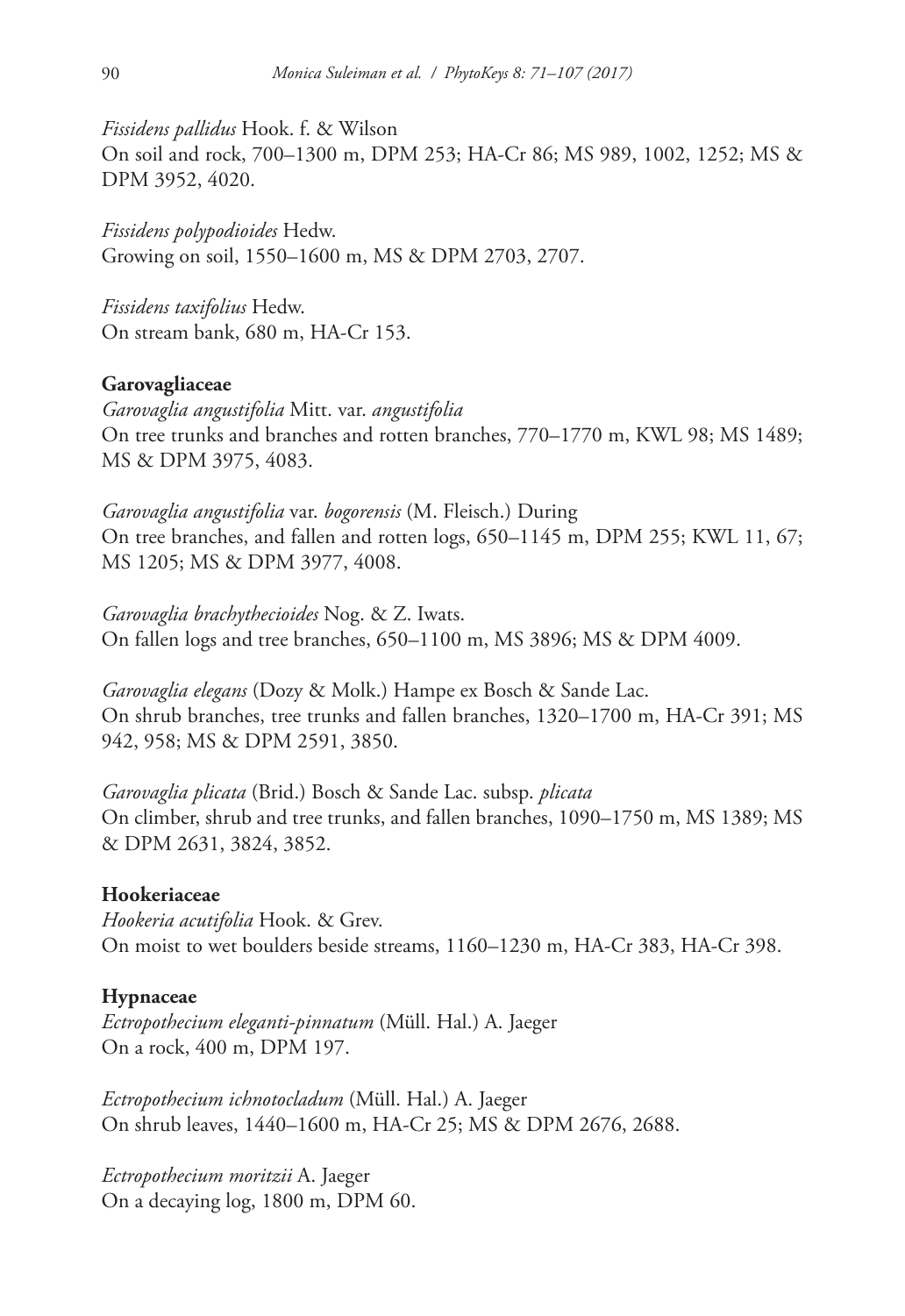*Ectropothecium ptychofolium* N. Nishim.

On tree trunk and base, and shrub branches, 1220–1800 m, DPM 74; HA-Cr 272, 468; MS 983; MS & DPM 2704.

*Ectropothecium striatulum* Dixon ex E.B. Bartram On a rotten log and stone-wall, 500–1240 m, DPM 176; MS 1396.

*Ectropothecium* cf. *falciforme* (Dozy & Molk.) A. Jaeger On tree trunks, 1800 m, CMK 40, 69; MS & DPM 3802. It has all the gametophytic characters of the species but sporophytes are not present to confirm its identity.

#### *Elmeriobryum philippinense* Broth.

On concrete and rocks by road sides in open areas, 1800 m, MS & DPM 3805, 3808, 3809.

*Pseudotaxiphyllum pohliaecarpum* (Sull. & Lesq.) Z. Iwats. On soil and stone-wall, 600–1400 m, HA-Cr 23, 80; DPM 167, 227.

\*\**Taxiphyllum taxirameum* (Mitt.) M. Fleisch.

On rocks beside stream, 400 m, DPM 188, det. B.C. Tan & B.C. Ho.

Plant small, stems long-creeping, flattened, yellowish-green. Leaves ovate-lanceolate, 1.1–1.2 mm × 0.4 mm, apex gradually finely acuminate, costa short, double and indistinct, inflexed on basal part, margin denticulate. Lamina cells long-rhomboidal, 40–52  $\mu$ m × 5–7  $\mu$ m, thin-walled. Sporophyte not seen.

This species has a wide distribution and has been recorded in Java, Malaya, Singapore, Sumatra and the Philippines. It is characterised by its complanate and spreading leaves, with elongated stems as illustrated by Noguchi et al. (1994).

*Trachythecium verrucosum* (A. Jaeger) M. Fleisch. On soil, 940–1120 m, HA-Cr 246; MS 1226.

*Vesicularia dubyana* (Müll. Hal.) Broth. On rocks beside stream, 130 m, DPM 284.

*Vesicularia reticulata* (Dozy & Molk.) Broth. On rocks and stone-wall, 400–450 m, DPM 211, 183, 190.

#### **Hypnodendraceae**

*Dendro-hypnum beccarii* Hampe

On tree branches, tree trunks and shrub stems, 1370–1800 m, DPM 35, 80, 94; MS 929; MS & DPM 2658, 2583, 3822.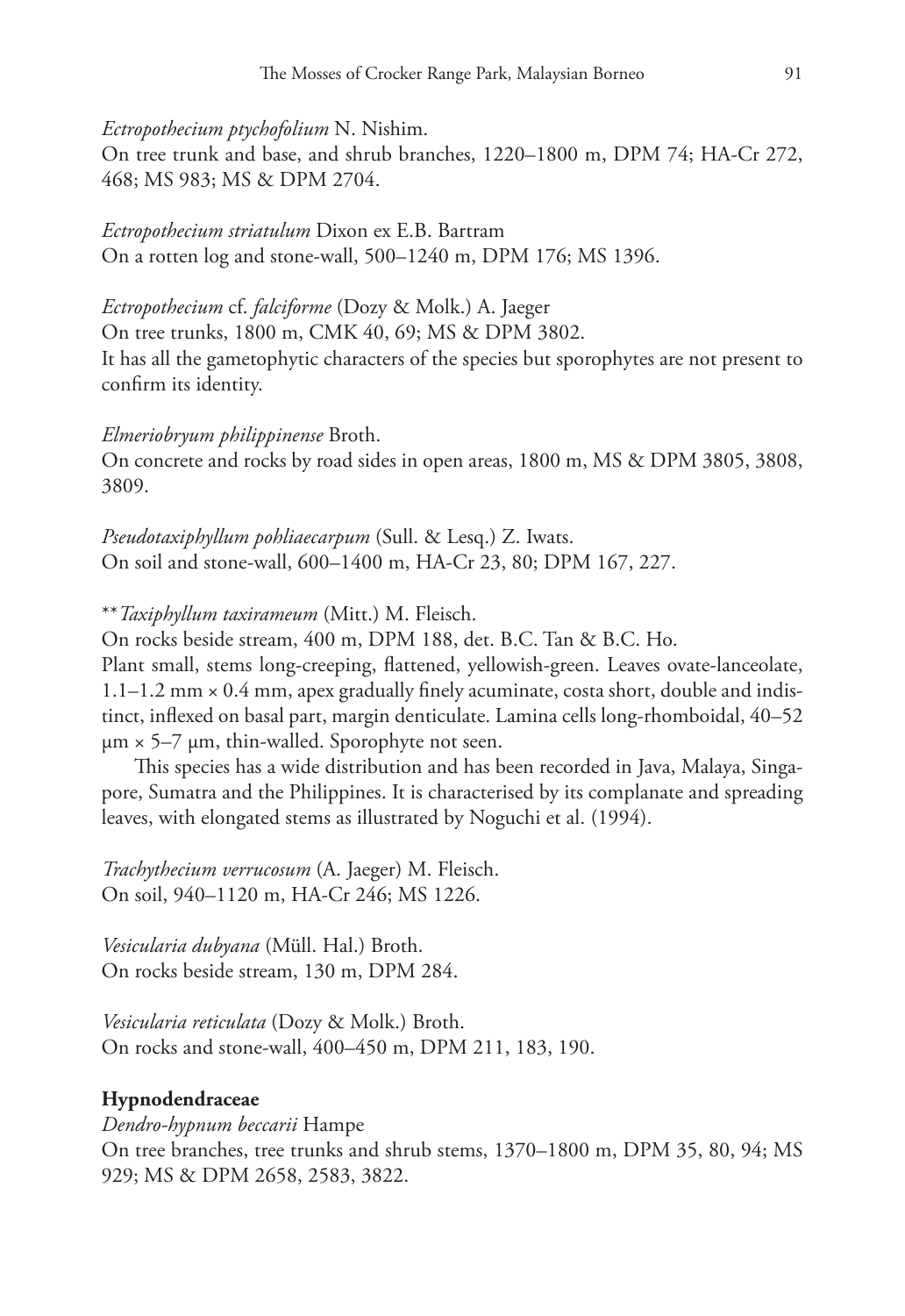*Dendro-hypnum fuscomucronatum* (Müll. Hal.) N.E. Bell, A.E. Newton & D. Quandt On boulders and rocks by streams and rivers, 1000–1030 m, G.Gunsalam s.n.; MS 1183, 1184, 1186, 1236.

*Dendro-hypnum milnei* (Mitt.) N.E. Bell, A.E. Newton & D. Quandt On rocks and boulders by rivers, 680–1230 m, HA-Cr 132, 384; MS 1234, 1227, 1250; MS & DPM 3963, 4092.

*Dendro-hypnum subspininervium* subsp. *arborescens* (Mitt.) N.E. Bell, A.E. Newton & D. Quandt On roots, stumps, tree trunks and boulders, 100–1360 m, DPM 289; HA-Cr 26, 168; MS & DPM 4070.

*Mniodendron dendroides* (Brid.) Wijk & Margad.

On shrub and tree branches, roots and rotten logs, 1240–1800 m, DPM 59, 62, 63, 73, 84; HA-Cr 18, 76, 281; MS & DPM 2685, 3947.

*Touwiodendron diversifolium* (Broth. & Geh.) N.E. Bell, A.E. Newton & D. Quandt On rotten logs and soils, 1160–1750 m, HA-Cr 380, 402; MS 934, 936, 1404; MS & DPM 2563, 3834, 3945, 4041.

# **Hypopterygiaceae**

*Cyathophorum spinosum* (Müll. Hal.) M. Fleisch. On rotten logs, boulders and shrub trunks, 830–1100 m, MS 1230, 1391; MS & DPM 3988.

*Hypopterygium tamarisci* (Sw.) Brid. ex Müll. Hal. On rocks, boulders and rotten logs, 500–1600 m, DPM 161; HA-Cr 130, 268; MS 1202; MS & DPM 2686, 3919, 3961.

*Hypopterygium vriesei* Bosch & Sande Lac. On boulders, 650–830 m, DPM 170; MS & DPM 3986.

*Lopidium struthiopteris* (Brid.) M. Fleisch.

On shrub and tree trunks, roots and rotten logs, 560–1600 m, HA-Cr 244, 299; KWL 86; MS & DPM 2539, 1229, 1394, 2692, 3933.

# **Leucobryaceae**

*Bryohumbertia subcomosa* (Dixon) J.-P. Frahm On rotten logs, stumps, humus and soil, 1350–1850 m, DPM 4; HA-Cr 361; MS & DPM 2647b, 3796, 4048.

*Campylopus comosus* (Schwägr.) Bosch & Sande Lac. On soil, 600–1150 m, DPM 230; HA-Cr 188.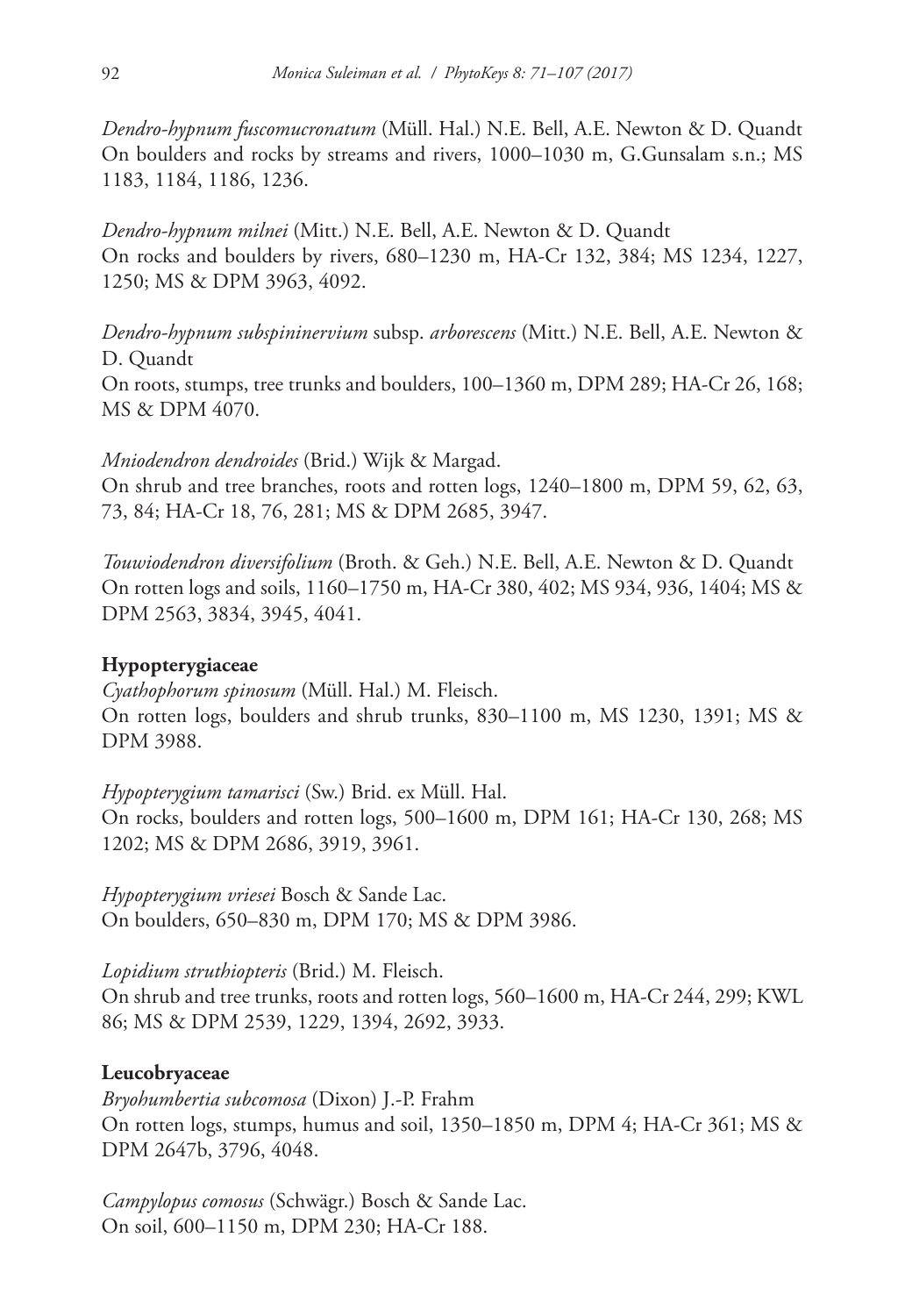*Cladopodanthus speciosus* (Dozy & Molk.) M.Fleisch. On fallen log, 1200 m, MS & DPM 4024.

*Dicranodontium uncinatum* (Harv.) A. Jaeger On humus and tree trunks, 1800–1900 m, MS & DPM 2642, 2647a, 2653, 3869.

# *Leucobryum aduncum* Dozy & Molk. var. *aduncum*

On soil, roots, rotten logs, tree trunks and bases, 50–1400 m, DPM 164, 218, 294, 296; KWL 15a; MS & DPM 2545, 2710, 3946, 4050.

*Leucobryum aduncum* var. *scalare* (Müll. Hal. ex M. Fleisch.) A. Eddy On soil, root, rotten logs and tree trunks, 550–1450 m, DPM 175, 154, 220, 231, 232, 243; HA-Cr 135, 372; KWL 81; MS 998, 1430; MS & DPM 2555, 4012.

*Leucobryum arfakianum* Müll. Hal. ex Geh.

On soil, tree trunks and tree bases, 750–1700 m, MS 902, 903, 913, 918, 920, 1245; MS & DPM 2618.

*Leucobryum bowringii* Mitt. On humus and rotten logs, 1280–1600 m, MS & DPM 2669, 3954, 4045.

# *Leucobryum chlorophyllosum* Müll. Hal.

On soil, rotten logs, tree trunks and stump, 400–1150 m, DPM 208, 219, 226, 233, 234, 251; KWL 100a, 53b; MS 1439, 3880; MS & DPM 4015, 4052.

# *Leucobryum javense* (Brid.) Mitt. var. *javense*

On soil, humus, rotten logs, tree trunks, roots and climbers, 600–1800 m, CMK 46, 70; DPM 27, 31, 224, 228, 236, 246, 250, 258; HA-Cr 400; MS 880, 892, 911; MS & DPM 1253, 2617, 2627, 3867,4091, 4011.

# \**Leucobryum javense* var. *cyathifolium* (Dixon) T. Yamag.

On humus, 1800 m, MS & DPM 3786.

This is the second report of this variety in Borneo; the first one was from Mount Mulu, Sarawak (Yamaguchi, 1993).

### \**Leucobryum juniperoideum* (Brid.) Müll. Hal.

On humus and tree bases, 1150–1800 m, MS & DPM 2534, 3870.

In Borneo, this species has been previously reported from Kalimantan and Sarawak. It is widespread in Europe, Macronesia, Madagasca, Turkey, Caucasus, Asia and Malesia (Yamaguchi, 1993).

*Leucobryum sanctum* (Nees ex Schwägr.) Hampe

On humus, soil, root and rotten logs, 50–1400 m, DPM 152, 254, 261, 298; HA-Cr 6; MS 969, 1249, 1263, 1433, 1437, 1440, 1444; MS & DPM 4044, 4047, 4067.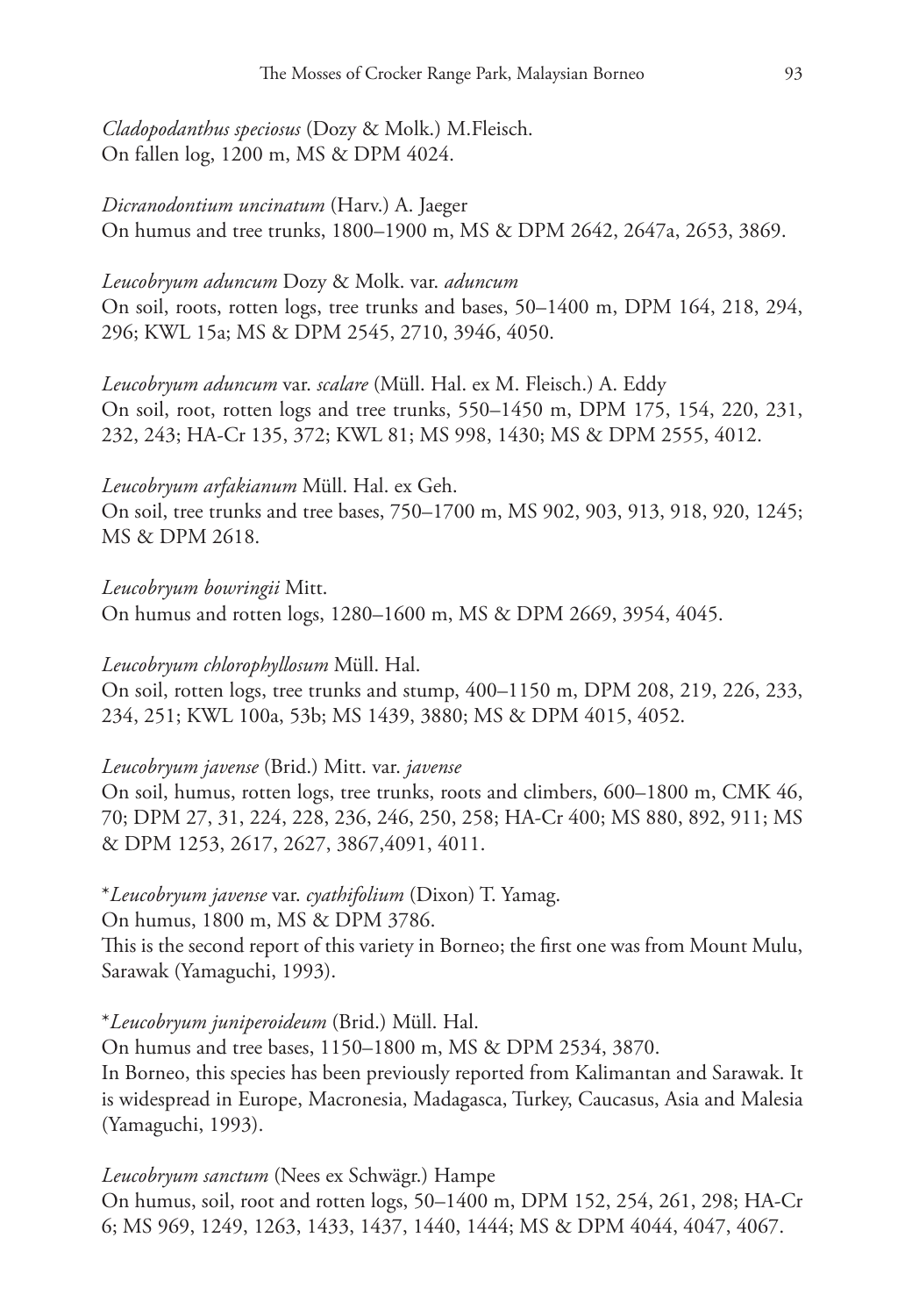*Leucobryum scabrum* Sande Lac. On tree trunks, 1400–1800 m, CMK 60, 115; HA-Cr 371.

*Leucobryum sumatranum* Broth. ex M. Fleisch. On humus, roots and rotten logs, 1100–1620 m, HA-Cr 93; MS 992, 1254; MS & DPM 2586, 3955, 4029.

*Schistomitrium apiculatum* (Dozy & Molk.) Dozy & Molk. On tree branch, 1150–1770 m, DPM 102; HA-Cr 233.

*Schistomitrium mucronifolium* (A. Braun in Müll. Hal.) M. Fleisch. On climbers, branches, tree trunks and rotten logs, 1100–1800 m, DPM 21, 32, 34; HA-Cr 79, 183; MS 995; MS & DPM 2578, 2705, 3795, 3835.

*Schistomitrium robustum* Dozy & Molk. On treelet trunk, 1700 m, MS & DPM 2600, 2604.

### **Leskeaceae**

*Claopodium prionophyllum* (Müll. Hal.) Broth. On boulders and soils, 940–1260 m, HA-Cr 245, 269; MS 1191, 1399; MS & DPM 3960.

*Pseudoleskeopsis zippelii* (Dozy & Molk.) Broth. On wet boulders in river beds, 1010–1030 m, MS 1193, 1213.

### **Leucomiaceae**

*Leucomium strumosum* (Hornsch.) Mitt. On moist boulder, 1120 m, HA-Cr 258.

### **Meteoriaceae**

*Aerobryopsis crispifolia* (Broth. & Geh.) M. Menzel On tree trunks, and fallen leaves and branches, 850–1425 m, MS 945, 957, 1248.

*Aerobryopsis longissima* (Dozy & Molk.) M. Fleisch. On twigs, shrub branches, rotten logs and tree trunks, 100–1400 m, DPM 275, 277; HA-Cr 50, 77; MS 949; MS & DPM 3893, 3957.

*Barbella flagellifera* (Cardot) Nog. On shrub branches, 1600 m, MS & DPM 2667.

# \*\**Barbella horridula* Broth.

On a tree trunk, 550 m, DPM 146.

Plants yellowish-green, laxly branched, branches strongly complanate, 1–3 cm long and 5 mm wide, sparsely leaved, often with long flagellae at tips. Branch leaves spread-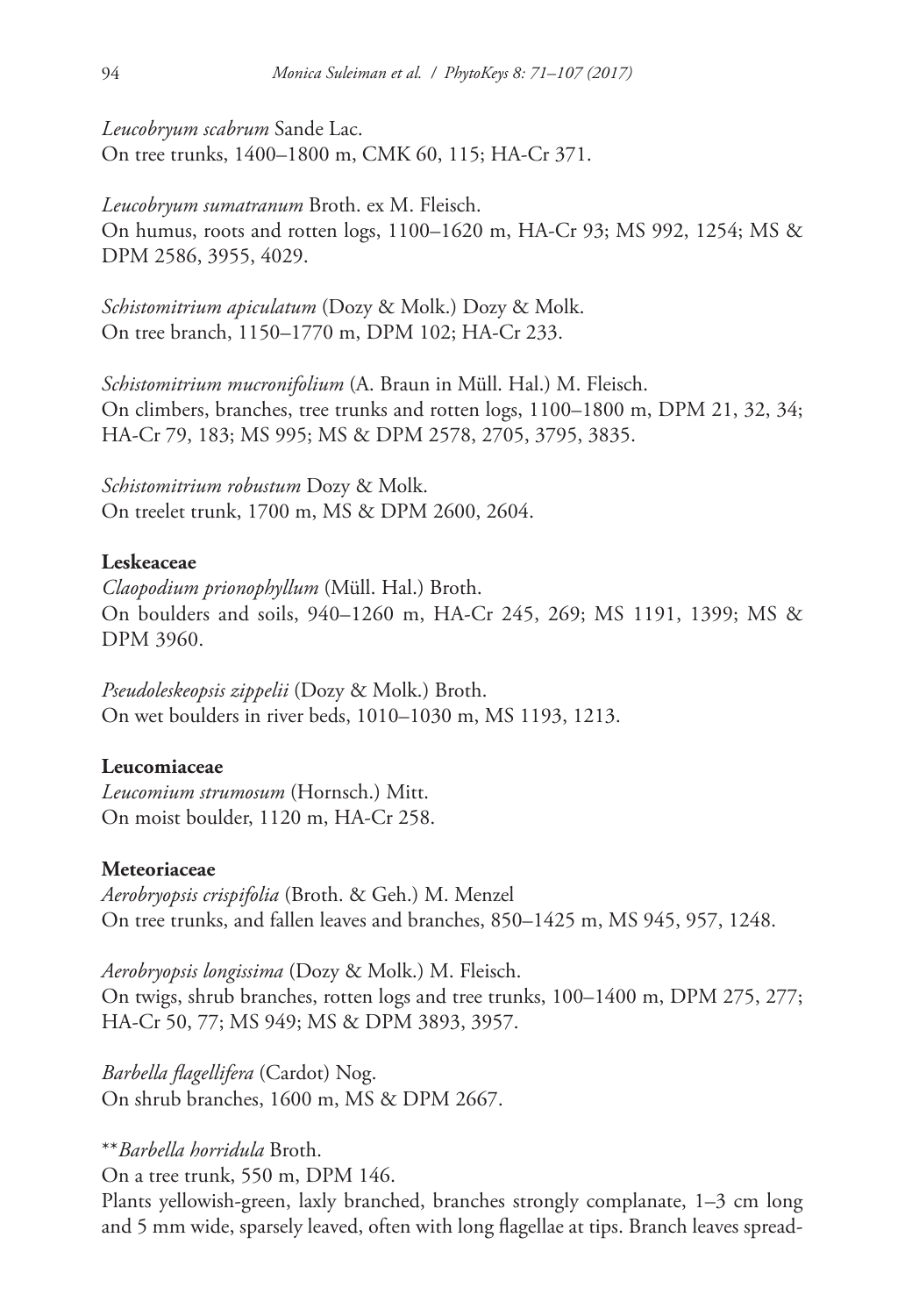ing, narrowly linear-lanceolate,  $3.2-3.3$  mm  $\times$  0.4-0.5 mm, slightly plicate, apex gradually acuminate; margin serulate throughout, recurved on one side at the base; costa single, faint and reaching half of midleaf. Mid lamina cells linear, 108–113 μm  $\times$  10–12, rather thin-walled, sometimes with minute 1 (–2) papillae adaxially, longrhomboidal and thick-walled across insertion. Sporophyte not seen.

This species was previously reported from the Philippines and Sumatra. It can be recognised by its strongly complanate foliation, laxly branched, and linear-lanceolate leaves which are gradually attenuate. The minute papillae are difficult to observe and absent in some leaves. *Barbella horridula* can be distinguished from *B. stevensii* (Renauld et Cardot) M. Fleisch. in Broth. from the former hyaline lamina cells (Noguchi, 1976).

#### *Cryptopapillaria fuscescens* (Hook.) M. Menzel

On shrub and tree branches and treelet trunks, 1070–1700 m, HA-Cr 415; MS 971, 1006, 1233; MS & DPM 3840, 3941.

*Floribundaria floribunda* (Dozy & Molk.) M. Fleisch.

On termite mount and shrub branches, 850–1080 m, HA-Cr 207; MS 928; MS & DPM 3903, 3968.

#### *Floribundaria intermedia* Thér.

On shrub trunks and leaves, tree branches and buttress, 580–1200 m, MS & DPM 2535, 3987, 4000, 4086.

#### *Floribundaria pseudofloribunda* M. Fleisch.

On tree trunks, treelet stumps, rocks, boulders, stone-wall, climbers and soil, 550–1090 m, DPM 129, 158, 159, 169; MS 1189, 1231, 1232, 1237; MS & DPM 3915, 3990, 3997.

*Meteoriopsis reclinata* (Müll. Hal.) M. Fleisch. On a shrub trunk by road side, 900 m, MS & DPM 3913.

#### *Meteorium polytrichum* Dozy & Molk.

On tree and shrub branches, and fallen logs, 750–1600 m, MS 1192, 1211, 1390; MS & DPM 2665, 2679, 3972, 3984a, 3985, 4094.

*Pseudobarbella ancistrodes* (Renauld & Cardot) Manuel On a shrub branch by rivers, 850 m, MS & DPM 3984b, 3973.

### **Mniaceae**

*Plagiomnium integrum* (Bosch & Sande Lac.) T.J. Kop. On rocks and tree roots, 640–1240 m, HA-Cr 163, 283.

*Plagiomnium rhynchophorum* (Harv.) T.J. Kop. On rocks, 850–1800 m, MS 1182; MS & DPM 3861, 3962.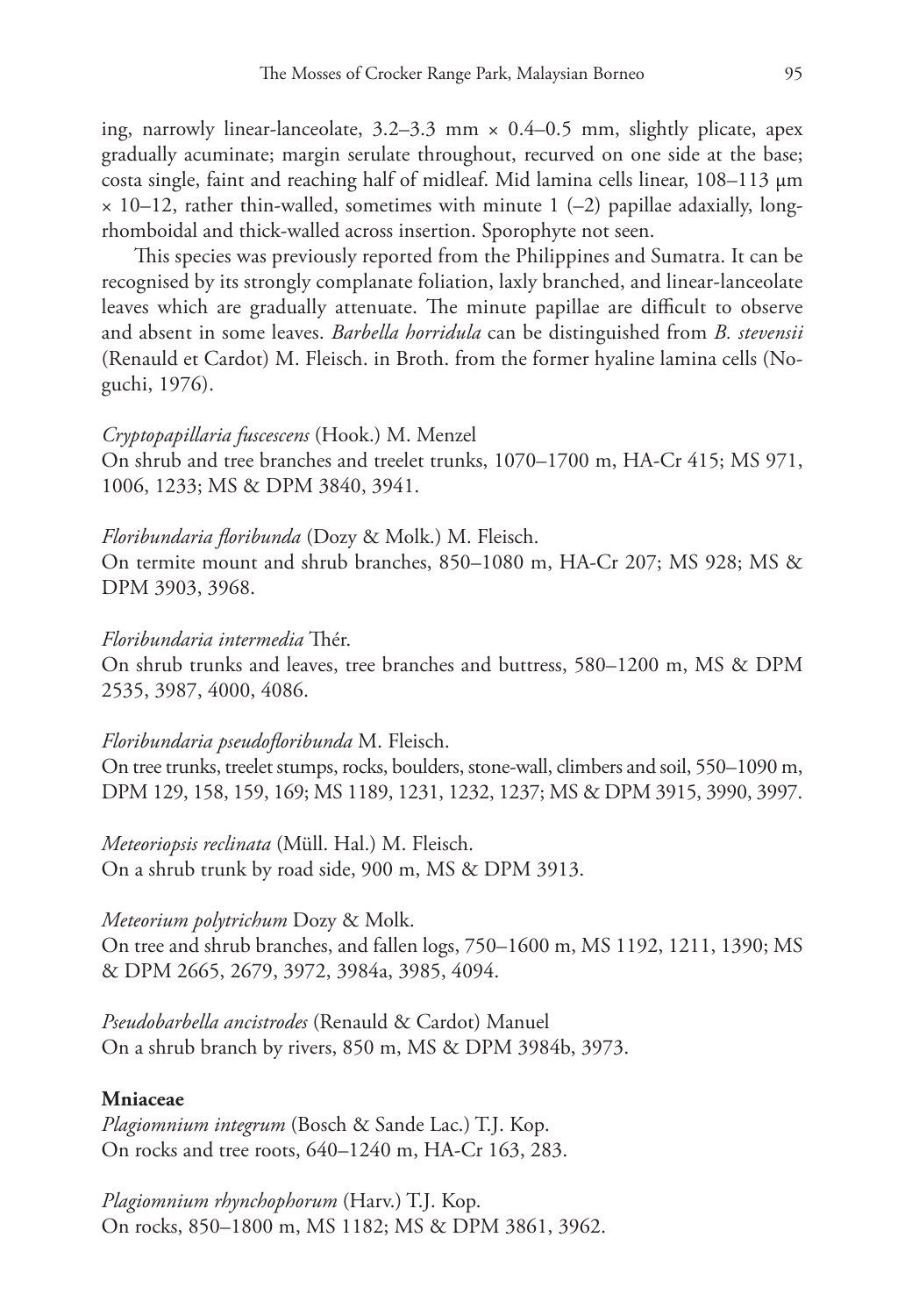*Plagiomnium succulentum* (Mitt.) T.J. Kop.

On wet boulders beside waterfall, 900–1030 m, HA-Cr 254; MS 1207, 1216; MS & DPM 3922.

# **Myuriaceae**

*Oedicladium rufescens* (Reinw. & Hornsch.) Mitt. On a decaying log, 1500 m, MS 1403.

# **Neckeraceae**

*Circulifolium exiguum* (Bosch & Sande Lac.) S. Olsson, Enroth & D. Quandt On tree trunks, shrub trunks and bases, roots and rotten logs, 500–1021 m, DPM 157; HA-Cr 122; MS 1200, 1201; MS & DPM 4078.

*Circulifolium microdendron* (Mont.) S. Olsson, Enroth & D. Quandt On stone-walls, boulders, rocks, tree trunks and stumps, 550–1160 m, DPM 143; HA-Cr 129; MS 1244; MS & DPM 3931, 3958.

*Himantocladium cyclophyllum* (Müll. Hal.) M. Fleisch. On soil, stone-walls, tree trunks, shrub trunks and boulders, 100–1600 m, DPM 171, 178, 263, 312; MS 1442; MS & DPM 2659, 3959.

*Himantocladium plumula* (Nees) M. Fleisch.

On boulders, rocks, and tree trunks, branches, twigs, bases and roots, 100–1145 m, DPM 136, 166, 168, 193, 283, 290; HA-Cr 146, 159, 267; KWL 16, 41, 63; MS 1190; MS & DPM 3910, 3928, 3970, 4085.

*Himantocladium warburgii* (Broth.) M. Fleisch. On tree trunks, 1300–1650 m, HA-Cr 58, 461.

*Homaliodendron flabellatum* (Sm.) M. Fleisch. On tree and shrub trunks, and rotten logs, 1100–1700 m, HA-Cr 403; MS 967,1241; MS & DPM 2664, 3846, 4038.

*Neckeropsis gracilenta* (Bosch & Sande Lac.) M. Fleisch. On climbers, tree trunks, twigs, and decaying logs, 100–1100 m, DPM 280; HA-Cr 169; MS 1228; MS & DPM 3934, 4090.

*Neckeropsis lepineana* (Mont.) M. Fleisch. On fallen logs and tree trunks, 800–1030 m, MS 1188; MS & DPM 3983, 4089.

*Pinnatella kuehliana* (Bosch & Sande Lac.) M. Fleisch. On tree roots and stone-walls, 550–1120 m, DPM 150; HA-Cr 249; MS & DPM 3979.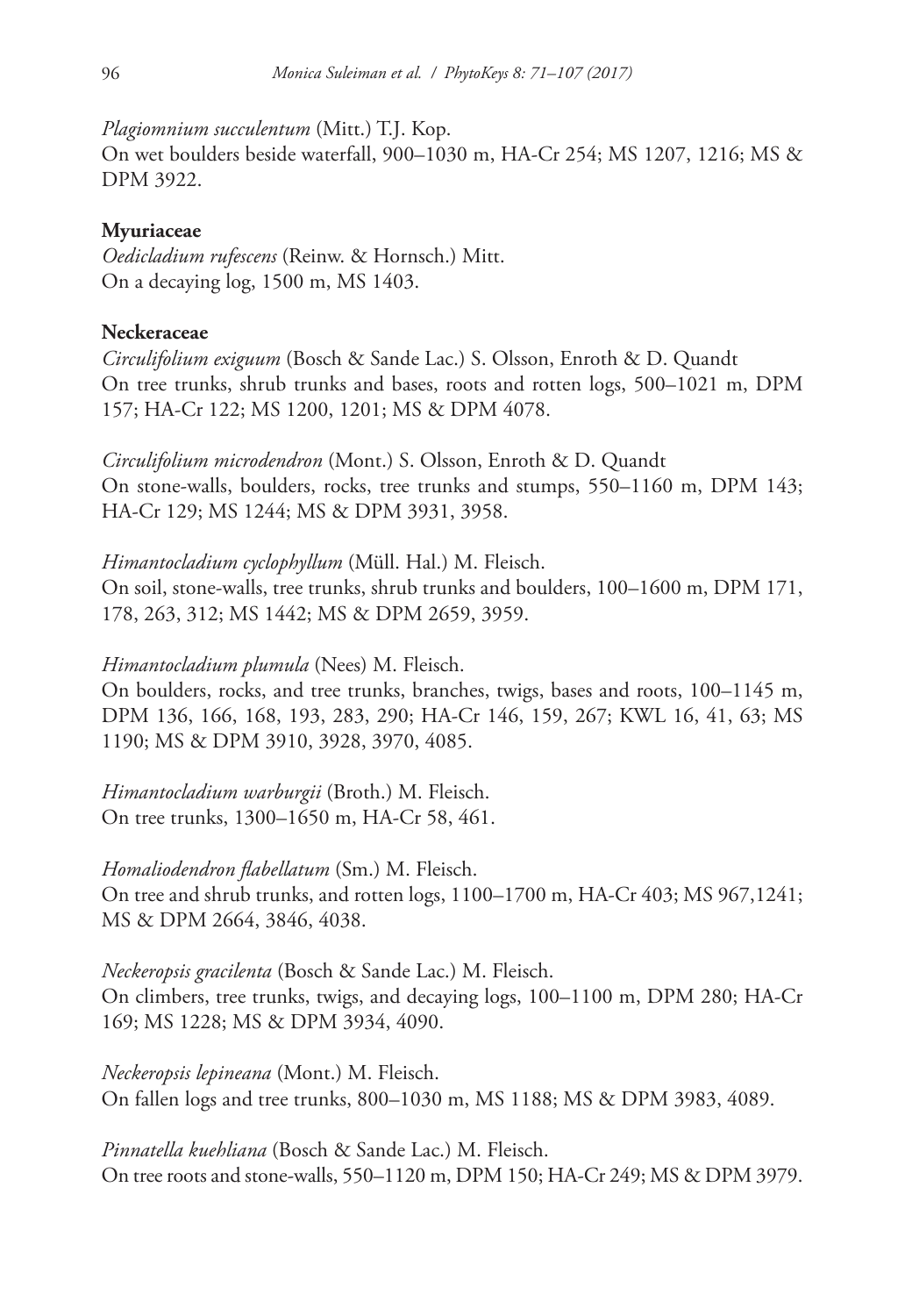*Pinnatella mucronata* (Bosch & Sande Lac.) M. Fleisch. On tree trunks and bases, 100–1145 m, DPM 144, 291; HA-Cr 137; KWL 45.

*Thamnobryum incurvum* (Nog.) Nog. & Z. Iwats. On moist to wet boulders by streams and waterfall, 940–1120 m, HA-Cr 251, 264.

*Thamnobryum subserratum* (Hook. ex Harv.) Nog. & Z. Iwats. On boulders and wet rocks by waterfall and rivers, 1040–1100 m, MS 1225, 1235, 1238.

*Touwia elliptica* (Bosch & Sande Lac.) S. Olsson, Enroth & D. Quandt On rocks and boulders, 400–1230 m, DPM 185; HA-Cr 158, 265, 291, 379; MS & DPM 4088.

*Touwia negrosensis* (E.B. Bartram) S. Olsson, Enroth & D. Quandt On wet boulders, 900 m, MS & DPM 3920.

# **Orthotrichaceae**

*Macromitrium cuspidatum* Hampe On tree trunk, 1150 m, HA-Cr 176.

### *Macromitrium longicaule* Müll. Hal.

On boulders, fallen branches, shrub branches and tree trunks, 600–1710 m, MS 944b; MS & DPM 2623, 2711, 3980, 4002, 4007.

*Macromitrium longipilum* A. Braun ex Müll. Hal. On tree trunks, rotten logs and fallen logs, 1150–1800 m, DPM 106; HA-Cr 227, 228; MS & DPM 3793, 3837, 3800.

*Macromitrium ochraceum* (Dozy & Molk.) Müll. Hal. On fallen tree branches and tree trunks, 1340–1800 m, MS 944a; MS & DPM 2587, 2691, 3784.

*Macromitrium orthostichum* Nees ex Schwägr. On boulders and fallen branches, 650–1150 m, HA-Cr 193; MS & DPM 3992, 4093.

*Macromitrium salakanum* Müll. Hal.

On fallen branches, leaves and logs, 400–1380 m, HA-Cr 147; KWL 68, 102; MS 970, 1259, 1260.

*Schlotheimia wallisii* Müll. Hal. On climber and treelet trunk, 1720–1770 m, MS 1488; MS & DPM 3839.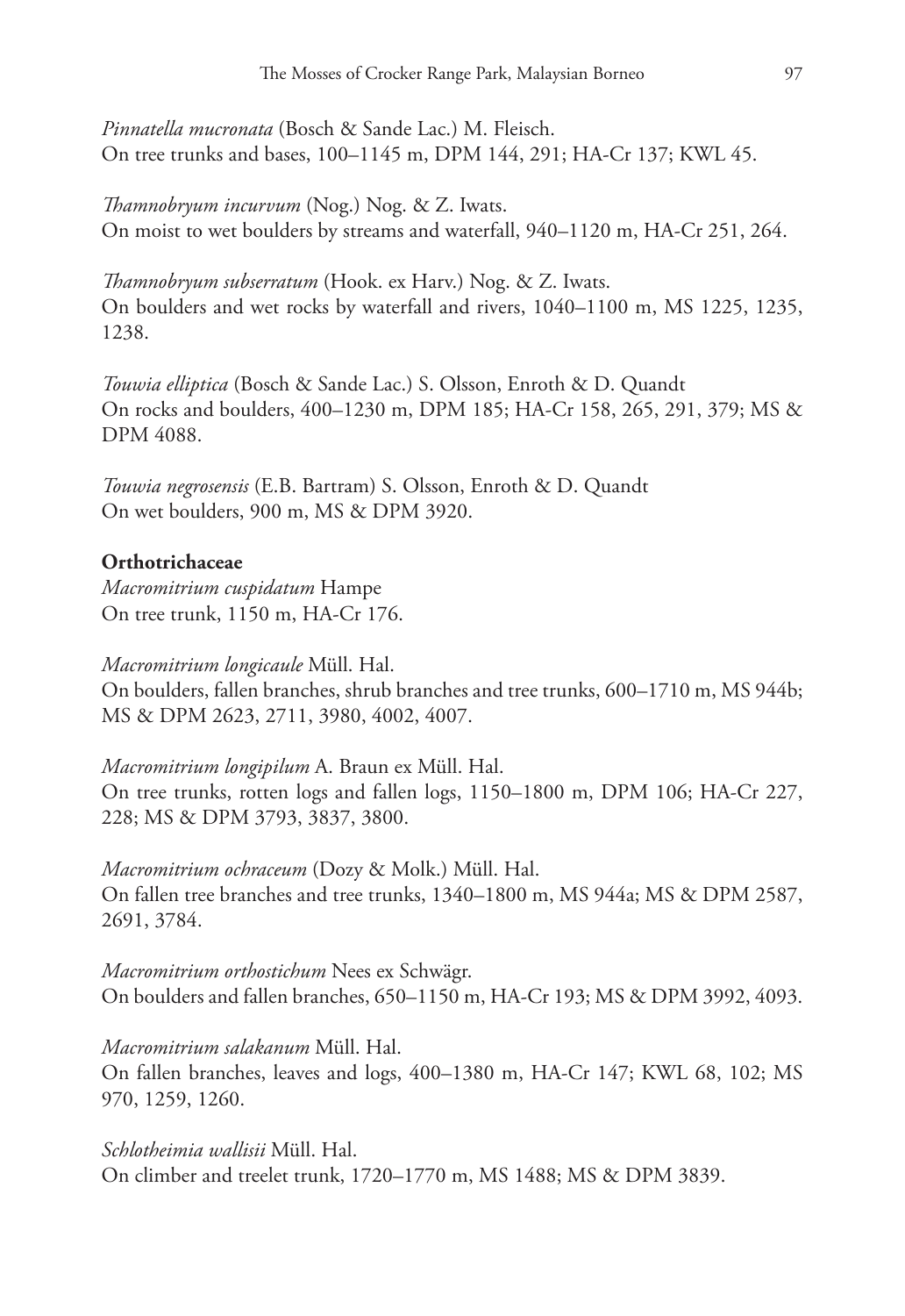## **Pilotrichaceae**

*Actinodontium rhaphidostegum* (Müll. Hal.) Bosch & Sande Lac. Growing on rotten logs, shrub branches and fallen branches, 1080–1400 m, HA-Cr 21, 184; MS & DPM 3906.

*Callicostella papillata* (Mont.) Mitt. var. *papillata* On rotten logs, 400–1250 m, DPM 192, 209; HA-Cr 148; MS & DPM 3989, 4051, 4058.

*Callicostella papillata* var. *prabaktiana* (Müll. Hal.) Streimann On rotten logs, boulders and on rocky cliffs, 100–1360 m, DPM 285; HA-Cr 41, 259, 282, 314.

*Cyclodictyon blumeanum* (Müll. Hal.) Kuntze On moist to wet rocks, 940–1120 m, HA-Cr 243, 294.

*Hookeriopsis utacamundiana* (Mont.) Broth. On a wet rock by a streamlet, 1240 m, HA-Cr 284.

# **Polytrichaceae**

*Dawsonia beccarii* Broth. & Geh. On rocky cliff in open area, 1780 m, MS & DPM 3877.

*Dawsonia longifolia* (Bruch & Schimp.) Zanten On soil, 1600–1800 m, DPM 65, 69; MS & DPM 2590, 3940.

*Pogonatum cirratum* (Sw.) Brid. subsp. *cirratum* On soil, 1350–1490 m, MS 1402; HA-Cr 53, 55.

*Pogonatum cirratum* subsp. *fuscatum* (Mitt.), Hyvönen On soil and humus, 750–1340 m, MS 1255, 1256; MS & DPM 4066; MS & DPM 3909; HA-Cr 201; MS 955.

*Pogonatum cirratum* subsp. *macrophyllum* (Dozy & Molk.) Hyvönen On soil, 1220–1800 m, DPM 95; MS & DPM 2561, 3811, 3876, 3944, 4042; MS 991, 954.

*Pogonatum iwatsukii* Touw On boulders and rocks, 1320–1400 m, MS 930, 940; HA-Cr 350.

*Pogonatum neesii* (Müll. Hal.) Dozy On soil and boulders in open areas, 680–1800 m, MS & DPM 3871, 3995; MS 951; HA-Cr 54, 120, 424.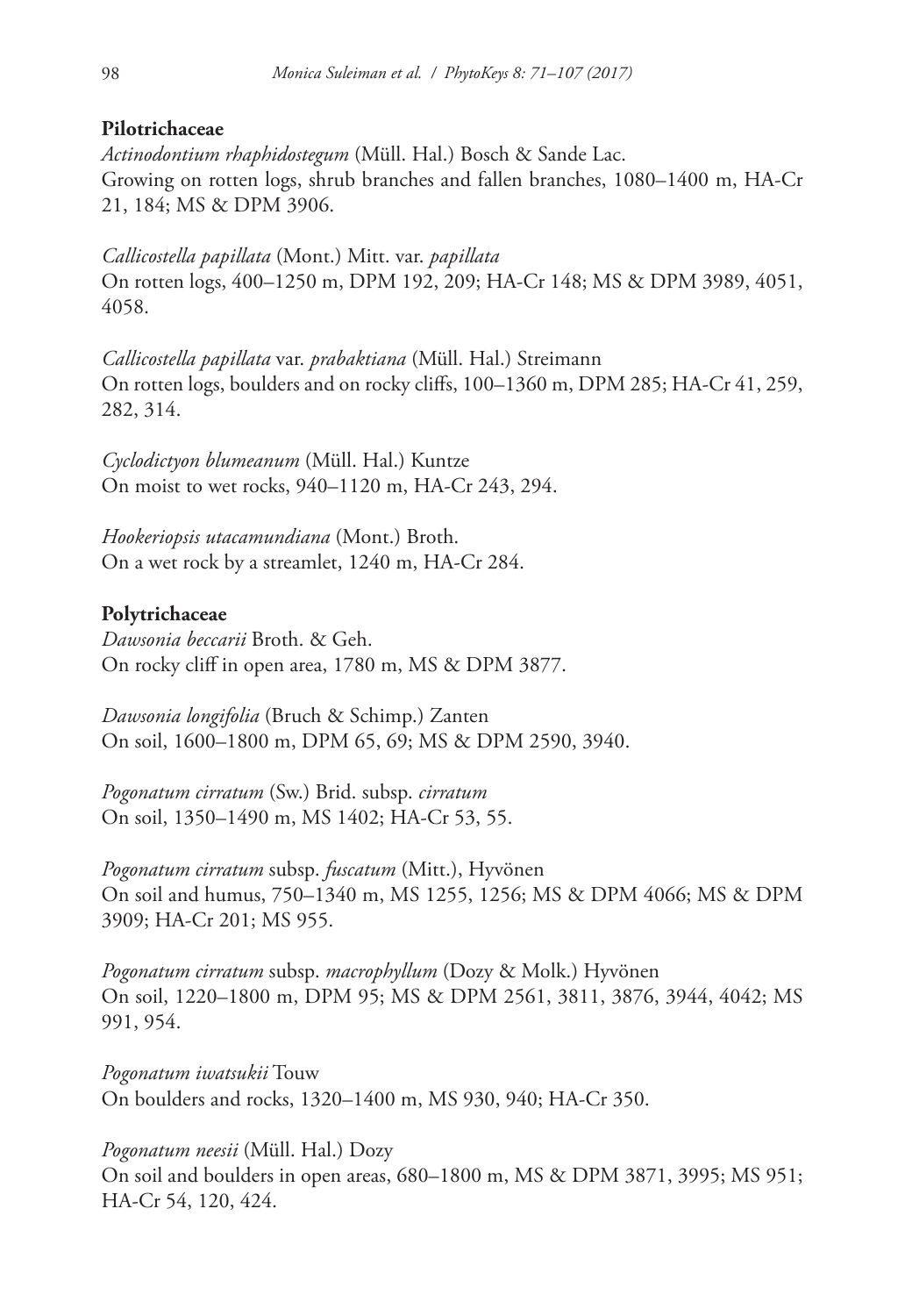*Pogonatum piliferum* (Dozy & Molk.) Touw On rocks and soil, 400–1360 m, DPM 199; MS & DPM 4018, 4065; HA-Cr 27, 134, 306, 311, 428; MS 990.

*Pogonatum rutteri* (Thér. & Dixon) Dixon On soil, 1070–1360 m, HA-Cr 28, 394; MS 1003, 1004.

*Pogonatum subtortile* (Müll. Hal.) A. Jaeger On soil in an open area, 900–1160 m, HA-Cr 204, 406.

#### **Pottiaceae**

*Chionoloma bombayense* (Müll. Hal.) P. Sollman (1996) On concrete and stone-wall, 1040–1820 m, DPM 112; MS 1224.

*Barbula javanica* Dozy & Molk. On thin soil covering wet rocks along stream, 410–1800 m, MS 1461; MS & DPM 3872.

*Barbula consanguinea* (Thwaites & Mitt.) A. Jaeger On moist stone-wall along river, 1040 m, MS 1223.

#### *Hyophila involuta* (Hook.) A. Jaeger

Growing on boulders, concrete and stone-walls by waterfall and rivers in open and partially shaded areas, 100–1820 m, DPM 111; DPM 127, 148; DPM 279; HA-Cr 253; MS 1446; MS 1217, 1218; MS & DPM 3923, 4001, 4056.

#### **Pterobryaceae**

*Calyptothecium recurvulum* (Broth.) Broth. Hanging on tree trunks by rivers or waterfall, 850–1030 m, MS 1187; MS & DPM 3969, 3974.

*Cryptogonium phyllogonioides* (Sull.) Isov. On a tree trunk, 940–1120 m, HA-Cr 248.

*Neolindbergia rigida* (Bosch & Sande Lac.) M. Fleisch. On fallen trees, 1040–1100 m, MS 1195; MS & DPM 3884.

*Neolindbergia rugosa* (Lindb.) M. Fleisch. On tree trunks and fallen logs, 530–1120 m, HA-Cr 260; MS 1443.

*Pterobryopsis crassicaulis* (Müll. Hal.) M. Fleisch. On rotten logs and fallen branches, 680–1460 m, HA-Cr 145; MS 1401; MS & DPM 4027.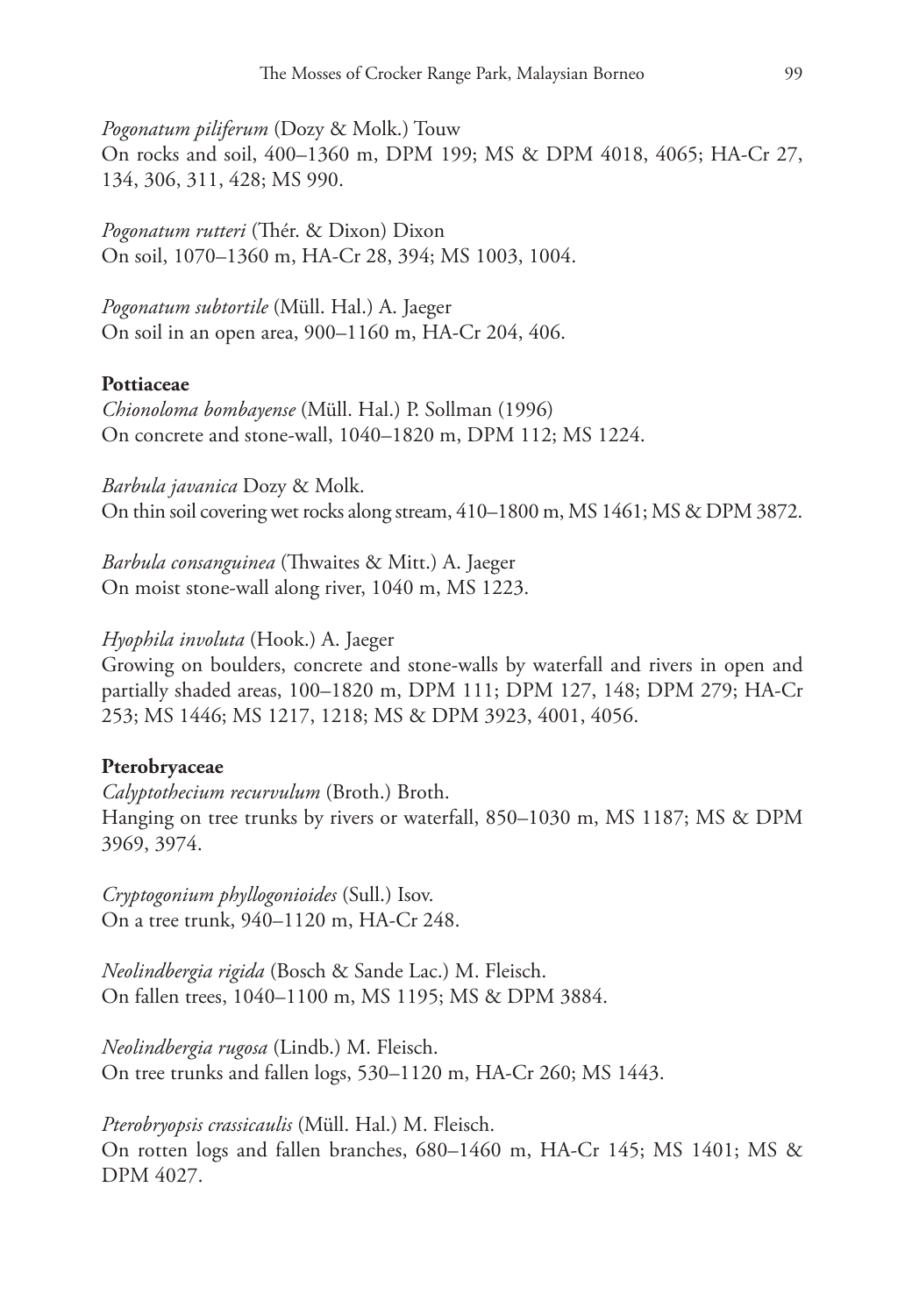*Symphysodon neckeroides* Dozy & Molk. On a tree trunk, 750 m, DPM 256.

*Symphysodontella attenuatula* M. Fleisch. On tree trunks, 550–1650 m, DPM 145; HA-Cr 438.

*Symphysodontella cylindracea* (Mont.) M. Fleisch. On shrub trunks, rotten logs, tree trunks and branches, and climbers, 560–1650 m, HA-Cr 300, 439; MS 962, 968, 1405; MS & DPM 2589, 2674, 3894.

*Trachyloma indicum* Mitt. On rotten logs and tree trunks, 1425–1650 m, HA-Cr 459; MS 960.

# **Pylaisiadelphaceae**

*Brotherella falcata* (Dozy & Molk.) M. Fleisch. On a shrub branch, 1400 m, HA-Cr 339, det. B.C. Tan.

*Clastobryum* cf. *asperrimum* (Dixon) B.C. Tan On a decaying log, 1765 m, DPM 90. The specimen is similar to the species except for its leaves that are much larger, reaching 1.6 mm long.

*Clastobryum cuculligerum* (Sande Lac.) Tixier On a fallen branch, 1150 m, HA-Cr 180.

*Clastobryum epiphyllum* (Renauld & Cardot) B.C. Tan & Touw On rotten twigs and tree trunks, 500–1080 m, DPM 126; MS & DPM 3899a.

\**Clastobryum scalare* (Müll. Hal.) Tixier On tree trunks and branches, leaves and shrub branches, 1800 m, MS & DPM 3790. In Borneo, this species has been reported from Sarawak and Kalimantan (Dixon 1935; Tixier 1977).

*Isocladiella surcularis* (Dixon) B.C. Tan & Mohamed On shrub and tree trunks, and roots, 1100–1800 m, CMK 12; HA-Cr 81; KWL 17, 54, 71, 112, 121; MS 993; MS & DPM 2558, 3882, 4019.

*Isopterygium albescens* (Hook.) A. Jaeger On rotten logs and decaying stump, 1100–1145 m, KWL 8, 12, 70, 85, 105a, 106, 109; MS & DPM 3885.

*Isopterygium bancanum* (Sande Lac.) A. Jaeger On lianas and fallen trees, 1145 m, KWL 7, 72.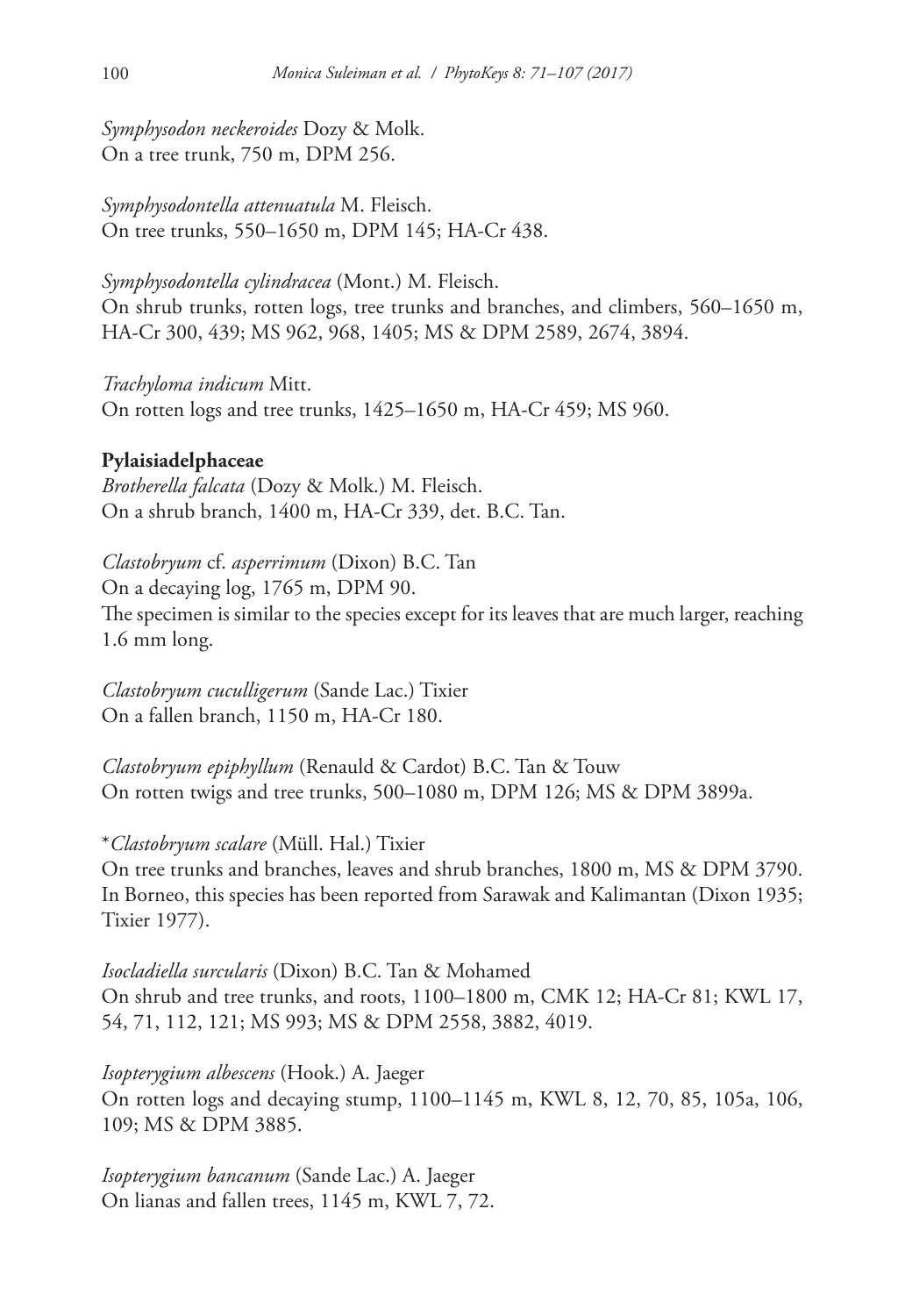*Isopterygium minutirameum* (Müll. Hal.) A. Jaeger On a tree base, 500 m, DPM 214.

*Mastopoma armitii* (Broth. & Geh.) Broth. On shrub and tree trunks and leaves, and rotten logs, 900–1800 m, CMK 44, 47; DPM 39; HA-Cr 11, 203.

*Mastopoma brauniana* (Bosch & Sande Lac.) H. Akiyama On a tree trunk, 1400 m, HA-Cr 3.

*Mastopoma papillosum* Broth. Growing on shrub branches, 1730 m, MS & DPM 3838.

*Mastopoma uncinifolium* (Broth.) Broth. On shrub branches, rotten logs, roots, tree trunks and humus, 1150–1770 m, DPM 82, 101a, 103; HA-Cr 13, 221; MS & DPM 2709, 3833.

*Taxithelium lindbergii* (A. Jaeger) Renauld & Cardot On tree trunk, branches of shrubs and leaves, 1160–1800 m, HA-Cr 273, 401; MS & DPM 2662, 3866.

*Taxithelium instratum* (Brid.) Broth. On rotten logs and rocks, 50–800 m, DPM 187, 300, 306; HA-Cr 119, 420.

*Taxithelium isocladum* (Bosch & Sande Lac.) Renauld & Cardot On a small shrub branch, 1600–1650 m, HA-Cr 455.

### *Taxithelium vernieri* (Duby) Besch.

Growing on shrub branches, twigs and fallen tree, 1100–1400 m, KWL 87, 125; HA-Cr 78, 236, 337.

#### *Trismegistia brachyphylla* M. Fleisch.

On shrub branches and trunks, tree trunks and bases, and rotten logs, 1100–1190 m, HA-Cr 101, 102, 105, 110, 223; MS 999.

*Trismegistia calderensis* (Sull.) Broth. var. *calderensis* On tree branches, shrub trunks and tree stump, 1220–1800 m, MS 937; MS & DPM 1258, 2582, 3797, 3819.

#### *Trismegistia calderensis* var. *subintegrifolia* (Broth.) H. Akiyama

On tree trunks and bases, rotten logs, rotten wood, fallen log, tree branches, soil and rocks, 560–1810 m, HA-Cr 1, 5, 26, 47, 66, 67, 70, 103, 106, 107, 109, 194, 213, 214, 229, 230, 322, 324, 390, 392, 393.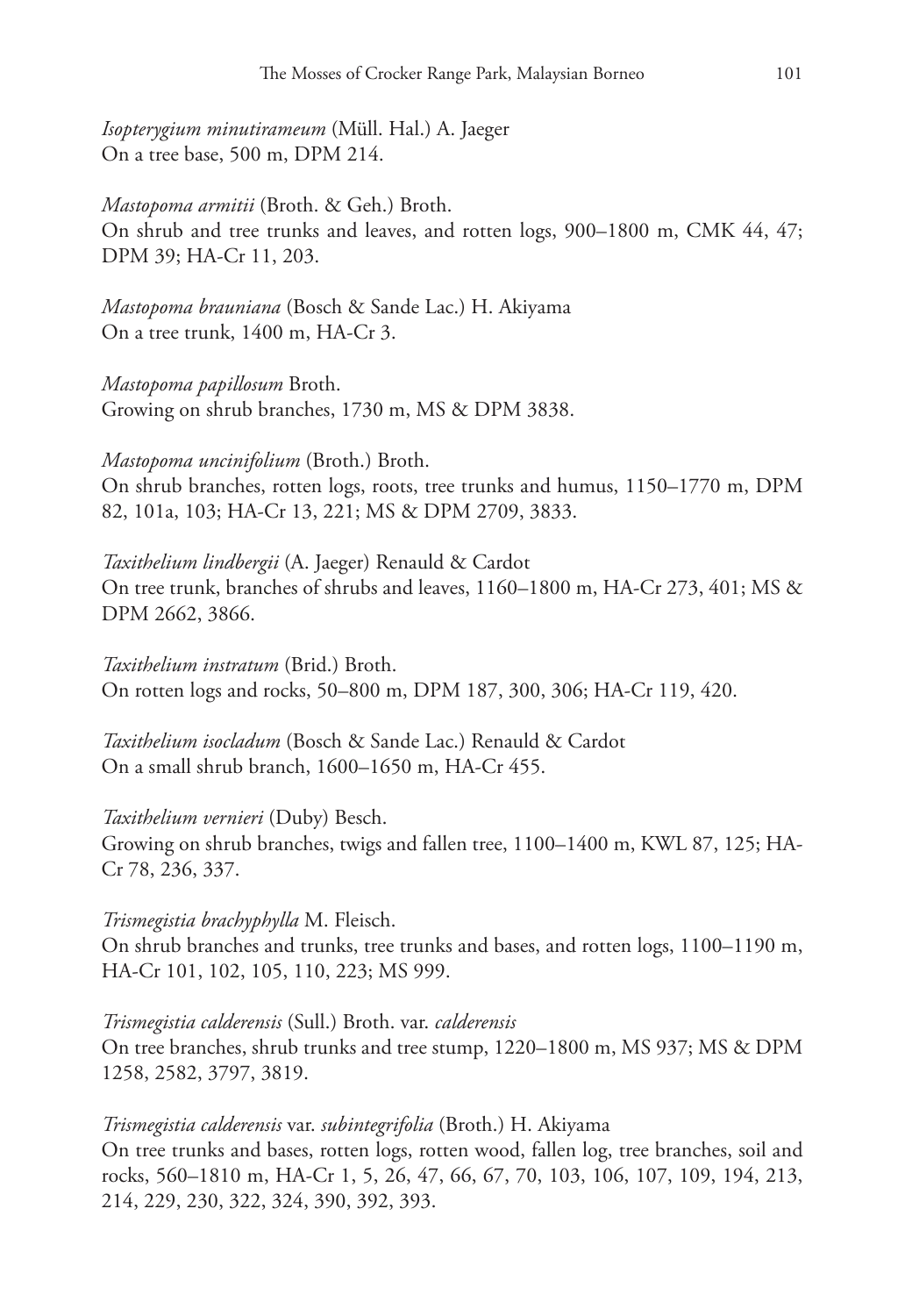*Trismegistia lancifolia* var. *valetonii* (M. Fleisch. ex Dixon) H. Akiyama On tree trunks and roots, shrub branches, fallen branches, decaying tree, rotten logs and boulders, 610–1150 m, HA-Cr 107, 127, 128, 166, 167, 194, 212, 419, 421; KWL 10, 21, 24, 30, 32, 49, 50, 52b, 57, 61, 65, 74, 82, 88, 92, 96, 99, 103; 113; MS 1438.

*Trismegistia panduriformis* var. *prionodontella* (Broth.) H. Akiyama On shrub branches, tree trunks and bases, rotten logs, decaying wood and boulders, 1100–1770 m, DPM 83, 86, 92, 2672, 4022; HA-Cr 45, 104; MS 935.

# **Racopilaceae**

*Racopilum cuspidigerum* (Schwägr.) Ångström On moist rock beside a stream, 680 m, HA-Cr 131.

*Racopilum laxirete* Broth. On tree root, 950 m, MS & DPM 3930.

*Racopilum spectabile* Reinw. & Hornsch. var. *spectabile* On shrub leaves and trunks, rotten logs, soils and boulders by rivers, 550–1600 m, DPM 151; HA-Cr 72, HA-Cr 151, 386; MS & DPM 2701; MS 931, 1206, 1398; MS & DPM 3967, 3981.

*Racopilum spectabile* var. *subisophyllum* Herzog On rotten branches and roots, 1600–1800 m, DPM 85; MS & DPM 2678, 3857.

# **Regmatodontaceae**

*Regmatodon declinatsus* (Hook.) Brid. On a boulder beside a stream, 1350 m, MS & DPM 4034.

### **Rhizogoniaceae**

*Pyrrhobryum latifolium* (Bosch & Sande Lac.) Mitt. On tree trunks and bases, and rotten logs, 940–1280 m, HA-Cr 90, 220, 241; MS & DPM 3949.

*Pyrrhobryum spiniforme* (Hedw.) Mitt.

On tree trunks, rotten logs, humus, roots and stone-walls, 400–1780 m, DPM 49, 89, 97, 142, 206, 237, 252; HA-Cr 275, 378; KWL 13, 28, 58, 66, 77, 94, 97, 107; MS 882, 1185; MS & DPM 3832, 3879, 4016, 4017.

*Rhizogonium graeffeanum* (Müll. Hal.) A. Jaeger On tree trunks and bases, and rotten stumps, 1400–1800 m, HA-Cr 12, 319; MS 901; MS & DPM 3831.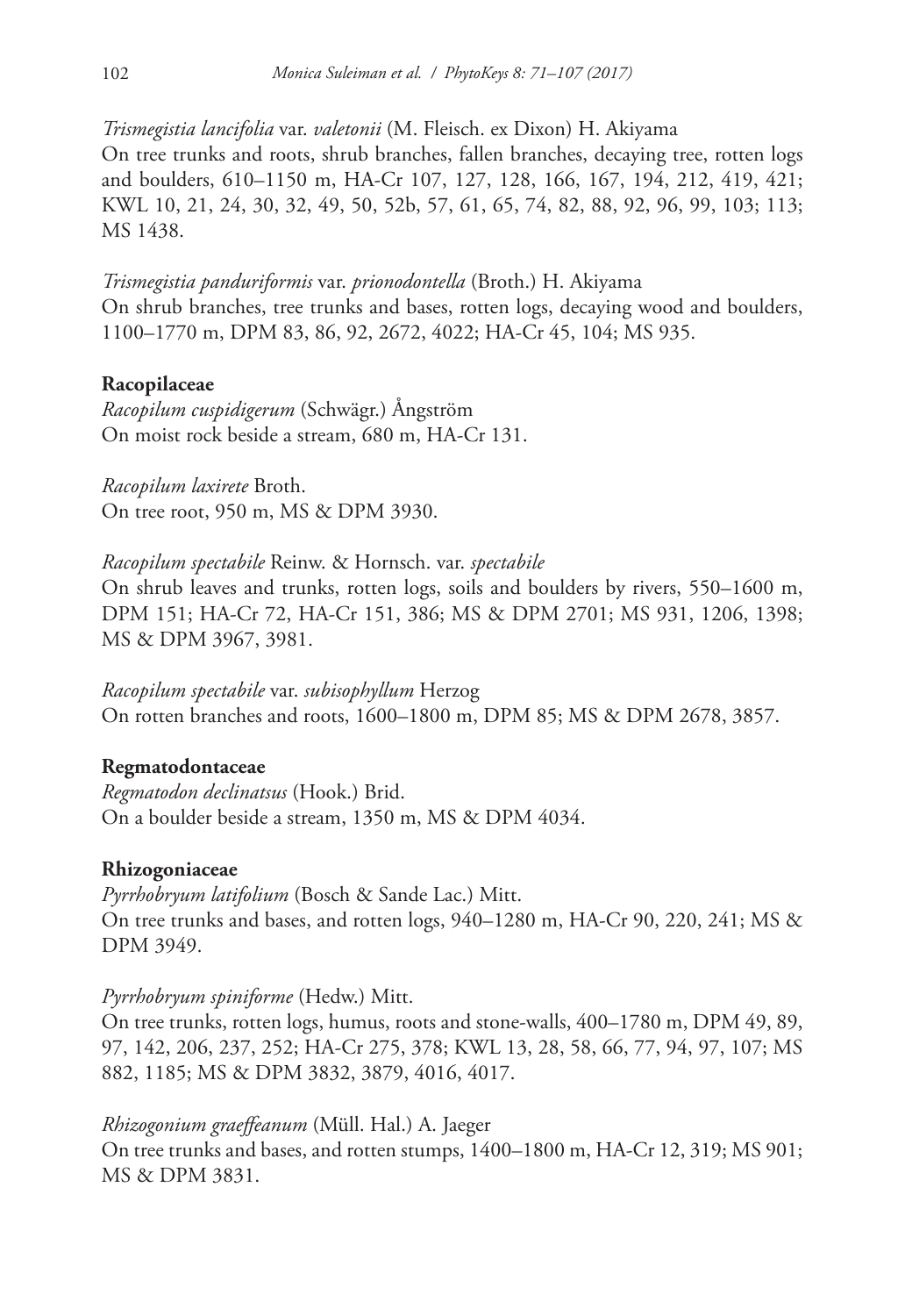#### *Rhizogonium lamii* Reimers

On tree buttress and trunks, 1600–1800 m, MS & DPM 2599, 2626, 2668, 3827.

### **Sematophyllaceae**

*Acanthorrhynchium papillatum* (Harv.) M. Fleisch. On tree trunks and tree bases, 560–1145 m, HA-Cr 309; KWL 117; MS & DPM 1436.

*Acroporium adspersum* (Hampe) Broth. On a tree trunk, 1800 m, CMK 125.

*Acroporium convolutum* (Sande Lac.) M. Fleisch. var. *convolutum* On a tree trunk, 1425 m, MS 963, det. B.C. Tan.

*Acroporium convolutum* var. *elatum* (Dixon) B.C. Tan On rotten logs, 550–1400 m, DPM 153, 239; HA-Cr 296, 310, 368.

### *Acroporium diminutum* (Brid.) M. Fleisch.

On tree trunks and branches, decaying logs, climber trunks and shrub branches, 1150–1810 m, CMK 28; DPM 71; HA-Cr 190, 231, 327, 335, 342, 370; MS 877, 893, 959; MS & DPM 2581, 2619, 2629, 2663.

### *Acroporium downii* (Dixon) Broth.

On rotten logs and bamboo stumps, 50–1770 m, DPM 101b, 301, 314; KWL 15b; MS & DPM 4063.

### *Acroporium johannis-winkleri* Broth.

On tree trunks and branches, roots, rotten logs, fallen logs and shrub branches, 1100– 1880 m, CMK 103, 148; DPM 7, 10, 12, 13, 18, 26, 28, 29, 42, 50, 52, 55, 57, 66, 72, 77, 78, 99, 105, 107; HA-Cr 82; MS 987; MS & DPM 2601, 2650, 4021.

### *Acroporium lamprophyllum* Mitt.

On leaves, tree trunks, treelet trunks, fallen logs, rotten logs, 1145–1850 m, DPM 9, 24, 38, 44; KWL 18; MS 915; MS & DPM 2648.

#### \**Acroporium macroturgidum* Dixon

On humus, 1800 m, MS & DPM 3818, confirmed by B.C. Tan. In Borneo, this species has been previously reported from Kalimantan and Sarawak (Suleiman et al. 2006).

### *Acroporium praelongum* var. *aciphylloides* B.C. Tan

On tree trunks, rotten logs and fallen tree, 1340–1800 m, MS 977; MS & DPM 2607, 3799.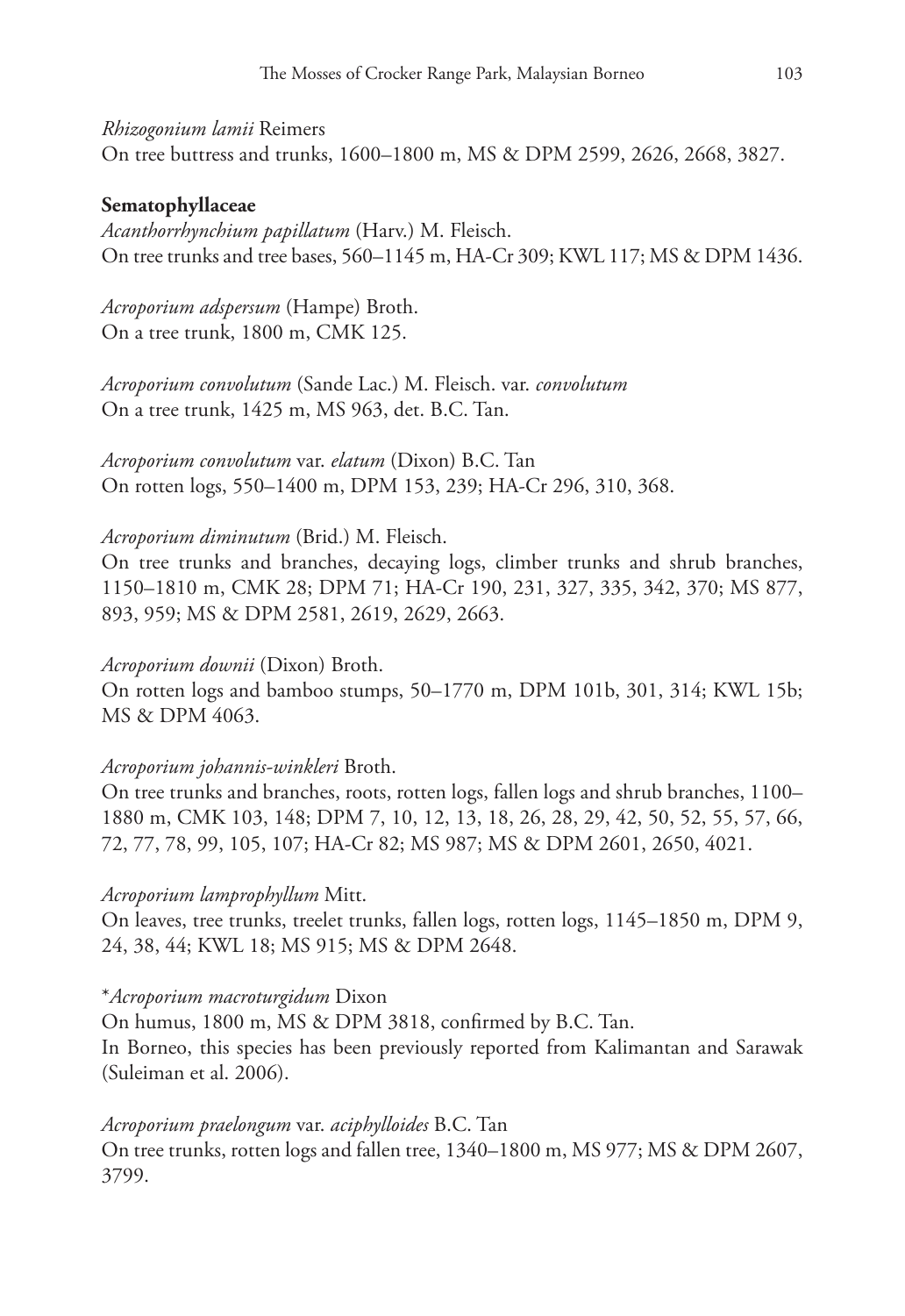\**Acroporium ramicola* (Hampe) Broth.

On tree shrub branches, 1400–1800 m, CMK 6, 90; HA-Cr 367, det. B.C. Tan. In Borneo, this species has been known only from the type collection from Sarawak (Suleiman et al. 2006).

*Acroporium rigens* (Broth. ex Dixon) Dixon. On rocks and on rotten logs 600–1370 m, DPM 238; MS 883.

*Acroporium rufum* (Reinw. & Hornsch.) M. Fleisch. On tree tree trunks and branches, and decaying logs, 1400–1800 m, CMK 76, 133; DPM 8, 33, 51; HA-Cr 73; MS & DPM 2595, 3794.

*Acroporium secundum* (Reinw. & Hornsch.) M. Fleisch. On shrubs and branches, decaying logs and rotten climbers, 1300–1780 m, DPM 47; HA-Cr 276; MS & DPM 2549, 2609.

*Acroporium stramineum* (Reinw. & Hornsch.) M. Fleisch. var. *stramineum* On tree trunks, decaying fallen log, climbers, shrub branches and fallen branches, 1150–1850 m, DPM 14, 37, 61; CMK 22, 5; HA-Cr 185, 189, 362; MS 912, 953; MS & DPM 2646, 3785.

*Acroporium stramineum* var. *hamulatum* (M. Fleisch.) B.C. Tan On tree trunks, bases and branches, and decaying fallen branches, 1150–1520 m, HA-Cr 177, 186; MS 890, 900, 914; MS & DPM 2553.

*Acroporium strepsiphyllum* (Mont.) B.C. Tan var. *strepsiphyllum* On a fallen log in an open area, 1790 m, DPM 43.

*Chionostomum hainanense* B.C. Tan & Y. Jia On a tree trunk beside a small pond, 1800 m, MS & DPM 3812, det. K.T. Yong & B.C. Tan.

*Meiothecium hamatum* (Müll. Hal.) Broth. On tree trunks on shrub branches in open areas, 1150–1800 m, HA-Cr 172, 418; MS & DPM 3778, 3782.

*Meiothecium microcarpum* (Harv.) Mitt. On boulders in an open area, 600 m, MS & DPM 4004.

\**Papillidiopsis malayana* (Dixon) BC. Tan On a tree branch, 1800 m, MS & DPM 3863, det. B.C. Tan. In Borneo, this species has been previously reported only from Kalimantan (Dixon, 1935).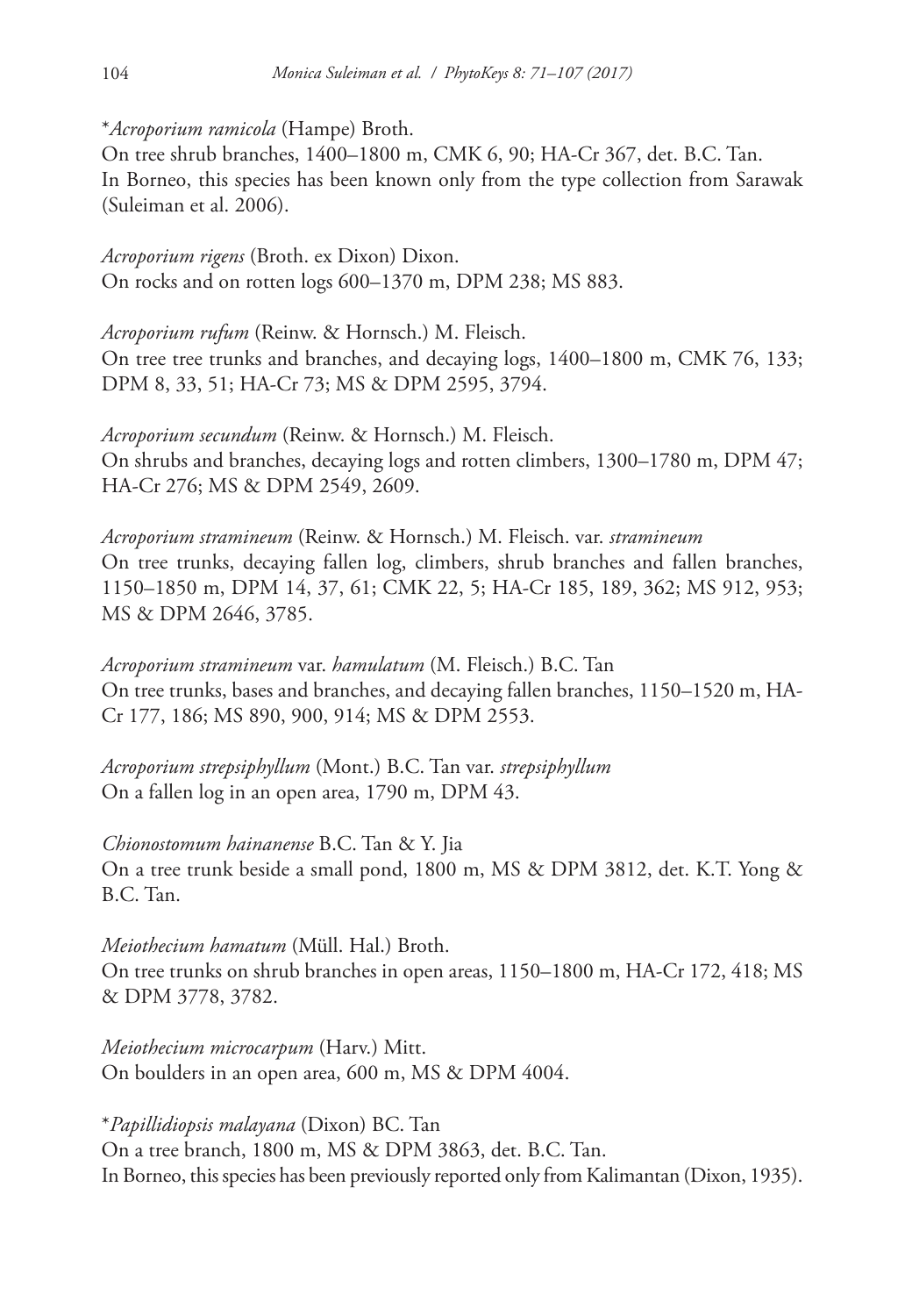*Papillidiopsis ramulina* (Thwaites & Mitt.) W.R. Buck & B.C. Tan On moist soil in steep galley, 900 m, HA-Cr 205, det. B.C. Tan.

*Papillidiopsis stissophylla* (Hampe & Müll. Hal.) B.C. Tan & Y. Jia On *Melastoma* branch, shrub branches and trunks, 1600–1800 m, MS & DPM 2690, 3841, 3842, 3865, det. B.C. Tan & K.T. Yong.

*Radulina barbonica* var. *barbonica* (Bél.) W.R. Buck On palm leaves, 385–1400 m, MS 1452; HA-Cr 343.

*Rhaphidostichum piliferum* (Broth.) Broth. On rotten shrub branch and trunk, 1720 m, MS & DPM 2608, 2612.

\*\**Rhaphidostichum luzonense* (Broth.) Broth.

On boulder s in streambed, 680 m, HA-Cr 149, det. B.C. Tan.

Plants large, yellowish-green, glossy, stems elongate, prostrate, densely branched. Leaves broadly ovate to oblong-ovate,  $2.7-3.0$  mm  $\times$  0.6-0.7 mm, semitubulose, concave, abruptly contracted to a long acuminate apex, ecostate, margin entire below and denticulate at extreme apex. Lamina cells vermicular,  $66-98 \mu m \times 5-7 \mu m$ , thinwalled, smooth; alar cells large, oval, coloured, inflated. Sporophyte not seen.

This species is characterised by the broadly ovate to oblong-ovate leaves and abruptly contracted into long acuminate apex with denticulate acumen. It was previously only reported from the Philippines (Bartram, 1939; Tan & Iwatsuki, 1991).

#### *Sematophyllum subpinnatum* (Brid.) E. Britton

On tree and shrub trunks, 900–950 m, MS & DPM 3914, 3935, det. B.C. Tan.

*Trichosteleum boschii* (Dozy & Molk.) A. Jaeger

On shrub trunks and leaves, twigs, tree trunks and branches, rotten logs and rock, 600– 1800 m, DPM 87, 100, 242; HA-Cr 35, 39, 142, 407; MS & DPM 2614, 2655, 3829.

*Trichosteleum pseudomammosum* M. Fleisch. On a tree trunk, 1800 m, CMK 99.

*Trichosteleum* cf. *saproxylophilum* (Müll. Hal.) B.C. Tan, W.B. Schofield & H.P. Ramsay On a tree trunk, 370 m, MS 1261, det. B.C. Tan.

This specimen has all the characteristics of *T. saproxylophilum* except for the larger size of the perichaetial leaves (1.7 mm  $\times$  0.4 mm) and branch leaves (2.5 mm–2.9 mm  $\times$ 0.4 mm–0.5 mm).

#### *Trichosteleum stigmosum* Mitt.

On tree trunks and base, rotten logs and soil, 50–730 m, DPM 215, 240, 248; DPM 297; HA-Cr 318, 307.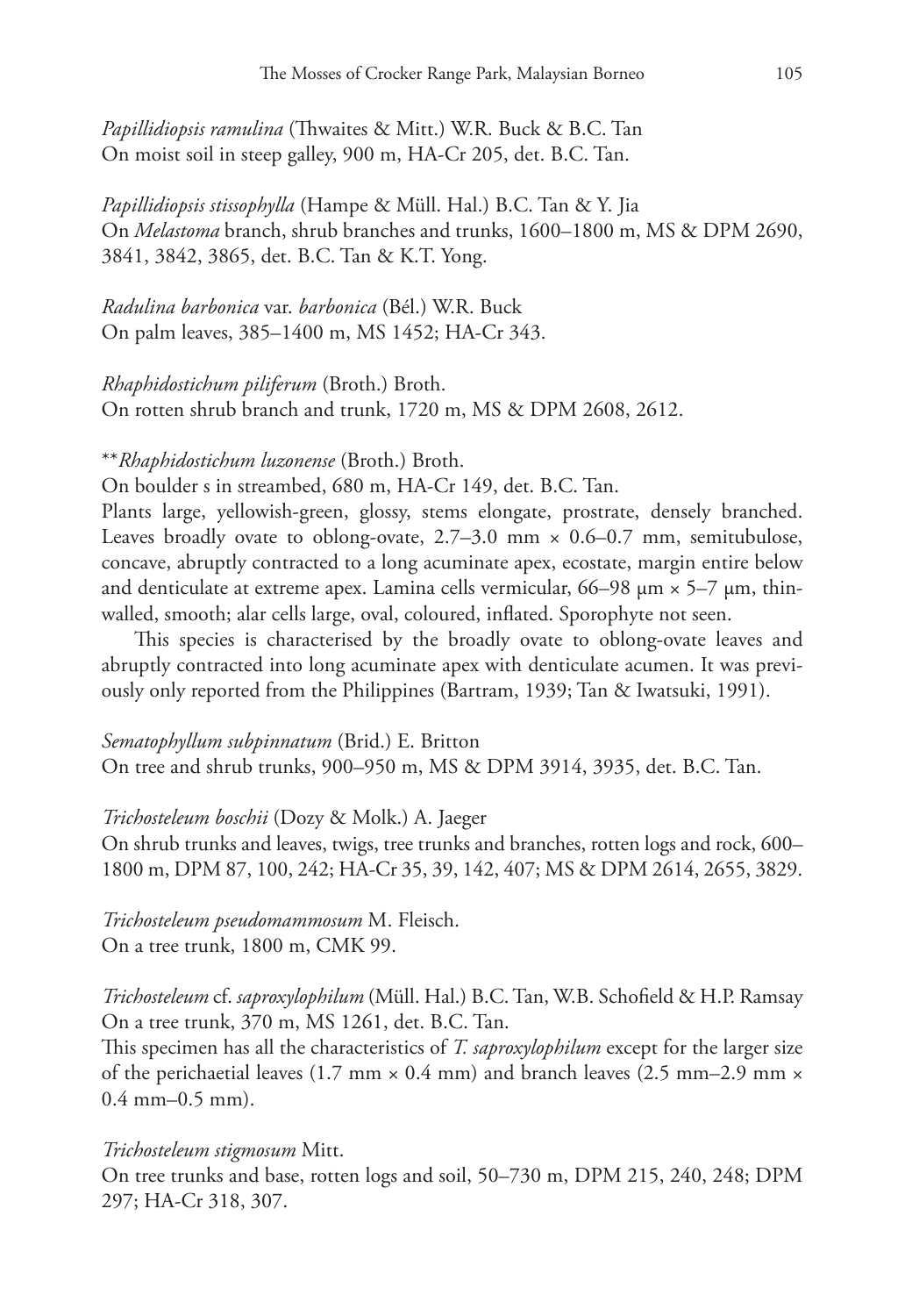*Warburgiella* cf. *breviseta* (Broth.) Broth.

On shrub and pandanus leaf, 1400 m, HA-Cr 10, 352, det. B.C. Tan. The specimens have all the characteristics of the species but the leaf cells are smooth throughout.

*Warburgiella cupressinoides* Müll. Hal. ex Broth. On a rotten log, 1800 m, MS & DPM 3820.

*Warburgiella circinata* Dixon On humus, 1400 m, HA-Cr 364, det. B.C. Tan.

#### **Sphagnaceae**

*Sphagnum cuspidatulum* Müll. Hal. On humus, 1800 m, MS & DPM 3776, 3788.

*Sphagnum junghuhnianum* Dozy & Molk. On humus and tree trunk, 1800 m, MS & DPM 3807, 3780, 3804; DPM 19, 54; CMK 78.

*Sphagnum perichaetiale* Hampe On humus, 1800 m, MS & DPM 3806.

#### **Symphyodontaceae**

*Chaetomitrium orthorrhynchum* (Dozy & Molk.) Bosch & Sande Lac. On shrub leaves and branches, tree branches and climber, 310–1600 m, HA-Cr 239; MS 1203, 1262; MS & DPM 2689, 4036.

#### \*\**Chaetomitrium lancifolium* Mitt.

On a tree branch by a river, partially shaded in secondary lowland forest, 70 m, DPM 307.

Plants medium size for the genus, stems to 3 cm long, irregularly and rather laxly branched. Branches 6–10 mm long, sometimes cuspidate at tips, with clusters of filamentous propagules at tips, sometimes extending to the mid of branches, propagules 1/3 of leaf length. Branch leaves erect to erect-spreading when dry, slightly homomallous, leaves often twisted half above; little altered when wet, except not twisted above; oblong-lanceolate to ovate-lanceolate, concave,  $1.3-1.4$  mm  $\times$  0.4–0.5 mm, apex gradually long-acuminate ending in a narrow point, strongly constricted below apices, costa distinct but short, margin sometimes slightly undulate in upper 1/3, strongly regularly serrate to denticulate to the base, teeth strongly bifid, trifid or multifid. Lamina cells linear, 60  $\mu$ m × 5  $\mu$ m in mid-lamina, thick-walled, strongly prorate to spiculose-prorate to the base in adaxial and abaxial sides; alar cells small forming 5–6 short-rectangular cells. Sporophyte not seen.

This species has only been recorded from the Maluku Islands, its type locality. The distinguishing features of this species have been reported recently by Suleiman and